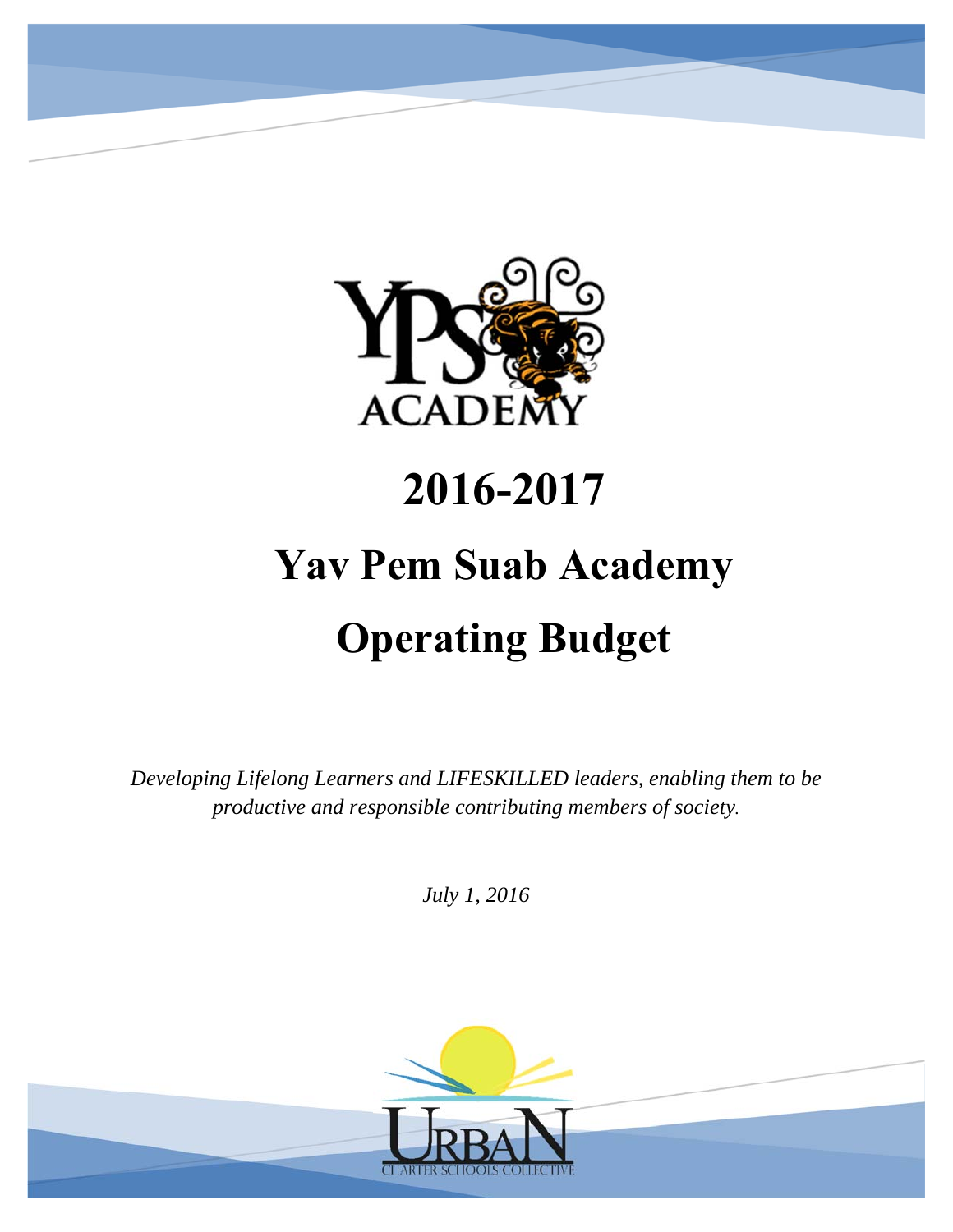## **Background**

Education Code section 47604.33(a)(1) requires charter schools to adopt a preliminary budget on or before July 1<sup>st</sup> each year, for the ensuing fiscal year. Prior to adoption, the Board must conduct a public hearing which is in accordance with state-adopted criteria and standards. The adopted budget is then submitted to its chartering authority and the County Office of Education.

On June 27, 2016 the Urban Charter Schools Collective (UCSC) adopted the 2016-17 budget for Yav Pem Suab Academy Charter School (YPSA). The budget was based on information available to UCSC on June 21, 2016.

The 2016-17 Budget establishes expenditure authority for Yav Pem Suab Academy to conduct business in the coming year and includes the Education Protection Account (Prop 30) funds and Educator Effectiveness Funds. As more information arrives regarding the new Local Control Funding formula, the budget will be updated. The changes will be reflected in the  $1<sup>st</sup>$  Interim Financial Report for periods July 1, 2016 through October 31, 2016. This report will be submitted to the Sacramento City Unified School District and the Sacramento County Office of Education on or before December 15, 2016.

## Narrative

Yav Pem Suab Academy's goal for the upcoming school years is to strive for and ensure **90%** of the scholars achieve a **90%** passing rate, **90%** of the time**.** To do this, the 2016-17 Budget reflects and support the adoption of an instructional plan which focuses on teacher quality. Research indicates that "adequate preparation in pedagogical methods and skills regarding the "how" of teaching is important to keeping teachers in the classrooms." To ensure fulfillment of its vision, Yav Pem Suab Academy will implement a schoolwide plan that continues to improve teaching quality as well as enhance teacher quality.

By June 2017, every classroom teacher will be able to use Madeline Hunter's 8 step lesson plan model to deliver ELD and content subjects common core state standards using multiple intelligences *(MI)* and the body-brain highly effective teaching strategies *(HET)* to enhance scholar learning. This process will be guided by the four key steps collaborative inquiry model: assess, plan, reflect, and act.

To accomplish its goal, the 2016-17 Budget highlights the following actions to be taken:

## **Teacher Quality**

- Use of \$699,204 in Education Protection Account Funds (EPA) to employ 21full-time California State Credentialed Teachers.
- Provide training to all classroom teachers on the implementation of the "Collaborative Inquiry" process using the Madeline Hunter's 8 step lesson plan model.
- Use of \$27,864 in Educator Effectiveness Grant to provide professional development to teachers for implementation of new ELA/ELD adoption and Math pilot.
- \$8,000 budgeted for Multiple Intelligences Training and Coaching for every teacher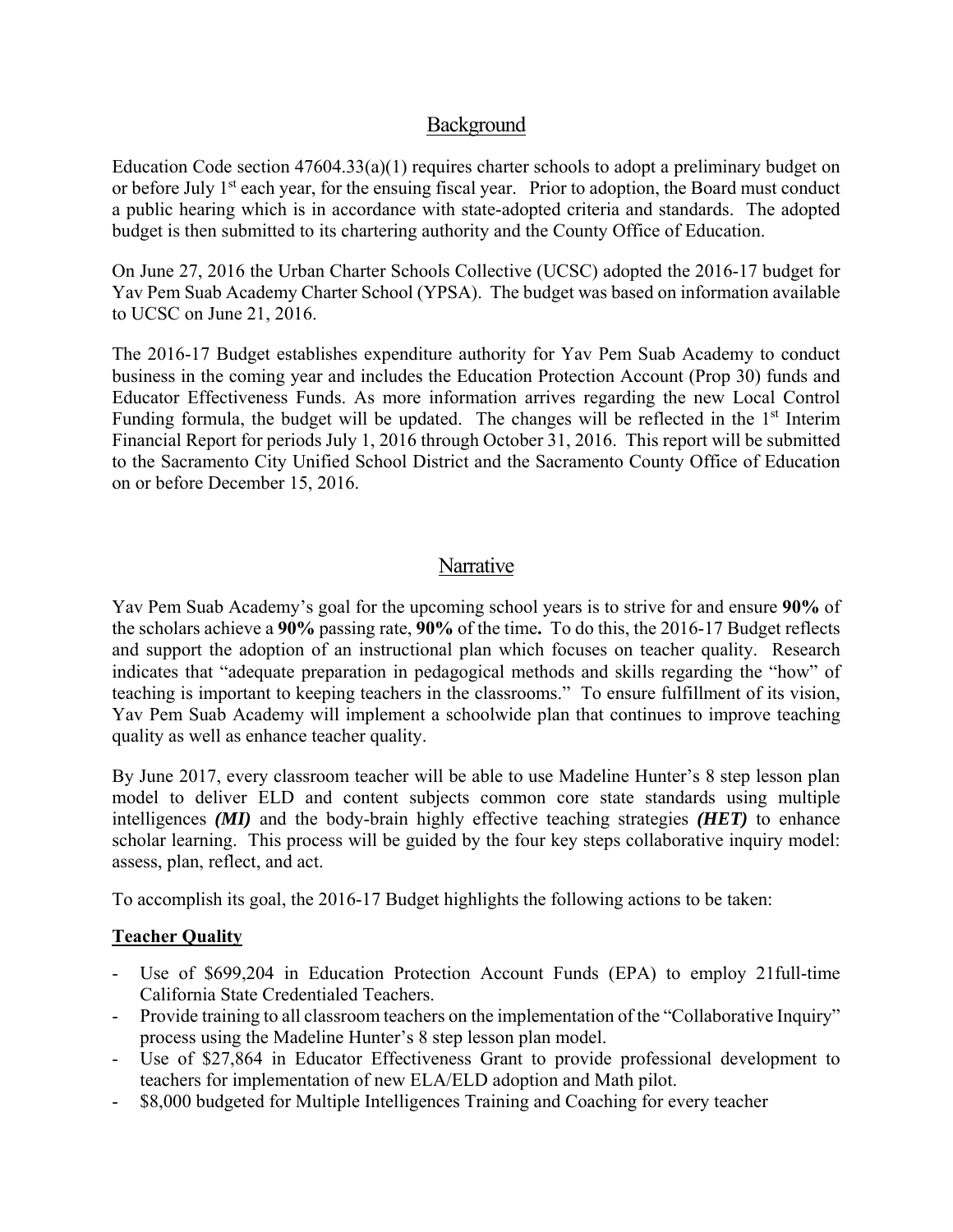- \$25,000 budgeted for ELD Teacher Training
- \$20,000 budgeted for Teacher Learning Opportunities to visit and observe successful neighboring schools currently implementing the following: 8 step lesson, HET and MI.

## **Teaching Quality**

- \$61,960 budgeted for Being There Experiences to support and enhance instruction.
- Hire three full-time and three part-time Instructional Assistants to provide push-in support, Monday – Thursday for scholars needing foundational skills.
- Continue Friday Intervention to ensure scholars obtain the necessary knowledge and skills to perform at or above grade level.
- Provide Teacher Leadership Opportunities (Teacher Leadership Collective and Head Teacher).
- Continue New Teacher Support through BTSA.
- Purchase of Math, Social Studies, and Science Curriculum.
- \$22,500 budgeted for purchase of additional iPads and laptops to accommodate class size increase.
- New competitive salary schedule for teachers and support staff.
- \$300,000 budgeted for 100% Health Insurance Coverage for Base Plan Enrollments.
- Continuance of Attendance Stipend.
- Implementation of a 403(b) Retirement Option for all staff.
- Provide CPR & First Aid Training to select staff.

## **Additional Highlights**

- A 4% Reserve of \$188,448.01 has been met.
- Creation of a "Rainy Day" Fund based on 3.2% of total revenues.
- Increase class size to 22 in primary and 24 intermediate
- Renewal and new partnerships for Health Benefits and Risk Management Insurance
- \$2,200 budgeted for steam cleaning of every classroom
- \$12,000 budgeted for materials revision to charter to include middle school component.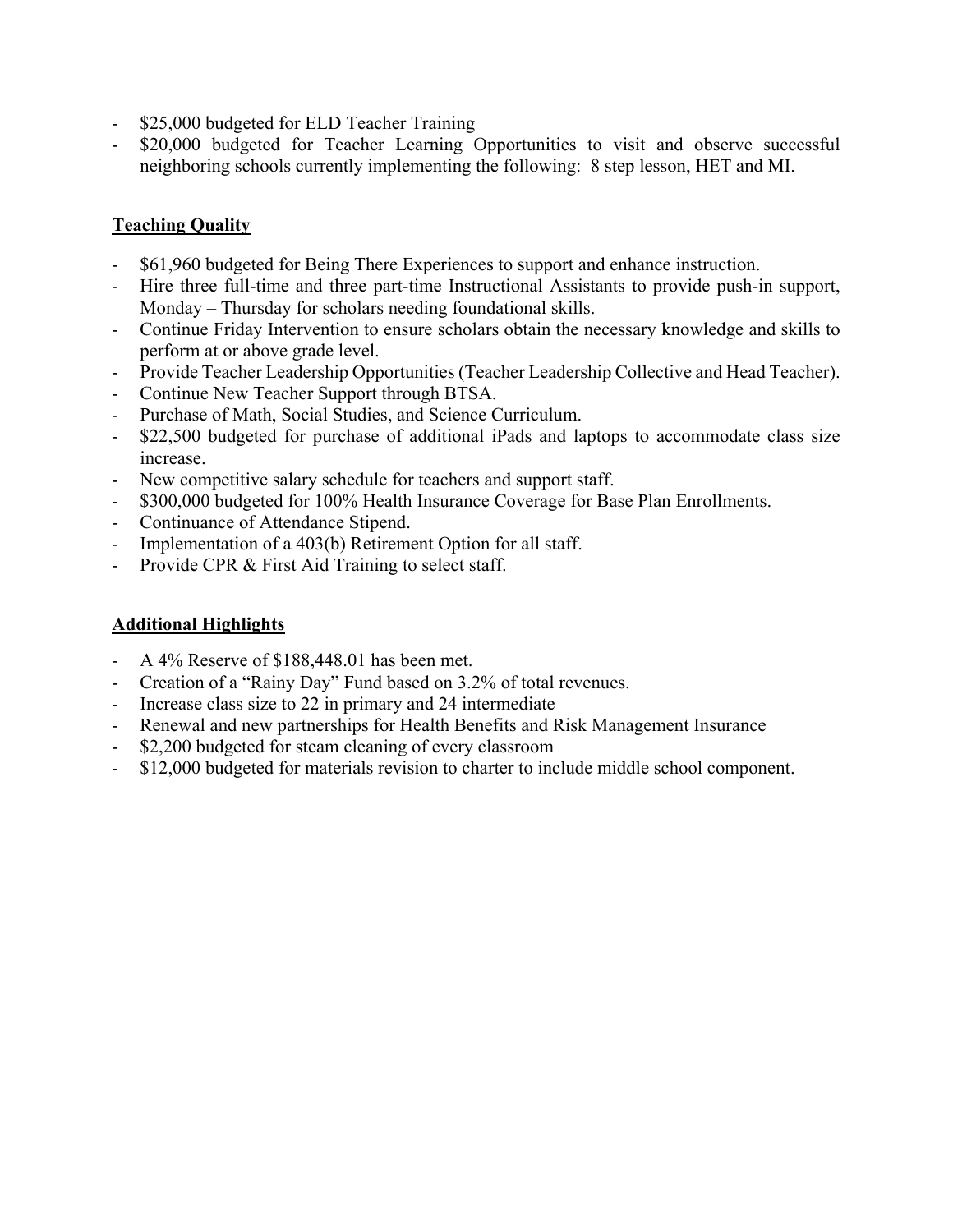38

|                                                                                                                                                                                                                            | -am           | <b>AN</b>       | $\mathbf{A}$                        | AU.     |                                                                                                                                                                                                                                |                 | $\mathbf{A}$                                 | A11             | <b>AW</b> |                                                                                                                                                                                                                                |                 | AZ.                                           |           |
|----------------------------------------------------------------------------------------------------------------------------------------------------------------------------------------------------------------------------|---------------|-----------------|-------------------------------------|---------|--------------------------------------------------------------------------------------------------------------------------------------------------------------------------------------------------------------------------------|-----------------|----------------------------------------------|-----------------|-----------|--------------------------------------------------------------------------------------------------------------------------------------------------------------------------------------------------------------------------------|-----------------|-----------------------------------------------|-----------|
| 2016-17 = Year 1 LCFF calculations for YPSA                                                                                                                                                                                |               |                 |                                     |         | 2017-18 = Year 2 LCFF calculations for YPSA                                                                                                                                                                                    |                 |                                              |                 |           | 2018-19 = Year 3 LCFF calculations for YPSA                                                                                                                                                                                    |                 |                                               |           |
| Enrollment and ADA. LI = Low Income. EL = English Learner. FY =<br>Foster Youth                                                                                                                                            | Grades: K-3rd | Grades: 4th-6th | Total K-6th                         |         | Enrollment and ADA. LI = Low Income. EL = English Learner. FY =<br>Foster Youth.                                                                                                                                               | Grades: K-3rd   | Grades: 4th-6th                              | Total K-6th     |           | Enrollment and ADA. LI = Low Income. EL = English Learner. FY =<br><b>Foster Youth</b>                                                                                                                                         | Grades: K-3rd   | Grades: 4th-6th                               | Total K-6 |
| Average enrollment 22 in K-3 and 24 in 4th-6th. 3 classes per grade level.                                                                                                                                                 | 264.0         | 216.0           | 480.0                               |         | A-1 Average enrollment 22 in K-3 and 24 in 4th-6th. 3 classes per grade level.                                                                                                                                                 | 264.0           | 216.0                                        | 480.0           |           | A-1 Average enrollment 22 in K-3 and 24 in 4th-6th. 3 classes per grade level.                                                                                                                                                 | 264.0           | 216.0                                         |           |
| Annual ADA @ 96%. Line A1 x 96%                                                                                                                                                                                            | 253.4         | 207.4           | 460.8                               |         | A-2 Annual ADA @ 96%. Line A1 x 96%                                                                                                                                                                                            | 253.4           | 207.4                                        | 460.8           |           | A-2 Annual ADA @ 96%. Line A1 x 96%                                                                                                                                                                                            | 253.4           | 207.4                                         |           |
| Projected number of unduplicated students based on 2015-16 P-1 which<br>showed 87 38% UPP                                                                                                                                  | 230.68        | 188 74          | 4194                                | $A-3$   | Projected number of unduplicated students based on 2015-16 P-1 which<br>showed 87 38% UPP                                                                                                                                      | 230.7           | 188.7                                        | 419.4           |           | A-3 Projected number of unduplicated students based on 2015-16 P-1 which<br>showed 87 38% UPP                                                                                                                                  | 230.7           | 188.7                                         |           |
| Adjusted enrollment per 42238.02 (b)(5) (A) to (C) [3-year average]                                                                                                                                                        | 248.46        | 189.2           | 437.7                               |         | A-4 Adjusted enrollment per 42238.02 (b)(5) (A) to (C) [3-year average]                                                                                                                                                        | 256.0           | 204.0                                        | 460.0           |           | A-4 Adjusted enrollment per 42238.02 (b)(5) (A) to (C) [3-year average]                                                                                                                                                        | 264.0           | 216.0                                         |           |
| Adjusted number of unduplicated LI, EL, FY per 42238.02(b)(5)(A) - (C) [3-<br>year average]                                                                                                                                | 217.1         | 165.3           | 382.4                               | $A-5$   | Adjusted number of unduplicated LI, EL, FY per 42238.02(b)(5)(A) - (C) [3-<br>ear average]                                                                                                                                     | 223.7           | 178.3                                        | 401.9           | $A-5$     | Adjusted number of unduplicated LI, EL, FY per 42238.02(b)(5)(A) - (C) [3-<br>year average]                                                                                                                                    | 230.7           | 188.7                                         |           |
| YPSA Unduplicated Pupil Percentage (UPP) per P-2 June 2016                                                                                                                                                                 | 85.05%        | 85.059          | 85.059                              |         | A-6 YPSA Unduplicated Pupil Percentage (UPP) per P-2 June 2016                                                                                                                                                                 | 85.05%          | 85.05%                                       | 85.05%          |           | A-6 YPSA Unduplicated Pupil Percentage (UPP) per P-2 June 2016                                                                                                                                                                 | 85.05%          | 85.05%                                        |           |
| SCUSD Unduplicated Pupil Percentage (UPP) per P-2 June 2016                                                                                                                                                                | 71.88%        | 71.889          | 71.889                              |         | A-7 SCUSD Unduplicated Pupil Percentage (UPP) per P-2 June 2016                                                                                                                                                                | 71.889          | 71.889                                       | 71.889          |           | A-7 SCUSD Unduplicated Pupil Percentage (UPP) per P-2 June 2016                                                                                                                                                                | 71.88%          | 71.889                                        |           |
| Number of enrolled students equaling district's percentage of unduplicated LI,<br>EL. FY. Line A-4 x Line A-7.                                                                                                             | 178.6         | 136.0           | 314.6                               | $A - 8$ | Number of enrolled students equaling district's percentage of unduplicated LI,<br>FI FY<br>Line A-4 x Line A-7                                                                                                                 | 184.0           | 146.6                                        | 330.6           | $A - B$   | Number of enrolled students equaling district's percentage of unduplicated LI,<br>EL. FY. Line A-4 x Line A-7.                                                                                                                 | 189.8           | 155.3                                         |           |
| Number of enrolled students equaling 55%. Line A-4 x 55%                                                                                                                                                                   | 136.7         | 104.1           | 240.7                               | $A-9$   | Number of enrolled students equaling 55%. Line A-4 x 55%                                                                                                                                                                       | 140.8           | 112.2                                        | 253.0           |           | A-9 Number of enrolled students equaling 55%. Line A-4 x 55%                                                                                                                                                                   | 145.2           | 118.8                                         |           |
| Number of unduplicated students above the 55% threshold but limited by<br>district's cap shown in Line A-7. Line A-8 minus Line A-9.                                                                                       | 41.9          | 31.9            | 73.9                                | A-10    | Number of unduplicated students above the 55% threshold but limited by<br>district's cap shown in Line A-7. Line A-8 minus Line A-9.                                                                                           | 43.2            | 34.4                                         | 77.6            | A-10      | Number of unduplicated students above the 55% threshold but limited by<br>district's cap shown in Line A-7. Line A-8 minus Line A-9.                                                                                           | 44.6            | 36.5                                          |           |
| Percentage unduplicated above 55% but limited by district percentage. Line A-7<br>14 minus 55%.                                                                                                                            | 16.88         | 16.889          | 16.88                               | A-11    | Percentage unduplicated above 55% but limited by district percentage. Line A-7<br>minus 55%                                                                                                                                    | 16.889          | 16.88%                                       | 16.889          |           | A-11 <sup>Percentage</sup> unduplicated above 55% but limited by district percentage. Line A-1<br>minus 55%.                                                                                                                   | 16.88           | 16.889                                        |           |
|                                                                                                                                                                                                                            |               |                 |                                     |         |                                                                                                                                                                                                                                |                 |                                              |                 |           |                                                                                                                                                                                                                                |                 |                                               |           |
| 8-Year Target Base Rate adjusted Cost of Living Adjustment (COLA)                                                                                                                                                          | K-3rd         | 4th-6th         |                                     |         | 8-Year Target Base Rate adjusted for Cost of Living Adjustment (COLA)                                                                                                                                                          | K-3rd           | 4th-6th                                      |                 |           | 8-Year Target Base Rate adjusted for 1.00% Cost of Living Adjustment<br>(COLA)                                                                                                                                                 | K-3rd           | 4th-6th                                       |           |
| <sub>20</sub> Prior Year Base Grant plus 0 COLA. Per SSC May 2016                                                                                                                                                          | 7.082.51      | 7.188.5         |                                     | $B-1$   | <b>Trior Year Base Grant plus 1.11% statutory COLA, Per SSC May 2016</b>                                                                                                                                                       | 7.161.13        | 7.268.3                                      |                 |           | B-1 Prior Year Base Grant plus 2.42% statutory COLA, Per SSC May 2016                                                                                                                                                          | 7.334.43        | 7.444.27                                      |           |
| K-3 Class Size Reduction adjustment - add 10.4% of base. Line B1 x 10.4%                                                                                                                                                   | 736.58        |                 |                                     | $R-2$   | K-3 Class Size Reduction adjustment - add 10.4% of base. Line B1 x 10.4%                                                                                                                                                       | 744 76          |                                              |                 |           | B-2 K-3 Class Size Reduction adjustment - add 10.4% of base. Line B1 x 10.4%                                                                                                                                                   | 762.78          |                                               |           |
| Base Grant 2016-17 adjusted for COLA                                                                                                                                                                                       | 7,819.09      | 7,188.5         |                                     | B-3     | Base Grant 2017-18 adjusted for COLA                                                                                                                                                                                           | 7,905.89        | 7,268.3                                      |                 | B-3       | Base Grant 2017-18 adjusted for COLA<br>S                                                                                                                                                                                      | 8,097.21 \$     | 7,444.27                                      |           |
| 23                                                                                                                                                                                                                         |               |                 |                                     |         |                                                                                                                                                                                                                                |                 |                                              |                 |           |                                                                                                                                                                                                                                |                 |                                               |           |
| Calculating 8-Year Target LCFF using adjusted target base rate for 2016-<br>17                                                                                                                                             | K-3rd         | 4th-6th         | Total                               |         | Calculating 8-Year Target LCFF using adjusted target base rate for 2017-                                                                                                                                                       | K-3rd           | 4th-6th                                      | Total           |           | Calculating 8-Year Target LCFF using adjusted target base rate for 2018-                                                                                                                                                       | K-3rd           | 4th-6th                                       | Total     |
| "Base Grant." Line B-3 x Line A-2                                                                                                                                                                                          | 1,981,671.05  | 1.490.624.61    | 3,472,295.66                        | $C-1$   | "Base Grant." Line B-3 x Line A-2                                                                                                                                                                                              | \$2,003,667.60  | 1.507.170.55                                 | \$ 3,510,838.14 |           | C-1 "Base Grant." Line B-3 x Line A-2                                                                                                                                                                                          | 2,052,156.35 \$ | 1,543,644.07                                  | 3.595.    |
| "Supplemental Grant Add-on." 20% of base grants x percentage of<br>unduplicated LI. EL. & F. Per Ed Code 42238.02 (e), 20% x Line C1 x Line A6                                                                             | 337.082.25    | 253.555.25      | 590.637.49                          | $C-2$   | "Supplemental Grant Add-on." 20% of base grants x percentage of<br>unduplicated LI. EL. & F. Per Ed Code 42238.02 (e), 20% x Line C1 x Line A6                                                                                 |                 | 340.823.86 \$256.369.71                      | S 597.193.57    | $C-2$     | "Supplemental Grant Add-on." 20% of base grants x percentage of<br>unduplicated LI. EL. & F. Per Ed Code 42238.02 (e), 20% x Line C1 x Line A6                                                                                 | 349.071.80 S    | 262.573.86                                    | 611.      |
| "Concentration Grant Add-on." 50% of the base grant x percentage of<br>unduplicated enrollment in excess of 55% of school's enrollment. but cannot<br>exceed SCUSD's parentage shown in Line A-7. Line C1 x 50% x Line A11 | 167,253.04    | 125,808.72      | 293.061.75                          |         | "Concentration Grant Add-on." 50% of the base grant x percentage of<br>C-3 unduplicated enrollment in excess of 55% of school's enrollment, but cannot<br>exceed SCUSD's parentage shown in Line A-7. Line C1 x 50% x Line A11 | \$169,109.55 \$ | 127,205.19 \$                                | 296,314.74      |           | "Concentration Grant Add-on." 50% of the base grant x percentage of<br>C-3 unduplicated enrollment in excess of 55% of school's enrollment, but cannot<br>exceed SCUSD's parentage shown in Line A-7. Line C1 x 50% x Line A11 | 173,202.00 \$   | 130,283.56                                    | 303.      |
| Grade span adjusted base grant. Line C1 + Line C2 + Line C3                                                                                                                                                                | 2.486.006.33  | 1.869.988.58    | 4.355.994.91                        |         | C-4 Grade span adjusted base grant. Line C1 + Line C2 + Line C3                                                                                                                                                                |                 | \$2.513.601.00 \$1.890.745.45 \$4.404.346.45 |                 |           | C-4 Grade span adjusted base grant. Line C1 + Line C2 + Line C3                                                                                                                                                                |                 | \$2.574.430.15 \$1.936.501.49<br>$\mathbf{s}$ | 4.510.    |
| Amount per average ADA this year and last 2 years. C4 divided by average ADA from past three<br>years. Average ADA is sum of Line A2 from this year and last 2 years divided by 3.                                         |               |                 | 10,304.19                           | $C-5$   | Amount per average ADA this year and last 2 years. C4 divided by average ADA from past three<br>years. Average ADA is sum of Line A2 from this year and last 2 years divided by 3.                                             |                 |                                              | 9,920.15        | $C-5$     | Amount per average ADA this year and last 2 years. C4 divided by average ADA from past three<br>years. Average ADA is sum of Line A2 from this year and last 2 years divided by 3.                                             |                 |                                               | 9.3       |
|                                                                                                                                                                                                                            |               |                 | check above with<br>P-2 or P-Annual |         |                                                                                                                                                                                                                                |                 |                                              |                 |           |                                                                                                                                                                                                                                |                 |                                               |           |
| Calculating YPSA Transition LCFF Grant for 2016-17                                                                                                                                                                         |               |                 |                                     |         | Calculating YPSA LCFF Grant for 2017-18                                                                                                                                                                                        |                 |                                              |                 |           | Calculating YPSA LCFF Grant for 2018-19                                                                                                                                                                                        |                 |                                               |           |
| YPSA Prior year amount per ADA                                                                                                                                                                                             |               |                 | \$8,495.78                          |         | D-1 YPSA Prior year amount per ADA                                                                                                                                                                                             |                 |                                              | 9.487.51        |           | D-1 YPSA Prior year amount per ADA                                                                                                                                                                                             |                 |                                               | 9.80      |
| Gap or difference between C5 and D1                                                                                                                                                                                        |               |                 | 1.808.41                            |         | D-2 Gap or difference between C5 and D1                                                                                                                                                                                        |                 |                                              | 432.63          |           | D-2 Gap or difference between C5 and D1                                                                                                                                                                                        |                 |                                               |           |
| DOF Gap Closure rate January 2016 = 49.08%. May revision = 54.84% show                                                                                                                                                     |               |                 | 991.73                              | $D-3$   | DOF May Revise 2016 gap closure rate for 2017-18 of 73.96%                                                                                                                                                                     |                 |                                              | 319.97          |           | D-3 DOF May Revise 2016 gap closure rate for 2018-19 of 41.22%                                                                                                                                                                 |                 |                                               |           |
| 2016-17 rate per ADA. D1 + D3                                                                                                                                                                                              |               |                 | \$9.487.51                          |         | D-4 2017-18 rate per ADA. D1 + D3                                                                                                                                                                                              |                 |                                              | \$9.807.49      |           | D-4 2018-19 rate. D1 + D3                                                                                                                                                                                                      |                 |                                               | 9.1       |
| ADA on Line A2                                                                                                                                                                                                             |               |                 | 460.80                              |         | D-5 ADA on Line A2                                                                                                                                                                                                             |                 |                                              | 460.8           |           | D-5 ADA on Line A2                                                                                                                                                                                                             |                 |                                               |           |
| Annual Local Control Funding Formula Grant. D4 x D5                                                                                                                                                                        |               |                 | \$4,371,846.84                      |         | D-6 Annual Local Control Funding Formula Grant. D4 x D5                                                                                                                                                                        |                 |                                              | \$4,519,290.88  |           | D-6 Annual Local Control Funding Formula Grant. D4 x D5                                                                                                                                                                        |                 |                                               | 4.515.8   |
| amount still needed per ada until reach full funding under LCFF -> \$                                                                                                                                                      |               |                 | (34.40)                             |         | amount still needed per ada until reach full funding under LCFF ->                                                                                                                                                             |                 |                                              | (249.4)         |           | amount still needed per ada until reach full funding under LCFF ->                                                                                                                                                             |                 |                                               |           |

|                                                                    | AM.           |                 | AD          | AQ.     | AR.                                                                                                                                    | ٨S            |                 |             | AW      | AX                                                                                                                                   | AY            |       |
|--------------------------------------------------------------------|---------------|-----------------|-------------|---------|----------------------------------------------------------------------------------------------------------------------------------------|---------------|-----------------|-------------|---------|--------------------------------------------------------------------------------------------------------------------------------------|---------------|-------|
| 2016-17 = Year 1 LCFF calculations for YPSA                        |               |                 |             |         | 2017-18 = Year 2 LCFF calculations for YPSA                                                                                            |               |                 |             |         | 2018-19 = Year 3 LCFF calculations for YPSA                                                                                          |               |       |
| Income. EL = English Learner. FY =                                 | Grades: K-3rd | Grades: 4th-6th | Total K-6th |         | Enrollment and ADA. LI = Low Income. EL = English Learner. FY =<br>Foster Youth.                                                       | Grades: K-3rd | Grades: 4th-6th | Total K-6th |         | Enrollment and ADA. LI = Low Income. EL = English Learner. FY =<br><b>Foster Youth</b>                                               | Grades: K-3rd | Grade |
| 24 in 4th-6th. 3 classes per grade level.                          | 264.0         | 216.0           | 480.0       |         | A-1 Average enrollment 22 in K-3 and 24 in 4th-6th. 3 classes per grade level.                                                         | 264.0         | 216.0           | 480.0       |         | A-1 Average enrollment 22 in K-3 and 24 in 4th-6th. 3 classes per grade level.                                                       | 264.0         |       |
| 96%                                                                | 253.4         | 207.4           | 460.8       |         | A-2 Annual ADA @ 96%. Line A1 x 96%                                                                                                    | 253.4         | 207.4           | 460.8       |         | A-2 Annual ADA @ 96%. Line A1 x 96%                                                                                                  | 253.4         |       |
| d students based on 2015-16 P-1 which                              | 230.68        | 188.74          | 419.4       |         | A-3 Projected number of unduplicated students based on 2015-16 P-1 which<br>showed 87 38% UPP                                          | 230.7         | 1887            | 419.4       | $A-3$   | Projected number of unduplicated students based on 2015-16 P-1 which<br>showed 87 38% UPP                                            | 230.7         |       |
| 2 (b)(5) (A) to (C) [3-year average]                               | 248.46        | 189.2           | 437.7       |         | A-4 Adjusted enrollment per 42238.02 (b)(5) (A) to (C) [3-year average]                                                                | 256.0         | 204.0           | 460.0       |         | A-4 Adjusted enrollment per 42238.02 (b)(5) (A) to (C) [3-year average]                                                              | 264.0         |       |
| LI, EL, FY per 42238.02(b)(5)(A) - (C) [3-                         | 217.1         | 165.3           | 382.4       |         | A-5 Adjusted number of unduplicated LI, EL, FY per 42238.02(b)(5)(A) - (C) [3-<br>year average]                                        | 223.7         | 178.3           | 401.9       | $A - 5$ | Adjusted number of unduplicated LI, EL, FY per 42238.02(b)(5)(A) - (C) [3-<br>year average]                                          | 230.7         |       |
| tage (UPP) per P-2 June 2016                                       | 85.05%        | 85.05%          | 85.059      |         | A-6 YPSA Unduplicated Pupil Percentage (UPP) per P-2 June 2016                                                                         | 85.05%        | 85.05           | 85.05%      |         | A-6 YPSA Unduplicated Pupil Percentage (UPP) per P-2 June 2016                                                                       | 85.05%        |       |
| entage (UPP) per P-2 June 2016                                     | 71.88%        | 71 88%          | 71.88       |         | A-7 SCUSD Unduplicated Pupil Percentage (UPP) per P-2 June 2016                                                                        | 71.88%        | 71.88%          | 71,889      |         | A-7 SCUSD Unduplicated Pupil Percentage (UPP) per P-2 June 2016                                                                      | 71.889        |       |
| aling district's percentage of unduplicated LI,                    | 178.6         | 136.0           | 314.6       | $A - B$ | Number of enrolled students equaling district's percentage of unduplicated LI,<br>EL. FY.<br>Line A-4 x Line A-7                       | 184.0         | 146.6           | 330.6       | $A-8$   | Number of enrolled students equaling district's percentage of unduplicated LI,<br>EL. FY.<br>Line A-4 x Line A-7.                    | 189.8         |       |
| aling 55%. Line A-4 x 55%                                          | 136.7         | 104.1           | 240.7       |         | A-9 Number of enrolled students equaling 55%. Line A-4 x 55%                                                                           | 140.8         | 112.2           | 253.0       |         | A-9 Number of enrolled students equaling 55%. Line A-4 x 55%                                                                         | 145.2         |       |
| above the 55% threshold but limited by<br>Line A-8 minus Line A-9. | 41.9          | 31.9            | 73.9        |         | A-10 Number of unduplicated students above the 55% threshold but limited by district's cap shown in Line A-7. Line A-8 minus Line A-9. | 43.2          | 34.4            | 77.6        | $A-10$  | Number of unduplicated students above the 55% threshold but limited by<br>district's cap shown in Line A-7. Line A-8 minus Line A-9. | 44.6          |       |
| 5% but limited by district percentage. Line A-7                    | 16.889        | 16.88%          |             | $A-11$  | ercentage unduplicated above 55% but limited by district percentage. Line A-7<br>Same CON                                              | 16.88%        | 16.88           | 16.889      | A-11    | Percentage unduplicated above 55% but limited by district percentage. Line A-7<br>$m_1, \ldots, m_N$                                 | 16,88%        |       |

| 8-Year Target Base Rate adjusted for Cost of Living Adjustment (COLA)        | K-3rd        | 4th-6th  |
|------------------------------------------------------------------------------|--------------|----------|
| 1 Prior Year Base Grant plus 1.11% statutory COLA, Per SSC May 2016          | $7.161.13$ S | 7.268.38 |
| 2   K-3 Class Size Reduction adjustment - add 10.4% of base. Line B1 x 10.4% | 744.76       |          |
| Base Grant 2017-18 adjusted for COLA                                         | $7.905.89$ S | 7.268.38 |

|       | Calculating 8-Year Target LCFF using adjusted target base rate for 2017-<br>18                                                                                                                                                 |   | K-3rd        |   | 4th-6th      |    | Total        |       |
|-------|--------------------------------------------------------------------------------------------------------------------------------------------------------------------------------------------------------------------------------|---|--------------|---|--------------|----|--------------|-------|
| $C-1$ | "Base Grant." Line B-3 x Line A-2                                                                                                                                                                                              | s | 2.003.667.60 | s | 1.507.170.55 | s  | 3.510.838.14 | $C-1$ |
| $C-2$ | "Supplemental Grant Add-on." 20% of base grants x percentage of<br>unduplicated LI. EL. & F. Per Ed Code 42238.02 (e), 20% x Line C1 x Line A6                                                                                 | s | 340.823.86   | s | 256.369.71   | s  | 597.193.57   | $C-2$ |
|       | "Concentration Grant Add-on." 50% of the base grant x percentage of<br>C-3 unduplicated enrollment in excess of 55% of school's enrollment, but cannot<br>exceed SCUSD's parentage shown in Line A-7. Line C1 x 50% x Line A11 | s | 169.109.55   | s | 127.205.19   | s  | 296.314.74   | $C-3$ |
| $C-4$ | Grade span adjusted base grant. Line C1 + Line C2 + Line C3                                                                                                                                                                    | s | 2.513.601.00 | s | 1.890.745.45 | s. | 4.404.346.45 | $C-4$ |
| $C-5$ | Amount per average ADA this year and last 2 years. C4 divided by average ADA from past three<br>vears. Average ADA is sum of Line A2 from this year and last 2 years divided by 3.                                             |   |              |   |              |    | 9.920.15     | $C-5$ |

| Calculating YPSA Transition LCFF Grant for 2016-17                    |                | Calculating YPSA LCFF Grant for 2017-18                        |                                                                    |                | Calculating YPSA LCFF Grant for 2018-19                        |  |
|-----------------------------------------------------------------------|----------------|----------------------------------------------------------------|--------------------------------------------------------------------|----------------|----------------------------------------------------------------|--|
|                                                                       | \$ 8,495.78    | D-1 YPSA Prior year amount per ADA                             |                                                                    | \$9.487.51     | D-1 YPSA Prior year amount per ADA                             |  |
|                                                                       | 1.808.41       | D-2 Gap or difference between C5 and D1                        |                                                                    | 432.63         | D-2 Gap or difference between C5 and D1                        |  |
| $49.08\%$ . May revision = 54.84% show                                | 991.73         | D-3 DOF May Revise 2016 gap closure rate for 2017-18 of 73.96% |                                                                    | 319.97         | D-3 DOF May Revise 2016 gap closure rate for 2018-19 of 41.22% |  |
|                                                                       | 9.487.51       | D-4 2017-18 rate per ADA, D1 + D3                              |                                                                    | 9.807.49       | D-4 2018-19 rate, D1 + D3                                      |  |
|                                                                       | 460.80         | D-5 ADA on Line A2                                             |                                                                    | 460.8          | D-5 ADA on Line A2                                             |  |
| Grant, D4 x D5                                                        | \$4.371.846.84 | D-6 Annual Local Control Funding Formula Grant. D4 x D5        |                                                                    | \$4,519,290.88 | D-6 Annual Local Control Funding Formula Grant. D4 x D5        |  |
| amount still needed per ada until reach full funding under LCFF -> \$ | (34.40)        |                                                                | amount still needed per ada until reach full funding under LCFF -> | (249.4)        | amount still needed per ada until reach ful                    |  |

|                                                                                                                                      | AM     |                               | AO.         | AQ.    | AR.                                                                                                                                  | ٨S            |                 | AU          | AW | AX                                                                                                                                   |               |                 | RA          |
|--------------------------------------------------------------------------------------------------------------------------------------|--------|-------------------------------|-------------|--------|--------------------------------------------------------------------------------------------------------------------------------------|---------------|-----------------|-------------|----|--------------------------------------------------------------------------------------------------------------------------------------|---------------|-----------------|-------------|
| 2016-17 = Year 1 LCFF calculations for YPSA                                                                                          |        |                               |             |        | 2017-18 = Year 2 LCFF calculations for YPSA                                                                                          |               |                 |             |    | 2018-19 = Year 3 LCFF calculations for YPSA                                                                                          |               |                 |             |
| Enrollment and ADA. LI = Low Income. EL = English Learner. FY =<br>Foster Youth.                                                     |        | Grades: K-3rd Grades: 4th-6th | Total K-6th |        | Enrollment and ADA. LI = Low Income. EL = English Learner. FY =<br>Foster Youth.                                                     | Grades: K-3rd | Grades: 4th-6th | Total K-6th |    | Enrollment and ADA. LI = Low Income. EL = English Learner. FY =<br><b>Foster Youth</b>                                               | Grades: K-3rd | Grades: 4th-6th | Total K-6th |
| Average enrollment 22 in K-3 and 24 in 4th-6th. 3 classes per grade level.                                                           | 264.0  | 216.0                         | 480.0       |        | A-1 Average enrollment 22 in K-3 and 24 in 4th-6th. 3 classes per grade level.                                                       | 264.0         | 216.0           | 480.0       |    | A-1 Average enrollment 22 in K-3 and 24 in 4th-6th. 3 classes per grade level.                                                       | 264.0         | 216.0           | 480.0       |
| Annual ADA @ 96%. Line A1 x 96%                                                                                                      | 253.4  | 207.4                         | 460.8       |        | A-2 Annual ADA @ 96%. Line A1 x 96%                                                                                                  | 253.4         | 207.4           | 460.8       |    | A-2 Annual ADA @ 96%. Line A1 x 96%                                                                                                  | 253.4         | 207.4           | 460.8       |
| Projected number of unduplicated students based on 2015-16 P-1 which<br>showed 87.38% UPP                                            | 230.6  | 188.74                        | 419.4       |        | A-3 Projected number of unduplicated students based on 2015-16 P-1 which showed 87.38% UPP                                           | 230.7         | 188.7           | 419.4       |    | A-3 Projected number of unduplicated students based on 2015-16 P-1 which                                                             | 230.7         | 1887            | 419.4       |
| Adjusted enrollment per 42238.02 (b)(5) (A) to (C) [3-year average]                                                                  | 248.46 | 189.2                         | 437.7       |        | A-4 Adjusted enrollment per 42238.02 (b)(5) (A) to (C) [3-year average]                                                              | 256.0         | 204.0           | 460.0       |    | A-4 Adjusted enrollment per 42238.02 (b)(5) (A) to (C) [3-year average]                                                              | 264.0         | 216.0           | 480.0       |
| Adjusted number of unduplicated LI. EL. FY per 42238.02(b)(5)(A) - (C) [3-<br>vear averagei                                          | 217.1  | 165.3                         | 382.4       | $A-5$  | Adjusted number of unduplicated LI. EL. FY per 42238.02(b)(5)(A) - (C) [3-<br>vear averagel                                          | 223.7         | 178.3           | 401.9       |    | A-5 Adjusted number of unduplicated LI, EL, FY per 42238.02(b)(5)(A) - (C) [3-<br>vear averagel                                      | 230.7         | 188.7           | 419.4       |
| YPSA Unduplicated Pupil Percentage (UPP) per P-2 June 2016                                                                           | 85.05  | 85.05%                        | 85.05%      |        | A-6 YPSA Unduplicated Pupil Percentage (UPP) per P-2 June 2016                                                                       | 85.05%        | 85.059          | 85.05       |    | A-6 YPSA Unduplicated Pupil Percentage (UPP) per P-2 June 2016                                                                       | 85.05         | 85.05%          | 85.05%      |
| SCUSD Unduplicated Pupil Percentage (UPP) per P-2 June 2016                                                                          | 71.88% | 71.88%                        | 71.889      |        | A-7 SCUSD Unduplicated Pupil Percentage (UPP) per P-2 June 2016                                                                      | 71.88%        | 71.889          | 71.889      |    | A-7 SCUSD Unduplicated Pupil Percentage (UPP) per P-2 June 2016                                                                      | 71.88         | 7188%           | 71.88%      |
| Number of enrolled students equaling district's percentage of unduplicated LI.<br>Line A-4 x Line A-7.<br>EL. FY.                    | 178.6  | 136.0                         | 314.6       |        | Number of enrolled students equaling district's percentage of unduplicated LI,<br>$A-8$ EL, FY.<br>Line A-4 x Line A-7               | 184.0         | 146.6           | 330.6       |    | Number of enrolled students equaling district's percentage of unduplicated LI,<br>$A-8$ EL, FY.<br>line A-4 x line A-7               | 189.8         | 155.3           | 345.0       |
| Number of enrolled students equaling 55%. Line A-4 x 55%                                                                             | 136.7  | 104.1                         | 240.7       |        | A-9 Number of enrolled students equaling 55%. Line A-4 x 55%                                                                         | 140.8         | 112.2           | 253.0       |    | A-9 Number of enrolled students equaling 55%. Line A-4 x 55%                                                                         | 145.2         | 118.8           | 264.0       |
| Number of unduplicated students above the 55% threshold but limited by<br>district's cap shown in Line A-7. Line A-8 minus Line A-9. | 419    | 31.9                          | 73.9        | $A-10$ | Number of unduplicated students above the 55% threshold but limited by<br>district's cap shown in Line A-7. Line A-8 minus Line A-9. | 43.2          | 34.4            | 77.6        |    | Number of unduplicated students above the 55% threshold but limited by<br>district's cap shown in Line A-7. Line A-8 minus Line A-9. | 446           | 36.5            | 81.0        |
| Percentage unduplicated above 55% but limited by district percentage. Line A-7<br>minus 55%.                                         | 16.88  | 16.88%                        | 16,889      |        | Percentage unduplicated above 55% but limited by district percentage. Line A-7<br>minus 55%                                          |               |                 | 16.88       |    | A-11 Percentage unduplicated above 55% but limited by district percentage. Line A-1<br>minus 55%.                                    | 16.88         | 16.88           | 16.88%      |
|                                                                                                                                      |        |                               |             |        |                                                                                                                                      |               |                 |             |    |                                                                                                                                      |               |                 |             |

|       | 8-Year Target Base Rate adjusted for 1.00% Cost of Living Adjustment<br>(COLA) | K-3rd        | 4th-6th  |
|-------|--------------------------------------------------------------------------------|--------------|----------|
|       | B-1 Prior Year Base Grant plus 2.42% statutory COLA, Per SSC May 2016          | $7.334.43$ S | 7 444 27 |
|       | B-2 K-3 Class Size Reduction adjustment - add 10.4% of base. Line B1 x 10.4%   | 762 78       |          |
| $B-3$ | Base Grant 2017-18 adjusted for COLA                                           | 8 097 21 S   | 7 444 27 |
|       |                                                                                |              |          |

| Calculating 8-Year Target LCFF using adjusted target base rate for 2016-                                                                                                                                                   | K-3rd        | 4th-6th     | Total                               | Calculating 8-Year Target LCFF using adjusted target base rate for 2017-                                                                                                                                                       | K-3rd           | 4th-6th      | Total                        | Calculating 8-Year Target LCFF using adjusted target base rate for 2018-                                                                                                                                                       | $K-3rd$                         | 4th-6th      | Total        |
|----------------------------------------------------------------------------------------------------------------------------------------------------------------------------------------------------------------------------|--------------|-------------|-------------------------------------|--------------------------------------------------------------------------------------------------------------------------------------------------------------------------------------------------------------------------------|-----------------|--------------|------------------------------|--------------------------------------------------------------------------------------------------------------------------------------------------------------------------------------------------------------------------------|---------------------------------|--------------|--------------|
| "Base Grant " Line B-3 x Line A-2                                                                                                                                                                                          | 1.981.671.05 | 1.490.624.6 | 3.472.295.6                         | C-1 "Base Grant " Line B-3 x Line A-2                                                                                                                                                                                          | \$2.003.667.60  |              | 1.507.170.55 \$ 3.510.838.14 | C-1 "Base Grant " Line B-3 x Line A-2                                                                                                                                                                                          | \$2.052.156.35 S                | 1.543.644.07 | 3.595.800.43 |
| "Supplemental Grant Add-on." 20% of base grants x percentage of<br>unduplicated LI. EL. & F. Per Ed Code 42238.02 (e), 20% x Line C1 x Line A6                                                                             | 337.082.25   | 253.555.25  | 590.637.49                          | "Supplemental Grant Add-on." 20% of base grants x percentage of<br>unduplicated LI. EL. & F. Per Ed Code 42238.02 (e), 20% x Line C1 x Line A6                                                                                 | 340.823.86      | 256,369.71   | 597.193.57                   | "Supplemental Grant Add-on." 20% of base grants x percentage of<br>unduplicated LI. EL. & F. Per Ed Code 42238.02 (e), 20% x Line C1 x Line A6                                                                                 | 349.071.80                      | 262.573.86   | 611.645.65   |
| "Concentration Grant Add-on." 50% of the base grant x percentage of<br>unduplicated enrollment in excess of 55% of school's enrollment. but cannot<br>exceed SCUSD's parentage shown in Line A-7. Line C1 x 50% x Line A11 | 167.253.04   | 125.808.72  | 293.061.75                          | "Concentration Grant Add-on." 50% of the base grant x percentage of<br>C-3 unduplicated enrollment in excess of 55% of school's enrollment. but cannot<br>exceed SCUSD's parentage shown in Line A-7. Line C1 x 50% x Line A11 | 169.109.55 \$   | 127,205.19 S | 296.314.74                   | "Concentration Grant Add-on." 50% of the base grant x percentage of<br>C-3 unduplicated enrollment in excess of 55% of school's enrollment, but cannot<br>exceed SCUSD's parentage shown in Line A-7. Line C1 x 50% x Line A11 | 173,202.00 S                    | 130.283.56   | 303.485.56   |
| Grade span adjusted base grant. Line C1 + Line C2 + Line C3                                                                                                                                                                | 2.486.006.33 | 1.869.988.  | 4.355.994.91                        | C-4 Grade span adjusted base grant. Line C1 + Line C2 + Line C3                                                                                                                                                                | \$ 2.513.601.00 |              | 1.890.745.45 S 4.404.346.45  | C-4 Grade span adjusted base grant. Line C1 + Line C2 + Line C3                                                                                                                                                                | \$ 2.574.430.15 \$ 1.936.501.49 |              | 4.510.931.63 |
| Amount per average ADA this year and last 2 years. C4 divided by average ADA from past three<br>vears. Average ADA is sum of Line A2 from this year and last 2 years divided by 3                                          |              |             | 10.304.19                           | Amount per average ADA this year and last 2 years. C4 divided by average ADA from past three<br>vears. Average ADA is sum of Line A2 from this year and last 2 years divided by 3.                                             |                 |              | 9,920.15                     | Amount per average ADA this year and last 2 years. C4 divided by average ADA from past three<br>vears. Average ADA is sum of Line A2 from this year and last 2 years divided by 3.                                             |                                 |              | 9,789.35     |
|                                                                                                                                                                                                                            |              |             | check above with<br>P-2 or P-Annual |                                                                                                                                                                                                                                |                 |              |                              |                                                                                                                                                                                                                                |                                 |              |              |
| Calculating YPSA Transition LCFF Grant for 2016-17                                                                                                                                                                         |              |             |                                     | Calculating YPSA LCFF Grant for 2017-18                                                                                                                                                                                        |                 |              |                              | Calculating YPSA LCFF Grant for 2018-19                                                                                                                                                                                        |                                 |              |              |
| YPSA Prior year amount per ADA                                                                                                                                                                                             |              |             | \$ 8,495.78                         | D-1 YPSA Prior year amount per ADA                                                                                                                                                                                             |                 |              | \$9,487.51                   | D-1 YPSA Prior year amount per ADA                                                                                                                                                                                             |                                 |              | 9,807.49     |
| Gap or difference between C5 and D1                                                                                                                                                                                        |              |             | 1.808.41                            | D-2 Gap or difference between C5 and D1                                                                                                                                                                                        |                 |              | 432.63                       | D-2 Gap or difference between C5 and D1                                                                                                                                                                                        |                                 |              | (18.14)      |
| DOF Gap Closure rate January 2016 = 49.08%. May revision = 54.84% show                                                                                                                                                     |              |             | 991.73                              | D-3 DOF May Revise 2016 gap closure rate for 2017-18 of 73.96%                                                                                                                                                                 |                 |              | 319.97                       | D-3 DOF May Revise 2016 gap closure rate for 2018-19 of 41.22%                                                                                                                                                                 |                                 |              | (7.48)       |
| 2016-17 rate per ADA. D1 + D3                                                                                                                                                                                              |              |             | 9.487.51                            | D-4 2017-18 rate per ADA, D1 + D3                                                                                                                                                                                              |                 |              | \$9.807.49                   | D-4 2018-19 rate. D1 + D3                                                                                                                                                                                                      |                                 |              | 9,800.01     |
| ADA on Line A2                                                                                                                                                                                                             |              |             | 460.80                              | D-5 ADA on Line A2                                                                                                                                                                                                             |                 |              | 460.                         | D-5 ADA on Line A2                                                                                                                                                                                                             |                                 |              | 460.8        |
| Annual Local Control Funding Formula Grant, D4 x D5                                                                                                                                                                        |              |             | 4,371,846.84                        | D-6 Annual Local Control Funding Formula Grant. D4 x D5                                                                                                                                                                        |                 |              | \$4,519,290.8                | D-6 Annual Local Control Funding Formula Grant. D4 x D5                                                                                                                                                                        |                                 |              | 4,515,845.20 |
| amount still needed per ada until reach full funding under LCFF -> \$                                                                                                                                                      |              |             | (34.40)                             | amount still needed per ada until reach full funding under LCFF ->                                                                                                                                                             |                 |              | (249.4)                      | amount still needed per ada until reach full funding under LCFF ->                                                                                                                                                             |                                 |              | (10.7)       |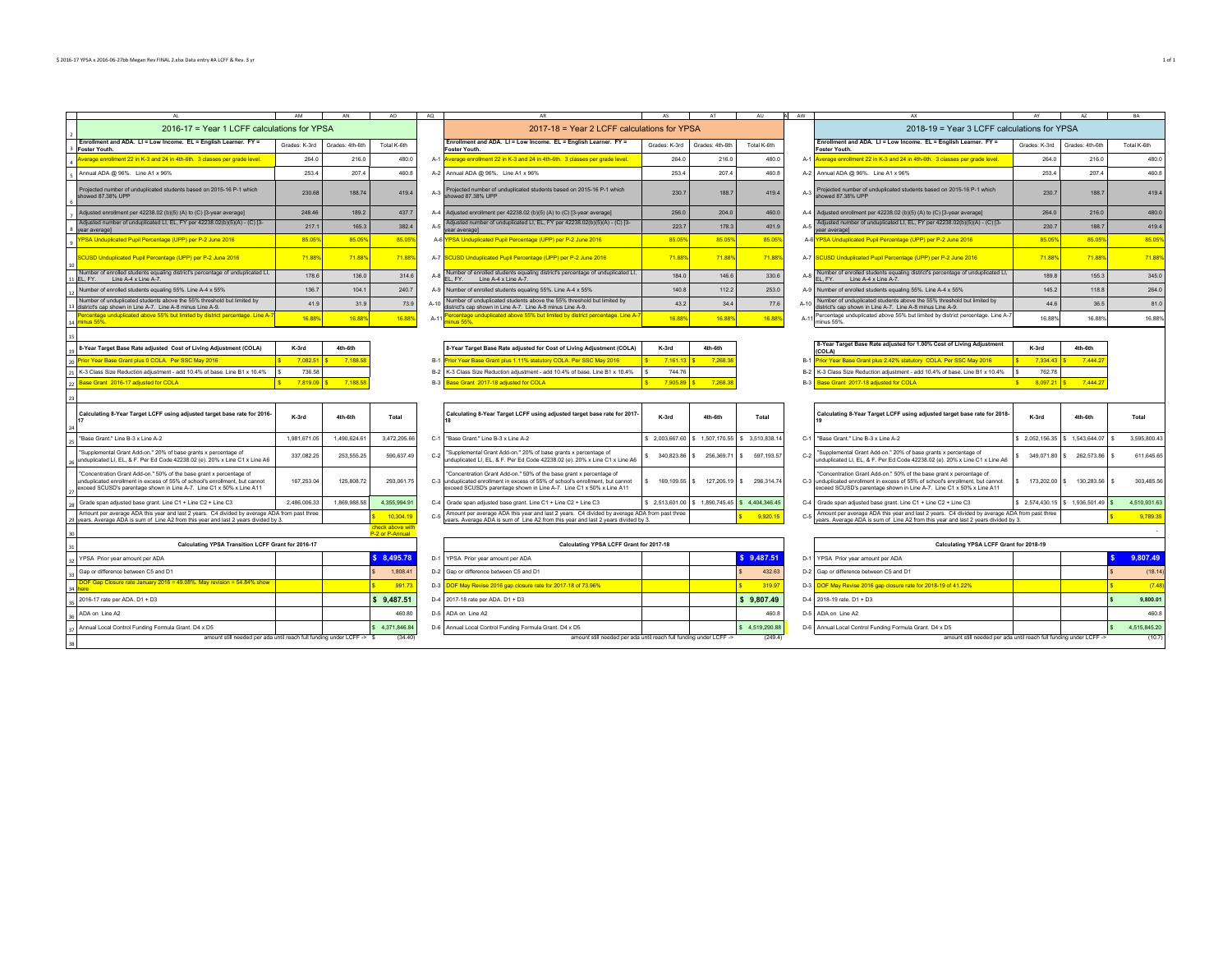| 2016-17 Cash Flow                                                                                                                                                                                                                  | July         | August        | September                | October      | November     | December     | January      | February     | March        | April        | May          | June         | July                     | Total        |
|------------------------------------------------------------------------------------------------------------------------------------------------------------------------------------------------------------------------------------|--------------|---------------|--------------------------|--------------|--------------|--------------|--------------|--------------|--------------|--------------|--------------|--------------|--------------------------|--------------|
| <b>Beginning Cash Balance</b>                                                                                                                                                                                                      | 1,354,626.71 | 1,294,636.77  | 1,100,802.06             | 1,371,659.85 | 1,374,662.92 | 1,422,689.36 | 1,672,940.9  | 1,636,384.47 | 1,633,608.32 | 1,926,229.15 | 1,912,970.86 | 1,905,381.29 | 1,661,478.31             | 1,693,820.08 |
| <b>Receipts</b>                                                                                                                                                                                                                    | July         | Aug           | Sept                     | Oct          | Nov          | Dec          | January      | Feb          | March        | April        | May          | June         | July                     | <b>Total</b> |
| 1. Local Control Funding Formula                                                                                                                                                                                                   |              |               |                          |              |              |              |              |              |              |              |              |              |                          |              |
| A. District In Lieu property tax                                                                                                                                                                                                   |              | 44,754.92     | 89,509.85                | 59,673.23    | 59,673.23    | 59,673.23    | 59,673.23    | 59,673.23    | 104,428.15   | 52,214.08    | 52,214.08    | 52,214.08    | 52,214.08                | 745,915.39   |
| B. Educational Protection Act @17% of<br>LCFF amount                                                                                                                                                                               |              |               | 174,801.13               |              |              | 174,801.13   |              |              | 174,801.13   |              |              | 174,801.13   |                          | 699,204.50   |
| C. State Aid                                                                                                                                                                                                                       | 145,656.02   | 145,656.02    | 262,180.83               | 262,180.83   | 280,877.75   | 280,877.75   | 280,877.75   | 250,962.68   | 250,962.68   | 250,962.68   | 250,962.68   | 250,962.68   | (19, 872.31)             | 2,893,248.02 |
| 2. Other State Funding                                                                                                                                                                                                             |              |               |                          |              |              |              |              |              |              |              |              |              |                          |              |
| A. Mandated Block Grant @ \$14.21/prior<br>year ADA at P-2. Apply Aug 1-30, 2014.                                                                                                                                                  |              |               |                          |              | 5,811.89     |              |              |              |              |              |              |              |                          | 5,811.89     |
| B. Possible one-time funds in the form of<br>block grant. Depends on the economy.<br>Based on prior year P-2. Possibly \$214/<br>ADA. May revision = \$237/ada but remained<br>at \$214/ada in final budget                        |              |               | 21,881.50                |              |              | 21,881.50    |              |              | 21,881.50    |              |              | 21,881.50    |                          | 87,526.00    |
| C. Carry over from 2015-16: One-time<br>Teacher Effectiveness Grant for teacher<br>development \$1,466.53/ certificated staff<br>member reported CALPADS in prior year,<br>2014-15, and shown in DATAQUEST. 19<br>staff identified | 27,864.00    |               |                          |              |              |              |              |              |              |              |              |              |                          | 27,864.00    |
| C. Lottery Unrestricted @ \$123/ADA.                                                                                                                                                                                               |              |               | 14,315.00                |              |              | 14,315.00    |              |              | 14,315.00    |              |              | 14,315.00    |                          | 57,260.00    |
| D. Lottery Restricted @ \$\$29/ADA.                                                                                                                                                                                                |              |               | 4,192.25                 |              |              | 4,192.25     |              |              | 4,192.25     |              |              | 4,192.25     |                          | 16,769.00    |
| E. Unrestricted Statewide Student Identifier<br>Maintenance (SSIM/SSID) 24¢/enrollment                                                                                                                                             |              |               |                          | 102.25       |              |              |              |              |              |              |              |              |                          | 102.25       |
| 3. Federal Funding                                                                                                                                                                                                                 |              |               |                          |              |              |              |              |              |              |              |              |              |                          |              |
| A. Federal Title 1 - socioeconomically<br>disadvantaged @ \$300/ADA. Minus 20%<br><b>SES</b>                                                                                                                                       |              |               | 38,908.80                |              |              | 38,908.80    |              |              | 38,908.80    |              |              | 38,908.80    |                          | 155,635.20   |
| B. Federal Title 2 - professional<br>development                                                                                                                                                                                   |              |               | 556.00                   |              |              | 556.00       |              |              | 556.00       |              |              | 556.00       |                          | 2,224.00     |
| C. Federal Title 3 - English Learners<br>@85/ADA based on 2 prior years.                                                                                                                                                           |              |               | 5,100.00                 |              |              | 5,100.00     |              |              | 5,100.00     |              |              | 5,100.00     |                          | 20,400.00    |
| D.                                                                                                                                                                                                                                 |              |               |                          |              |              |              |              |              |              |              |              |              |                          | $\sim$       |
| 4. Other including donations & refunds                                                                                                                                                                                             |              |               |                          |              |              |              |              |              |              |              |              |              |                          |              |
| A. Donations & Rebats                                                                                                                                                                                                              |              |               | 60.00                    |              |              | 60.00        |              |              | 60.00        |              |              | 60.00        |                          | 240.00       |
| $\overline{B}$                                                                                                                                                                                                                     |              |               |                          |              |              |              |              |              |              |              |              |              |                          |              |
| C.                                                                                                                                                                                                                                 |              |               |                          |              |              |              |              |              |              |              |              |              |                          |              |
| <b>Total Revenue</b>                                                                                                                                                                                                               | 173,520.02   | 190,410.94    | 611,505.35               | 321,956.31   | 346,362.87   | 600,365.65   | 340,550.98   | 310,635.91   | 615,205.51   | 303,176.76   | 303,176.76   | 562,991.43   | 32,341.77                | 4,712,200.25 |
|                                                                                                                                                                                                                                    |              |               |                          |              |              |              |              |              |              |              |              |              |                          |              |
| <b>Disbursements</b>                                                                                                                                                                                                               | July         | Aug           | Sept                     | Oct          | <b>Nov</b>   | Dec          | January      | Feb          | March        | April        | May          | June         | July                     | Total        |
| 1000 Staff Salaries - Certificated                                                                                                                                                                                                 | 21,417.75    | 159,952.24    | 120,804.74               | 117,952.24   | 117,952.24   | 120,804.74   | 117,952.24   | 126,272.24   | 129, 124.74  | 126,272.23   | 126,272.23   | 193,324.73   | i.                       | 1,478,102.36 |
| 2000 Staff Salaries - Classified                                                                                                                                                                                                   | 25,291.88    | 82,918.42     | 81,310.42                | 81,190.42    | 80,713.09    | 77,282.09    | 77,282.09    | 77,866.09    | 79,122.09    | 77,866.09    | 77,866.09    | 77,866.09    | $\epsilon$               | 896,574.87   |
| 3000 Employee Benefits                                                                                                                                                                                                             | 32,997.16    | 56,940.06     | 52,429.27                | 50,893.40    | 50,856.65    | 52,119.09    | 50,592.46    | 51,808.88    | 53,432.23    | 51,808.88    | 51,808.88    | 59,341.65    |                          | 615,028.63   |
| 4000 Books & Supplies                                                                                                                                                                                                              | 69,721.76    | 19,649.96     | 11,039.93                | 19,513.26    | 10,433.26    | 15,845.77    | 100,239.93   | 9,619.93     | 10,539.93    | 8,619.93     | 21,939.93    | 8,798.24     | $\overline{\phantom{a}}$ | 305,961.82   |
| 5000 Services & Operating Expenditures                                                                                                                                                                                             | 84,081.41    | 64,784.97     | 75,063.20                | 49,403.91    | 38,381.20    | 84,062.41    | 31,040.70    | 47,844.91    | 50,365.70    | 51,867.91    | 32,879.20    | 85,463.42    | $\sim$                   | 695,238.93   |
| 6000 Capital Improvement                                                                                                                                                                                                           | $\sim$       | ٠             | $\sim$                   | ٠            | ×.           | $\cdot$      | $\sim$       | $\sim$       | $\sim$       | $\sim$       | $\sim$       | ٠            | ×.                       |              |
| 7000 Other Outgo                                                                                                                                                                                                                   | ٠            | $\cdot$       | $\overline{\phantom{a}}$ | ٠            | $\cdot$      | $\sim$       | $\cdot$      | $\sim$       | $\sim$       | $\cdot$      | ٠            | 382,100.28   | $\sim$                   | 382,100.28   |
| <b>Total Expenses 2016-17</b>                                                                                                                                                                                                      | 233,509.96   | 384,245.65    | 340,647.56               | 318,953.24   | 298,336.43   | 350,114.10   | 377,107.42   | 313,412.06   | 322.584.68   | 316,435.05   | 310,766.33   | 806,894.41   |                          | 4.373.006.88 |
| Net Change in Cash                                                                                                                                                                                                                 | (59,989.94)  | (193,834.71   | 270,857.79               | 3,003.07     | 48,026.43    | 250,251.55   | (36, 556.44) | (2,776.15)   | 292,620.83   | (13, 258.29) | (7,589.57)   | (243,902.98  | 32,341.77                | 339,193.37   |
| CY Monthly ending balance for 2016-17                                                                                                                                                                                              | (59,989.94)  | (253, 824.65) | 17,033.14                | 20,036.21    | 68,062.65    | 318,314.20   | 281,757.76   | 278,981.61   | 571,602.44   | 558,344.15   | 550,754.58   | 306,851.60   | 339, 193.37              |              |
| <b>Monthly Ending Cash Balance</b>                                                                                                                                                                                                 | 1,294,636.77 | 1,100,802.06  | 1,371,659.85             | 1,374,662.92 | 1,422,689.36 | 1,672,940.91 | 1,636,384.47 | 1,633,608.32 | 1,926,229.15 | 1,912,970.86 | 1,905,381.29 | 1,661,478.31 | 1,693,820.08             |              |
|                                                                                                                                                                                                                                    | July         | Aug           | Sept                     | Oct          | Nov          | Dec          | Jan          | Feb          | Mar          | April        | May          | June         | July                     | Total        |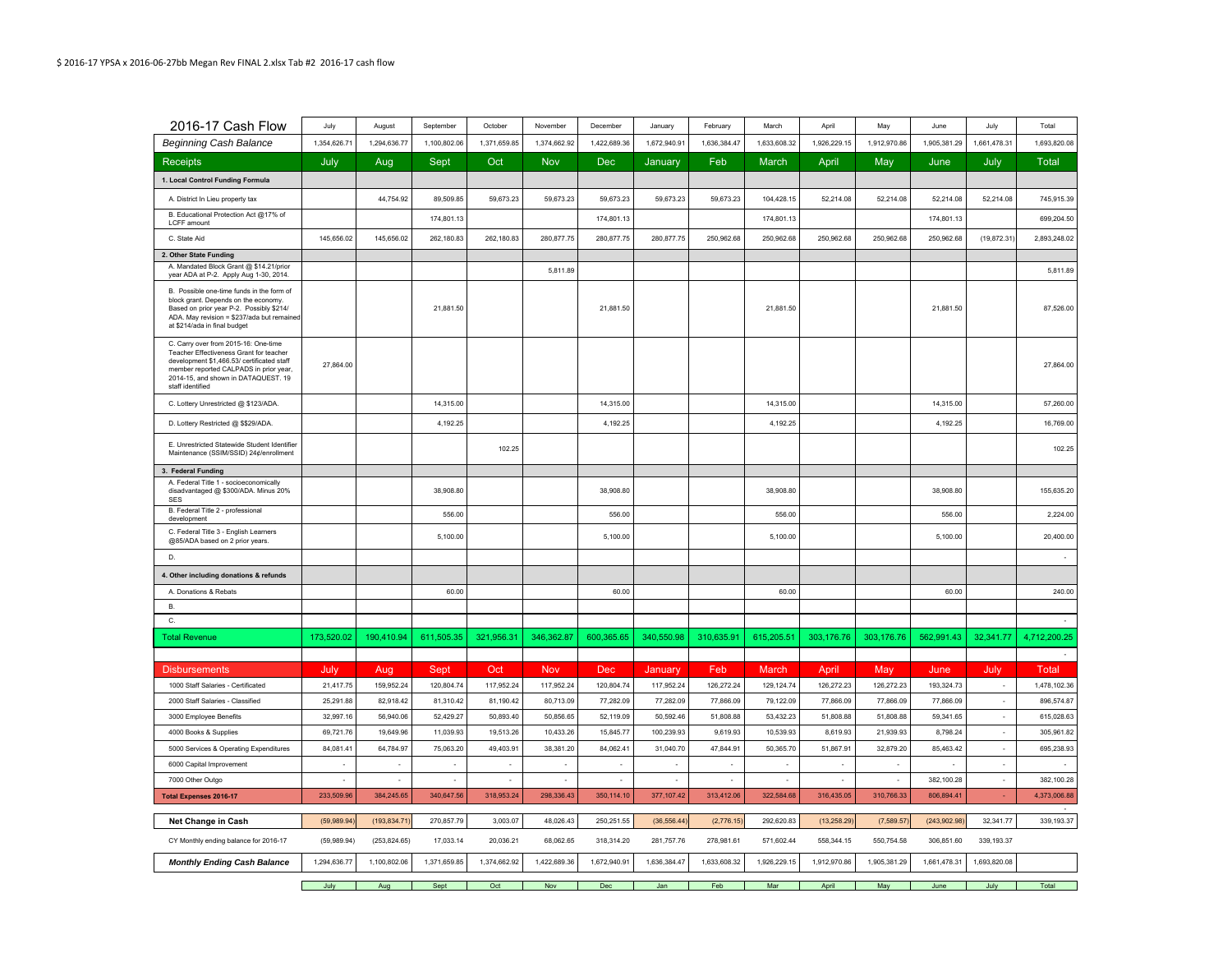### 2016-17 YPSA Operating Budget A Living Within Your Means Budget

#### Summary of Revenue and Expenditures for 2016-17 as of date in header July 1, 2016 to June 30, 2017

| <b>Revenue 2016-17</b>                                                                                                                                                                                                       | Unrestricted             | Restricted | Total                      |
|------------------------------------------------------------------------------------------------------------------------------------------------------------------------------------------------------------------------------|--------------------------|------------|----------------------------|
| 1. Local Control Funding Formula                                                                                                                                                                                             |                          |            | 4,338,367.92               |
| A. In lieu prop tax                                                                                                                                                                                                          | 745,915.39               |            |                            |
| B. Educational Protection Act (EPA) calculated at 17% of (LCFF amount<br>minus in lieu property tax amount). Quarterly apportionments.                                                                                       |                          | 699,204.50 |                            |
| C. State aid is balance. Regular apportionment schedule.                                                                                                                                                                     | 2,913,120.33             |            |                            |
| D. Prior year adjustment due to decreased ADA between P-2 and P-Annual                                                                                                                                                       | (19, 872.31)             |            |                            |
| 2. Other State Funding                                                                                                                                                                                                       |                          |            | 167,469.14                 |
| A. Lottery unrestricted @ \$140/prior year P-Annual of 409 ADA                                                                                                                                                               | 57,260.00                |            |                            |
| B. Lottery restricted per Prop 20 @\$41/prior year P-Annual of 409 ADA                                                                                                                                                       |                          | 16,769.00  |                            |
| C. Mandated block grant @\$14.21/prior year ADA of 409 ADA                                                                                                                                                                   | 5,811.89                 |            |                            |
| D. Possible one-time funds in the form of block grant. Depends on the<br>economy. Based on prior year P-2. Possibly \$214/ ADA. May revision =<br>\$237/ada but remained at \$214/ada in final budget                        | 87,526.00                |            |                            |
| E. Statewide Student Identifier Maintenance (SSIM/SSID) @ \$.25/prior year<br>ADA of 409 ADA                                                                                                                                 | 102.25                   |            |                            |
| F. Prop 39 energy planning and conservation                                                                                                                                                                                  |                          |            |                            |
| 3. Federal Funding                                                                                                                                                                                                           |                          |            | 178,259.20                 |
| A. Federal Title 1 $@$ \$386/ADA x 84% of enrollment = students qualifying<br>in prior year Free-Reduced-Meal-Program (FRMP)                                                                                                 |                          | 155,635.20 |                            |
| B. Federal Title 2                                                                                                                                                                                                           |                          | 2,224.00   |                            |
| C. Federal Title 3 based on 240 English Learners (ELs). \$85/ADA                                                                                                                                                             |                          | 20,400.00  |                            |
|                                                                                                                                                                                                                              |                          |            |                            |
| 4. Other Funding - grants & donations                                                                                                                                                                                        |                          |            | 28,104.00                  |
| A. Carry over from 2015-16: One-time Teacher Effectiveness Grant for<br>teacher development \$1,466.53/ certificated staff member reported<br>CALPADS in prior year, 2014-15, and shown in DATAQUEST. 19 staff<br>identified |                          | 27,864.00  |                            |
| B. Donations, rebates, returns, refunds                                                                                                                                                                                      | 240.00                   |            |                            |
|                                                                                                                                                                                                                              |                          |            |                            |
|                                                                                                                                                                                                                              |                          |            |                            |
| <b>Total Revenue</b>                                                                                                                                                                                                         | 3,790,103.56             | 922,096.70 | 4,712,200.26               |
|                                                                                                                                                                                                                              |                          |            |                            |
| Expenses 2015-16                                                                                                                                                                                                             |                          | 699,204.50 |                            |
| 1000 Staff Salaries - Certificated<br>2000 Staff Salaries - Classified                                                                                                                                                       | 778,897.86<br>834,234.87 | 62,340.00  | 1,478,102.36<br>896,574.87 |
| 3000 Employee Benefits                                                                                                                                                                                                       | 604,069.99               | 10,957.80  | 615,027.79                 |
| 4000 Books & Supplies                                                                                                                                                                                                        | 289,192.82               | 16,769.00  | 305,961.82                 |
| 5000 Services & Operating Expenditures                                                                                                                                                                                       | 562,413.92               | 132,825.00 | 695,238.92                 |
| 6000 Capital Improvement                                                                                                                                                                                                     |                          |            |                            |
| 7000 Other Outgo                                                                                                                                                                                                             | 381,783.68               |            | 381,783.68                 |
|                                                                                                                                                                                                                              |                          |            |                            |
| <b>Total Expenses 2015-16</b>                                                                                                                                                                                                | 3,450,593.14             | 922,096.30 | 4,372,689.44               |
| Balance                                                                                                                                                                                                                      | 339,510.42               | 0.40       | 339,510.82                 |
| From the balance, current year reserve based on 4% of revenue -->                                                                                                                                                            |                          |            | 188,488.01                 |
| From the balance, current rainy day fund based on 3.2% of revenue -->                                                                                                                                                        |                          |            | 151,022.81                 |
| Subtracting the 8% reserve leaves this amount available beyond what is already included in the budget -->                                                                                                                    |                          |            | (0.00)                     |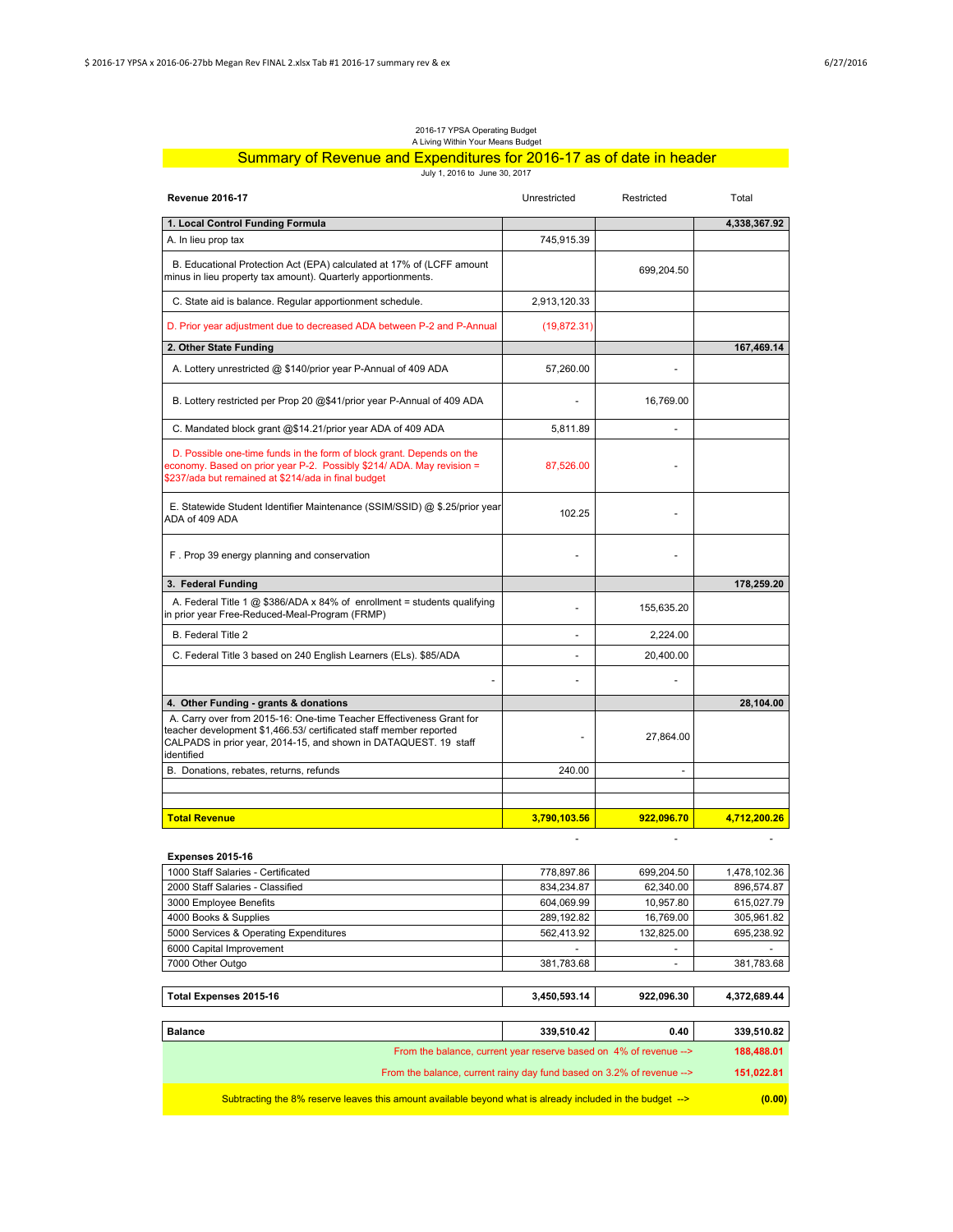|                | M     | N                                                                                                                                                                                                                                                                                                                                                                                   | O<br>P       |            | Q               |
|----------------|-------|-------------------------------------------------------------------------------------------------------------------------------------------------------------------------------------------------------------------------------------------------------------------------------------------------------------------------------------------------------------------------------------|--------------|------------|-----------------|
| 1              |       | 1000 Certificated Staff Salaries 2016-17                                                                                                                                                                                                                                                                                                                                            | Unrestricted | Restricted | <b>Total</b>    |
| $\overline{2}$ | 1101  | 21 full-time core teacher salaries.<br>Was \$994,464 last year increased by \$56,855.36 (+5.72%)                                                                                                                                                                                                                                                                                    | 352,114.86   | 699,204.50 | \$1,051,319.36  |
| 3              | 1102  | Core Day to Day Subs or Year End Attendence Stipends<br>(21 teachers x 10 days x $$140$ per day = \$29,400), allocated in<br>5899 series.                                                                                                                                                                                                                                           | x29400       |            | \$              |
| 4              | 1102  | Subs/Roving Subs to cover Teacher PD's' and Trainings<br>\$200/day x 30 days, allocated in 5899 series.                                                                                                                                                                                                                                                                             | x6000        |            | \$              |
| 5              | 1102  | Subs to cover for BTSA providers to perform classroom<br>observations and feedback. $3 \times $200 \times 3 = $1,800$ , allocated in<br>5899 series.                                                                                                                                                                                                                                | x1800        |            | \$              |
| 6              | 1106  | BTSA Support Provider Cost @ \$1,800 per probationary<br>teacher x 9 teachers. $9 \times 1800 = $16,200$ .<br>(2-1st, 1-3rd, 2-4th, 2-5th, 2-6th grade)<br>Support Providers TBD. If using current teachers amount will<br>be allocated to 1106 if using independent contractors amount<br>will be allocated from 5899.<br>Was \$16,200 last year, increased by \$0.00              | x16,200      |            | \$              |
| 7              | 1106* | Teacher Retention Stipend Part 1 - Teaching Quality<br>Board Approved on March 7, 2016<br>July stipend for grade level teamwork in preparation for the new<br>school year and open house.<br>(21 teachers x \$2,000 = \$42,000) Paid on 8/5/16.                                                                                                                                     | 42,000.00    |            | \$<br>42,000.00 |
| 8              | 1106* | Teacher Retention Stipend Part 2 - Teaching Quality<br>Board Approved on March 7, 2016<br>Core Teacher Retention Stipend prorated for service length or<br>paid on 7/3/17.<br>$(21$ teachers x \$3,000 = \$63,000)                                                                                                                                                                  | 63,000.00    |            | \$<br>63,000.00 |
| 9              | 1106* | Teacher Retention Stipend Part 3 - Teaching Quality<br>Board Approved on March 7, 2016<br>Referral/Recruitment Stipend for up to 5 successful hires<br>$(5 \text{ staff} \times $500 = $2,500)$ or up to \$1,000 in classroom supplies<br>included in 4350.                                                                                                                         | 2,500.00     |            | \$<br>2,500.00  |
| 10             | 1106  | Stipends Intervention on Friday providing intervention to<br>struggling students. 11 teachers plus 1 head teacher. 4 hrs/day<br>x 20 Fridays x appx \$40/hr.<br>Was \$43,520 last year decreased by \$5,120 (-11.76%)                                                                                                                                                               | 38,400.00    |            | \$<br>38,400.00 |
| 11             | 1106  | Stipends Intervention on Friday providing extended learning<br>opportunties through the STEM program. 1 teacher x 4 hrs/day<br>x 20 Fridays x appx \$40/hr. plus instructional kits purchased<br>through stemfinity.com budgeted in 4200 expenses.<br>Included in above line item.                                                                                                  | 3,200.00     |            | \$<br>3,200.00  |
| 12             | 1106  | Teacher Leadership Collective Stipends to teachers to study<br>and improve key programs: 2-Moby Max, 1-Assessment, 1-<br>Tutoring/Friday Intervention & Movement. HLD Leadership<br>stipend shown in 2101.<br>4 teachers x 11 Fridays x 6 hrs/day x $$40/hr = $9,600$ .<br>Was \$19,200 last year, decreased by \$6,000 (-31.25%)<br>Includes \$2,640 from 2101, HLD Teacher Leader | 10,560.00    |            | \$<br>10,560.00 |
| 13             | 1106  | <b>Stipends for Home Visits</b><br>9 scholars x 21 teachers = $189 \times $30$ per visit = \$5,670<br>9 scholars x 6 enrichment teachers = $4 \times $30$ per visit = \$3,240<br>(All non-proficient scholars identified including HLD &<br>Movement)                                                                                                                               | 8,910.00     |            | \$<br>8,910.00  |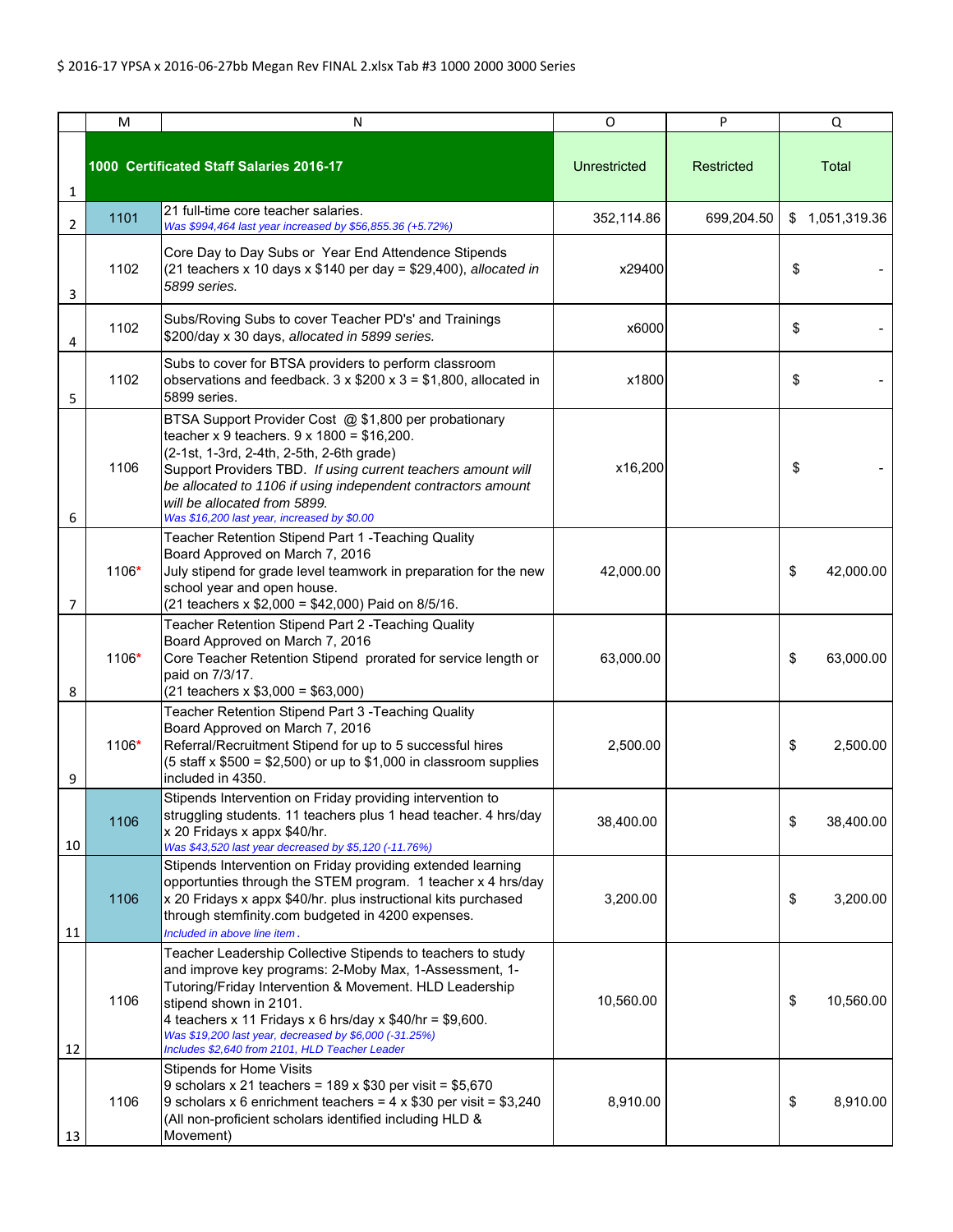|    | M                 | N                                                                                                                                                                                                                                                                              | O                               | P                             | Q                     |
|----|-------------------|--------------------------------------------------------------------------------------------------------------------------------------------------------------------------------------------------------------------------------------------------------------------------------|---------------------------------|-------------------------------|-----------------------|
| 14 | 1106*             | Head Teacher Stipend \$1,200 max for the year<br>To be divided equally among teachers asked to perform this<br>task.                                                                                                                                                           | 1,200.00                        |                               | \$<br>1,200.00        |
| 15 | 1106*             | Master Teacher Stipend as required by SCOE to support SCOE<br>Interns (\$500 per intern, 2 interns for 2016-17 school year)<br>SCOE reimburses at the end of the school year.                                                                                                  | x1000                           |                               | \$                    |
| 16 | 1311              | Principal<br>Was \$102,514.96 last year, increased by 4.39%                                                                                                                                                                                                                    | 107,013.00                      |                               | \$<br>107,013.00      |
| 17 | 1312              | Superintendent<br>Was \$126,250.04 last year, increased by 18.81%                                                                                                                                                                                                              | 150,000.00                      |                               | \$<br>150,000.00      |
| 18 | Total 1000 Series |                                                                                                                                                                                                                                                                                | 778,897.86                      | 699,204.50                    | 1,478,102.36          |
| 21 |                   |                                                                                                                                                                                                                                                                                |                                 |                               |                       |
| 22 |                   | 2000 Classified Staff Salaries 2016-17                                                                                                                                                                                                                                         | Unrestricted<br><b>Budgeted</b> | Restricted<br><b>Budgeted</b> | <b>Total Budgeted</b> |
| 23 | 2101              | Three Hmong Language Instructors @ 175 instructional days +<br>10 PD x 8 hr./days.<br>Was \$101,251.68 last year, increased by \$30,201.92 (+29.83%)                                                                                                                           | 131,453.60                      |                               | 131,453.60            |
| 24 | 2101              | Three Movement Teachers for Sports, Dance & Taekwondo @<br>175 instructional days + 5 PD days x 8 hr./days. Was \$105,124.94<br>last year, increased by \$21,076.66 (+20.05%)                                                                                                  | 126,201.60                      |                               | 126,201.60            |
| 25 | 2101              | Teacher Leadership Collective stipends to teacher to study and<br>improve HLD Program. 1 teacher x 11 Fridays x 6 hrs/day x<br>approximately $$40/hr = $2,640$ .<br>Was \$19,200 last year, decreased by \$6,000 (-31.25%)<br>Includes \$10,560 from 1106, Core Teacher Leader | 2,640.00                        |                               | 2,640.00              |
| 26 | 2102              | Stipend Movement/Enrichment teachers for training or meetings<br>@ \$10/hr 10 days x 3 teachers x \$10/hr = \$300                                                                                                                                                              | 300.00                          |                               | 300.00                |
| 27 | 2102              | Stipend HLD teachers for training or meetings @ \$10/hr<br>10 days x 3 teachers x $$10/hr = $300$                                                                                                                                                                              | 300.00                          |                               | 300.00                |
| 28 | 2103/2105         | HLD Subs Needed or Year End Attendance Stipend<br>3 teachers $x 80$ hrs $x $15/hr = $3,600$                                                                                                                                                                                    | 3,600.00                        |                               | 3,600.00              |
| 29 | 2103/2105         | Movement Sub Needs or Year End Attendance Stipend<br>3 teachers x 80 hrs x $$15/hr = $3,600$                                                                                                                                                                                   | 3,600.00                        |                               | 3,600.00              |
| 30 | 2120*             | 6 Instructional Assistants x 7 hr/days x 175 days/year<br>Monday through Thursday push in tutoring program with aides<br>Was \$41,740.92 last year, increased by \$70,294.08 (+168.41%)                                                                                        | 94,895.00                       | 17,140.00                     | 112,035.00            |
| 31 | 2120*             | Instructional Assistants Year End Attendence Stipends<br>6 staff x 24 hrs. x \$14/hr. = \$2,016                                                                                                                                                                                | 2,016.00                        |                               | 2,016.00              |
| 32 | 2120              | 3-Classroom Aides to support Kinder (1st mo. of school)<br>\$12.00/hr. x 3 aids x 3 hr/day x16 days.<br>Was \$16,200 last year, increased by \$0.00                                                                                                                            | 1,728.00                        |                               | 1,728.00              |
| 33 | 2221/2222         | Plant Manager & Custodian.<br>Was \$66631.04 last year, increased by \$4,636.48 (+6.96%)                                                                                                                                                                                       | 71,267.52                       |                               | 71,267.52             |
| 34 | 2221/2222         | Custodial Sub Needs or Year End Attendance Stipend<br>80 hrs. x 2 x \$15 = \$2,400                                                                                                                                                                                             | 2,400.00                        |                               | 2,400.00              |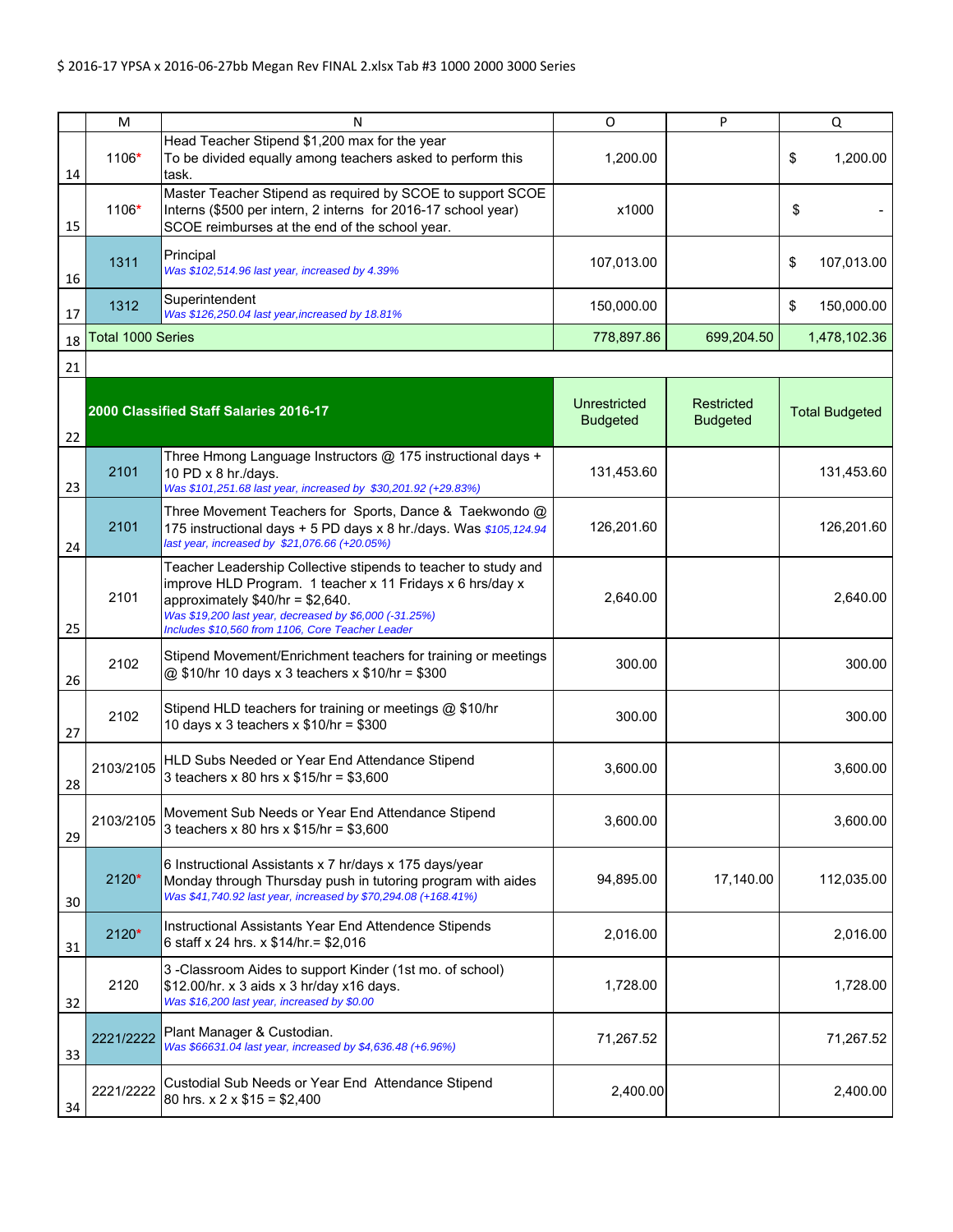|    | м                                                                                                                                                                         | N                                                                                                                                                                 | O               | P          | Q         |
|----|---------------------------------------------------------------------------------------------------------------------------------------------------------------------------|-------------------------------------------------------------------------------------------------------------------------------------------------------------------|-----------------|------------|-----------|
| 35 | 2223                                                                                                                                                                      | Additional Custodial Help for Intersession Cleaning,<br>1 person for 19 Days x 8/hr days @ \$12.00 = \$1,824                                                      | 1,824.00        |            |           |
| 36 | 2224                                                                                                                                                                      | 1- License Vocational Nurse in lieu of school nurse<br>Was \$29,851 last year, increased by \$14,149 (+47.4%)                                                     |                 | 44,000.00  | 44,000.00 |
| 37 | 2224                                                                                                                                                                      | Nurse Sub Needs or Year End Attendance Stipend<br>80 hrs x \$15/hr = \$1,200 hrs. x \$15/hr.                                                                      |                 | 1,200.00   | 1,200.00  |
| 38 | 2300                                                                                                                                                                      | Chief Business Officer aka Back Office Manager.<br>Was \$70,339.63 last year, increased 33%                                                                       | 93,600.00       |            | 93,600.00 |
| 39 | 2300*                                                                                                                                                                     | 1- P/T Budget Controller to sign weekly checks and montior<br>cash flow. \$15,000 max "As-Needed"                                                                 | 11,398.36       |            | 11,398.36 |
| 40 | 2402-3                                                                                                                                                                    | 2- Substitute clerks to administer CEDLT. \$13.00/hr x 5 hrs/day<br>x 40 days for 220 EL scholar.<br>Was \$2,261.52 last year, increased by \$2,938.48 (+129.93%) | 5,200.00        |            | 5,200.00  |
| 41 | 2403                                                                                                                                                                      | 2403 Two Front Office Clerks.<br>Was \$55,118.27 last year, increased by \$8,151.65 (+14.79%)                                                                     | 63,269.92       |            | 63,269.92 |
| 42 | 2402-1                                                                                                                                                                    | Long Term Sub for Front Office Clerk (Maternity Leave)<br>$$13.50/hr. x 40/wk x 17/wks = $9,180$                                                                  | 9,180.00        |            | 9,180.00  |
| 43 | 2402-1                                                                                                                                                                    | Front Office clerk subs (Additional support with inventory and<br>data entry in back office + coverage for front office)<br>2,500.00<br>\$12.5/hr. x 8 hrs x 25   |                 |            | 2,500.00  |
| 44 | 2402-2                                                                                                                                                                    | Back Office clerk subs (Additional support with EL and Report<br>Card data entry for Supt. Data analysis)<br>\$12.5/hr. x 8 hrs x 40                              | 3,768.00        |            | 3,768.00  |
| 45 | 2403                                                                                                                                                                      | Office Clerk Sub Needs or Year End Attendance Stipend<br>$2 \times 80$ hrs. $x 15$ /hr. = \$2,400                                                                 | 2,400.00        |            | 2,400.00  |
| 46 | 2404                                                                                                                                                                      | Administrative Secretary to BOM and Superintendent.<br>Was \$27,186.20 last year, increased by \$7,618.92 (+28.02%)                                               | 34,805.12       |            | 34,805.12 |
| 47 | 2404                                                                                                                                                                      | Admin Assistant Sub Needs or Year End Attendance Stipend<br>80hrs. X 15/hr. = \$1,200                                                                             | 1,200.00        |            | 1,200.00  |
| 48 | 2800                                                                                                                                                                      | 1- P/T ATT Program Mgr. I<br>To assist principal with oversight of ATT program, student<br>performance and data collection. (4 hr/day x 175 days)                 | 13,114.00<br>\$ |            | 13,114.00 |
| 49 | 2800                                                                                                                                                                      | 2 ATT Staff to provide supervision of children during Cultural<br><b>Competency Parent Workshops</b><br>$($12x 2 x 2.5 hrs x16 sessions = $480.00)$               | 960.00          |            | 960.00    |
| 50 | 16-P/T Achievement Through Technology (ATT) & substitutes.<br>2801<br>111,609.00<br>Was \$95,252 last year, increase by \$29,471(+30.94%), includes Program<br>Mgr.above. |                                                                                                                                                                   |                 | 111,609.00 |           |
| 51 | 2803                                                                                                                                                                      | Stipend for ATT staff for training or meetings @ \$10/hr<br>10 days x 18 staff x \$10/hr = \$1,800                                                                | 1,800.00        |            | 1,800.00  |
| 52 | 2901                                                                                                                                                                      | 4- P/T Yard Supervisors before school & lunch time & transition<br>time.<br>Was \$28,075.46 last year, increased by \$5649.29 +(20.12%)                           | 33,724.75       |            | 33,724.75 |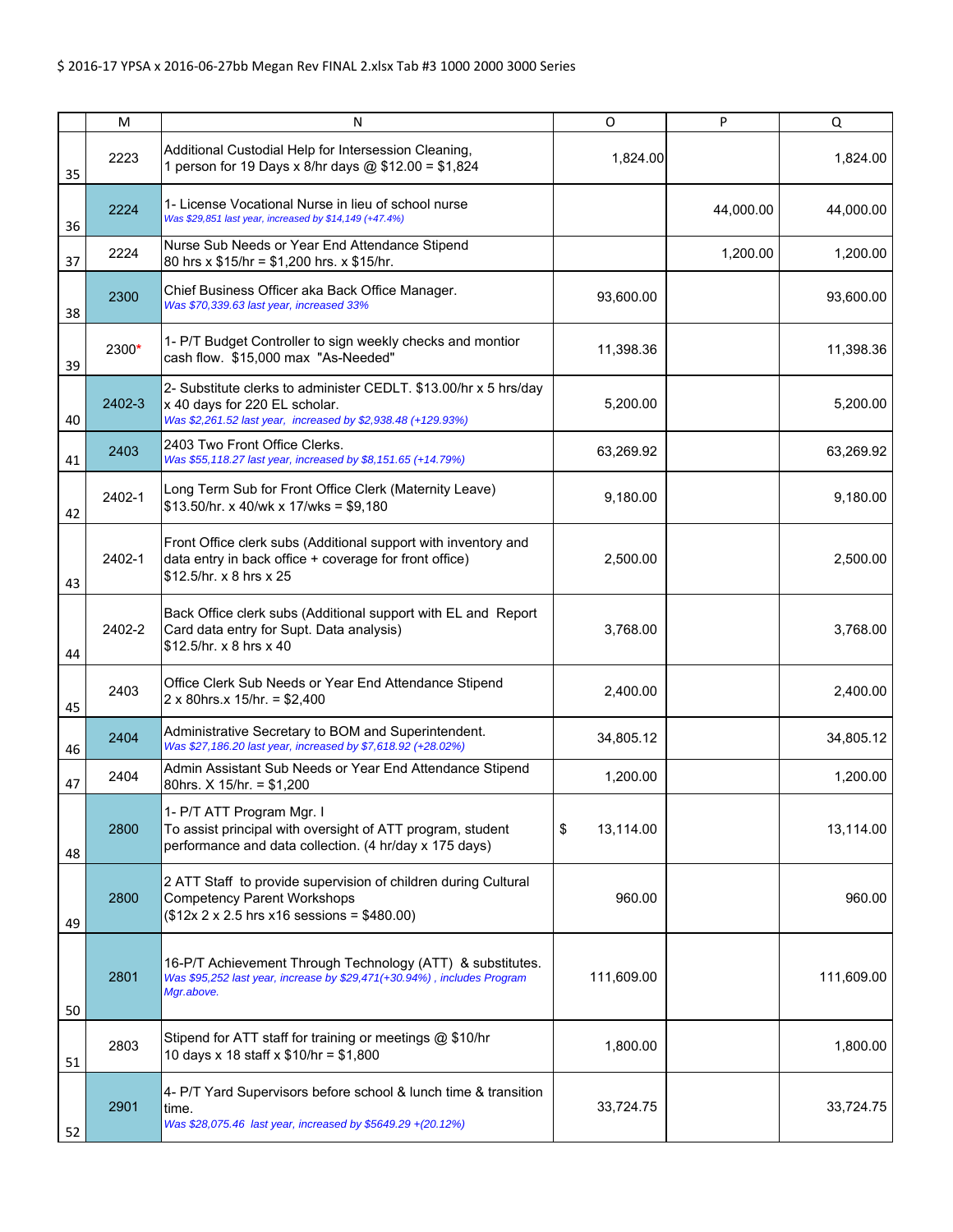|                                                                                                                                                             | M<br>N                                                                                                                                                                                                                                        |                                                                                                                                 | O            | P          | Q            |
|-------------------------------------------------------------------------------------------------------------------------------------------------------------|-----------------------------------------------------------------------------------------------------------------------------------------------------------------------------------------------------------------------------------------------|---------------------------------------------------------------------------------------------------------------------------------|--------------|------------|--------------|
| 53                                                                                                                                                          | Stipend for Yard Supervisor for training or meetings @ \$10/hr<br>2902<br>14 days x 4 staff x \$10/hr.                                                                                                                                        |                                                                                                                                 | 560.00       |            | 560.00       |
| 54                                                                                                                                                          | Stipend for 2-Yard Supervisors for afterschool parent meetings<br>and Friday tutoring supervision of scholars @ \$12.00/hour.<br>2902<br>2 x \$12/hr x 4 hrs. x 20 Friday = \$ 1,920<br>$1 \times $12.5$ /hr. x 4 hrs x 20 sessions = \$1,000 |                                                                                                                                 | 2,920.00     |            | 2,920.00     |
| 55                                                                                                                                                          | <b>Total 2000 Series</b>                                                                                                                                                                                                                      |                                                                                                                                 | 834,234.87   | 62,340.00  | 896,574.87   |
| 56                                                                                                                                                          |                                                                                                                                                                                                                                               | 896,574.87                                                                                                                      |              |            |              |
| 57                                                                                                                                                          |                                                                                                                                                                                                                                               |                                                                                                                                 |              |            |              |
| 58                                                                                                                                                          |                                                                                                                                                                                                                                               | 3000 Benefits 2016-17                                                                                                           | Unrestricted | Restricted | <b>Total</b> |
| 59                                                                                                                                                          | 3101                                                                                                                                                                                                                                          | STRS 12.58% for UCSC's contribution for certificated staff<br>Contribution rate was 10.73% las year, increased by 1.85%         | 185,945.28   |            | 185,945.28   |
| 60                                                                                                                                                          | 3301                                                                                                                                                                                                                                          | Medicare 1.45% for certificated staff                                                                                           | 21,432.48    |            | 21,432.48    |
| 3302<br>Social Security 6.2% for non-certificated staff<br>61                                                                                               |                                                                                                                                                                                                                                               | 52,785.24                                                                                                                       | 2,802.40     | 55,587.64  |              |
| 62                                                                                                                                                          | 3304                                                                                                                                                                                                                                          | Medicare 1.45% for non-certificated staff                                                                                       | 12,344.94    | 655.40     | 13,000.34    |
| vision. Annual Cap \$7,500/full-time employee x 39 full-time<br>3401<br>employees = $$292,500$ unrestricted + $$7,500$ restricted =<br>277,500 total.<br>63 |                                                                                                                                                                                                                                               | Total estimated health benefits for full coverage: medical, dental,<br>Was \$270,000 last year, increased by \$30,000 (+11.11%) | 292,500.00   | 7,500.00   | 300,000.00   |
| 64                                                                                                                                                          | 3401                                                                                                                                                                                                                                          | Adjustment to health benefits reflects employee<br>contribution/share for plans outside of the Base Plan.                       |              |            |              |
| 65                                                                                                                                                          | 3401                                                                                                                                                                                                                                          | Western Health Advantage                                                                                                        |              |            |              |
| 66                                                                                                                                                          | 3401                                                                                                                                                                                                                                          | CoPower vision                                                                                                                  |              |            |              |
| 67                                                                                                                                                          | 3401                                                                                                                                                                                                                                          | Met Life dental                                                                                                                 |              |            |              |
| 68                                                                                                                                                          | 3401                                                                                                                                                                                                                                          | Kaiser                                                                                                                          |              |            |              |
| 69                                                                                                                                                          | 3504                                                                                                                                                                                                                                          | School Employees Fund (SEF) 0.05% of total salary + \$4,500<br>for Local Area Charge. Paid quarterly. Paid by ER                | 5,687.34     |            | 5,687.34     |
| 70                                                                                                                                                          | 3600                                                                                                                                                                                                                                          | Workers Comp Republic Indemnity Co. Chapman is the broker.                                                                      | 33,374.71    |            | 33,374.71    |
| 71                                                                                                                                                          | Total 3000 Series                                                                                                                                                                                                                             |                                                                                                                                 | 604,069.99   | 10,957.80  | 615,027.79   |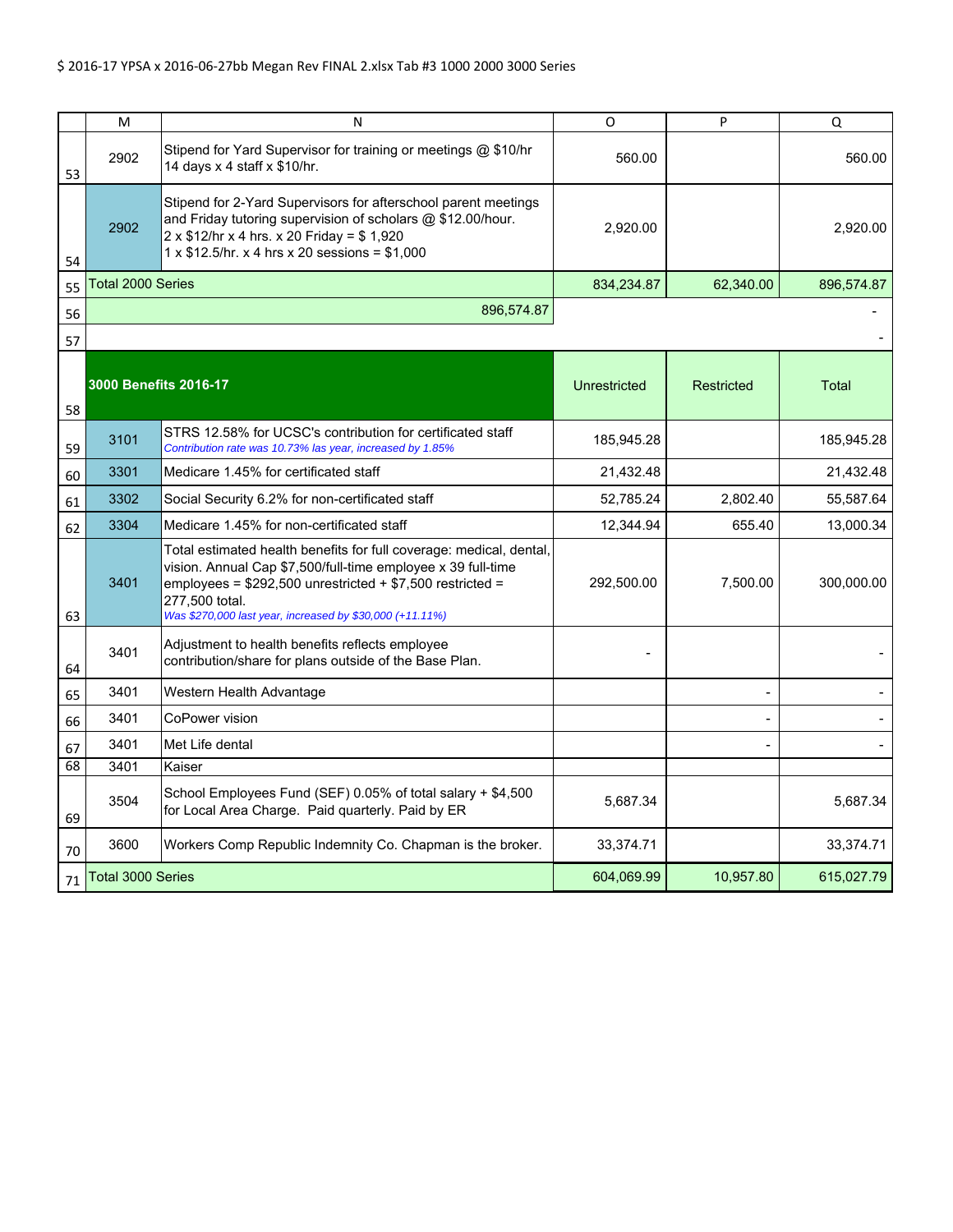|        | N<br>M                                                                                                                                                                                                                       |                                                                                                                                                                                                                                   | $\circ$             | P          | $\mathsf Q$  |
|--------|------------------------------------------------------------------------------------------------------------------------------------------------------------------------------------------------------------------------------|-----------------------------------------------------------------------------------------------------------------------------------------------------------------------------------------------------------------------------------|---------------------|------------|--------------|
| 1      |                                                                                                                                                                                                                              | 4000 Supplies 2016-17                                                                                                                                                                                                             | <b>Unrestricted</b> | Restricted | <b>Total</b> |
| 2      | 4100                                                                                                                                                                                                                         | Purchase grade level appropriate materials and resources to<br>support instruction. All core general education classrooms will<br>be provided with instructional materials to support core<br>instruction. Was \$61,011 last year | 43,505.80           | 16,769.00  | 60,274.80    |
| 3      | 4100                                                                                                                                                                                                                         | McGraw Hill Ready Math adoption for K-6<br>480 scholars x \$165 = \$79,200                                                                                                                                                        | 79,200.00           |            | 79,200.00    |
| 4      | 4200                                                                                                                                                                                                                         | Friday Extended Learning Opportunties STEM program Kits<br>purchased through stemfinity.com.                                                                                                                                      | 7,225.84            |            | 7,225.84     |
| 5      | 4321                                                                                                                                                                                                                         | HLD Provide curriculum and instructional support to the HLD<br>program.                                                                                                                                                           | 5,000.00            |            | 5,000.00     |
| 6      | 4323                                                                                                                                                                                                                         | Movement. Allocate budget to support specialized subjects<br>(Dance, Tae Kwon Do, Music, PE) with curriculum and<br>5,000.00<br>instruction. Budget is determined by the subject.                                                 |                     |            | 5,000.00     |
| 7      | 4330                                                                                                                                                                                                                         | Office supplies for Front Office @ \$10.42/scholar x 480.                                                                                                                                                                         | 5,000.00            |            | 5,000.00     |
| 8      | Provide monthly awards assemblies to recognize scholar<br>achievement and success. This will also be an opportunity to<br>4330<br>recognize attendance and award scholars who are consistent in<br>coming to school on time. |                                                                                                                                                                                                                                   | 3,000.00            |            | 3,000.00     |
| 9      | School Functions and Events Materials, \$500x4<br>4330<br>(Black History Month, Hmong Culture Day, Chinese New Year,<br>National Hispanic Day)                                                                               |                                                                                                                                                                                                                                   | 2,000.00            |            | 2,000.00     |
| 10     | 4340                                                                                                                                                                                                                         | Office supplies Back Office. Originally part of front office above.<br>\$10.42/scholar x 480                                                                                                                                      | 5,000.00            |            | 5,000.00     |
| 11     | 4350                                                                                                                                                                                                                         | Schoolwide Open Supply Closet                                                                                                                                                                                                     | 40,000.00           |            | 40,000.00    |
| 12     | 4360                                                                                                                                                                                                                         | Medical and Health supplies. \$5/scholar x 420 scholars in K-6.                                                                                                                                                                   | 2,100.00            |            | 2,100.00     |
| 13     | 4370                                                                                                                                                                                                                         | Custodial supplies \$24.00/scholar (\$24x480=\$11,520) Includes<br>money for air filters which may need changing 3 to 4 times per<br>vear.                                                                                        | 11,520.00           |            | 11,520.00    |
| 14     | 4390                                                                                                                                                                                                                         | Snacks for UCSC Board Meeting. Limit \$80/meeting                                                                                                                                                                                 | 860.00              |            | 860.00       |
| 15     | 4390                                                                                                                                                                                                                         | Snacks for Academy Council Meeting. Limit \$80/meeting                                                                                                                                                                            | 880.00              |            | 880.00       |
| $16\,$ | 4390                                                                                                                                                                                                                         | Snacks for staff PD. Limit \$80/meeting                                                                                                                                                                                           | 800.00              |            | 800.00       |
| 17     | 4410                                                                                                                                                                                                                         | Future Technology Funds (210 @ 420 / 3 years)                                                                                                                                                                                     | 42,000.00           |            | 42,000.00    |
| 18     | 4410                                                                                                                                                                                                                         | Instructional discretionary fund for replacement equipment,<br>furniture, printers, etc.                                                                                                                                          | 8,741.18            |            | 8,741.18     |
| 19     | 4410                                                                                                                                                                                                                         | Purcahse of additional iPads and laptops to support class size<br>increase of K-3rd @ 22 and 4-6th Grade @24.<br>18 iPads x \$450 = \$8,100 and<br>24 laptopx x \$600 = \$14,400                                                  | 22,500.00           |            | 22,500.00    |
| 20     | 4410                                                                                                                                                                                                                         | Purcahse of Surface Pro Tablet for Principal to write up and<br>provide electronic notes, feedback, and follow-up.                                                                                                                | 3,000.00            |            | 3,000.00     |
| 21     | 4700                                                                                                                                                                                                                         | Snacks for CAASPP Testing, to be ordered from SCUSD<br>Nutrition Svcs. In March.                                                                                                                                                  | 900.00              |            | 900.00       |
| 22     | 4700                                                                                                                                                                                                                         | Food for Parent Meetings (Cultural Competency).<br>Limit $$60/m$ eeting x 16 sessions = $$960.00$                                                                                                                                 | 960.00              |            | 960.00       |
| 23     | Total 4000 Series                                                                                                                                                                                                            |                                                                                                                                                                                                                                   | 289,192.82          | 16,769.00  | 305,961.82   |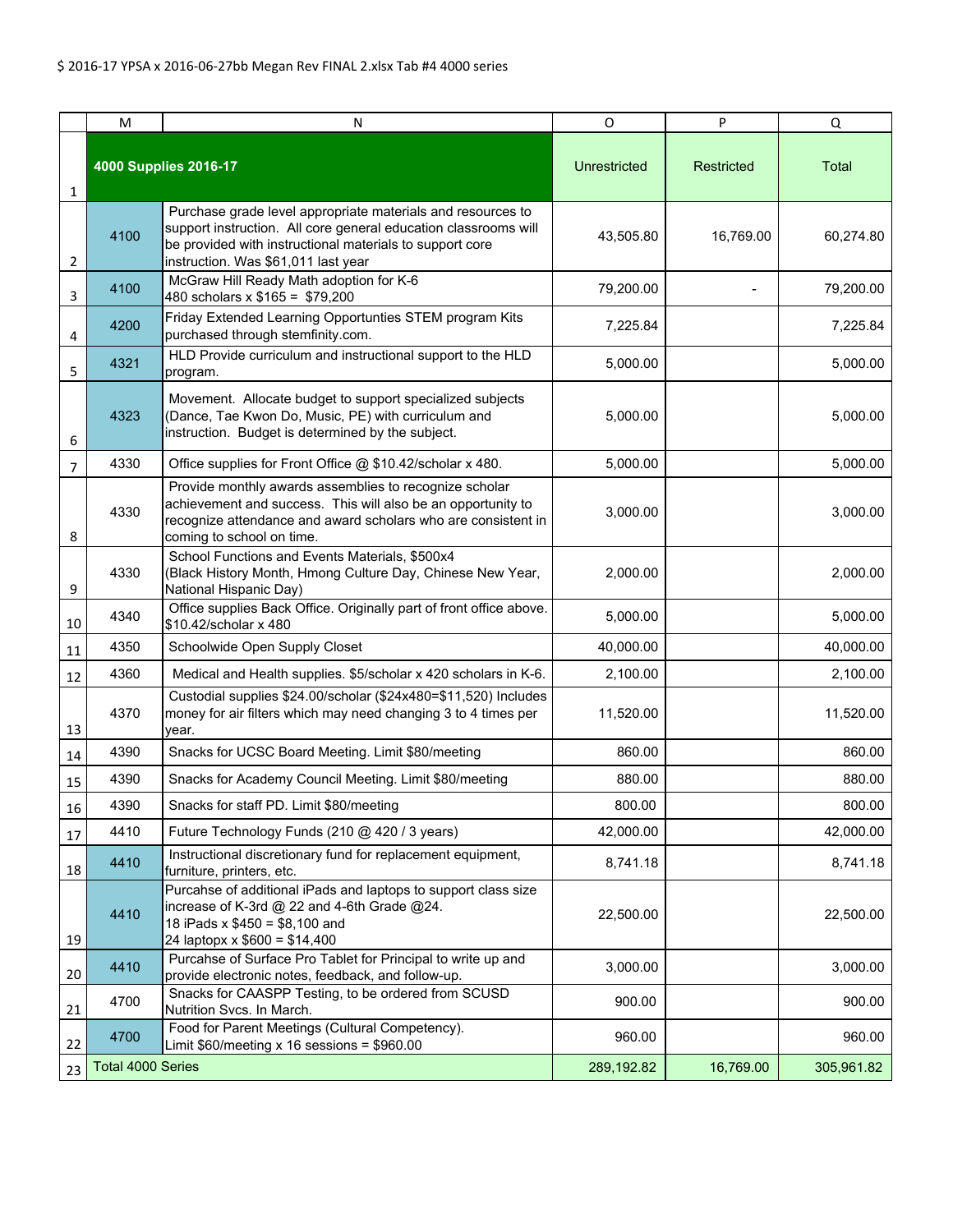|    | м                              | N                                                                                                                                                                                                                                                                                                                                                                                                                                                                                                                                                                      | $\circ$      | P                 | Q         |
|----|--------------------------------|------------------------------------------------------------------------------------------------------------------------------------------------------------------------------------------------------------------------------------------------------------------------------------------------------------------------------------------------------------------------------------------------------------------------------------------------------------------------------------------------------------------------------------------------------------------------|--------------|-------------------|-----------|
| 1  | 5000 Services 2016-17 Expenses |                                                                                                                                                                                                                                                                                                                                                                                                                                                                                                                                                                        | Unrestricted | <b>Restricted</b> | Total     |
| 2  |                                | 5200 travel and conferences:                                                                                                                                                                                                                                                                                                                                                                                                                                                                                                                                           |              |                   |           |
| 3  | 5203                           | HET Summer Institute - 9 Participants x \$250 = \$2,250<br>HET will waive 3 registration fees so there will be a total<br>participant of 12.                                                                                                                                                                                                                                                                                                                                                                                                                           | 6,750.00     |                   | 6,750.00  |
| 4  | 5203                           | <b>School Services of Calif workshops</b><br>A) 2016-17 School Finance & Mgmt. Conference<br>$$215 \times 2 = $430 + \text{parking}$ @ \$20 = \$450<br>B) LCFF Workshop<br>\$205 x 1 attendee = \$205<br>C) Governors January Budget<br>$$195 \times 3 = $585, +$ mileage & parking @\$30 = \$615<br>D) Governors May Revise<br>$$155 \times 3 = $465 +$ mileage & parking @ \$30 = \$495                                                                                                                                                                              | 1,765.00     |                   | 1,765.00  |
| 5  | 5203                           | 5203 Nurse conference/travel<br>SAFE Schools Planning Development w/Gallagher Insurance                                                                                                                                                                                                                                                                                                                                                                                                                                                                                | 1,000.00     |                   | 1,000.00  |
| 6  | 5200/5202                      | CCSA 24th Annual CA Charter School Conference -<br>Sacramento Convention Center. March 20-23, 2017, Early Bird<br>by August 12, 2016 is \$350. \$350 x 14, plus mileage & parking-<br>\$40 per day for 2 cars (7 teachers-one from each grade level, 1<br>principal, 1 superintendent, 1 business office manager, 4 board<br>members)                                                                                                                                                                                                                                  | 5,060.00     |                   | 5,060.00  |
| 7  | 5202-1                         | Provide core teachers needing additional support as<br>recommended by the Principal and based on classroom<br>obervation, opportunties to visit other successful classrooms<br>within driving distance. Dr. Hakuta, of Standford Universtiy will<br>be contacted for a list of schools that are highly recognized for<br>the 8 Step Lesson plan and delivery and ELD instruction and<br>implementation. Teachers will gain skills necessar to align<br>instruction using the 8 Step Lesson Plan and ELD Development<br>using the Collaborative Inquriy Model Approach. | 20,000.00    |                   | 20,000.00 |
| 8  | 5202-2                         | Parking, tolls, and mileage at current IRS rate \$0.54 (Business).<br>Mileage for staff travels to training and conferences, networking<br>events, bank, post office, vendor sites and Business functions.                                                                                                                                                                                                                                                                                                                                                             | 3,000.00     |                   | 3,000.00  |
| 9  | 5202-3                         | Teacher Study Trip Pre-Visit Mileage Reimbursement<br>(Must carpool) Using Google Maps mileage x \$0.54/per mile. (8<br>potential new trips with estimated 50 miles)                                                                                                                                                                                                                                                                                                                                                                                                   | 216.00       |                   | 216.00    |
| 10 | 5300 memberships:              |                                                                                                                                                                                                                                                                                                                                                                                                                                                                                                                                                                        |              |                   |           |
| 11 | 5300                           | Membership dues CCSA for consultation services @ \$5/student<br>x 420. last six months 2013 and first 6 months 2014.                                                                                                                                                                                                                                                                                                                                                                                                                                                   | 2,400.00     |                   | 2,400.00  |
| 12 | 5300                           | Membership dues CSDC for charter consultation services @<br>\$3/student                                                                                                                                                                                                                                                                                                                                                                                                                                                                                                | 1,440.00     |                   | 1,440.00  |
| 13 | 5300                           | EdJoin Membership                                                                                                                                                                                                                                                                                                                                                                                                                                                                                                                                                      | 650.00       |                   | 650.00    |
| 14 | 5300                           | Membership School Services of California                                                                                                                                                                                                                                                                                                                                                                                                                                                                                                                               | 2,760.00     |                   | 2,760.00  |
| 15 | 5400 insurance:                |                                                                                                                                                                                                                                                                                                                                                                                                                                                                                                                                                                        |              |                   |           |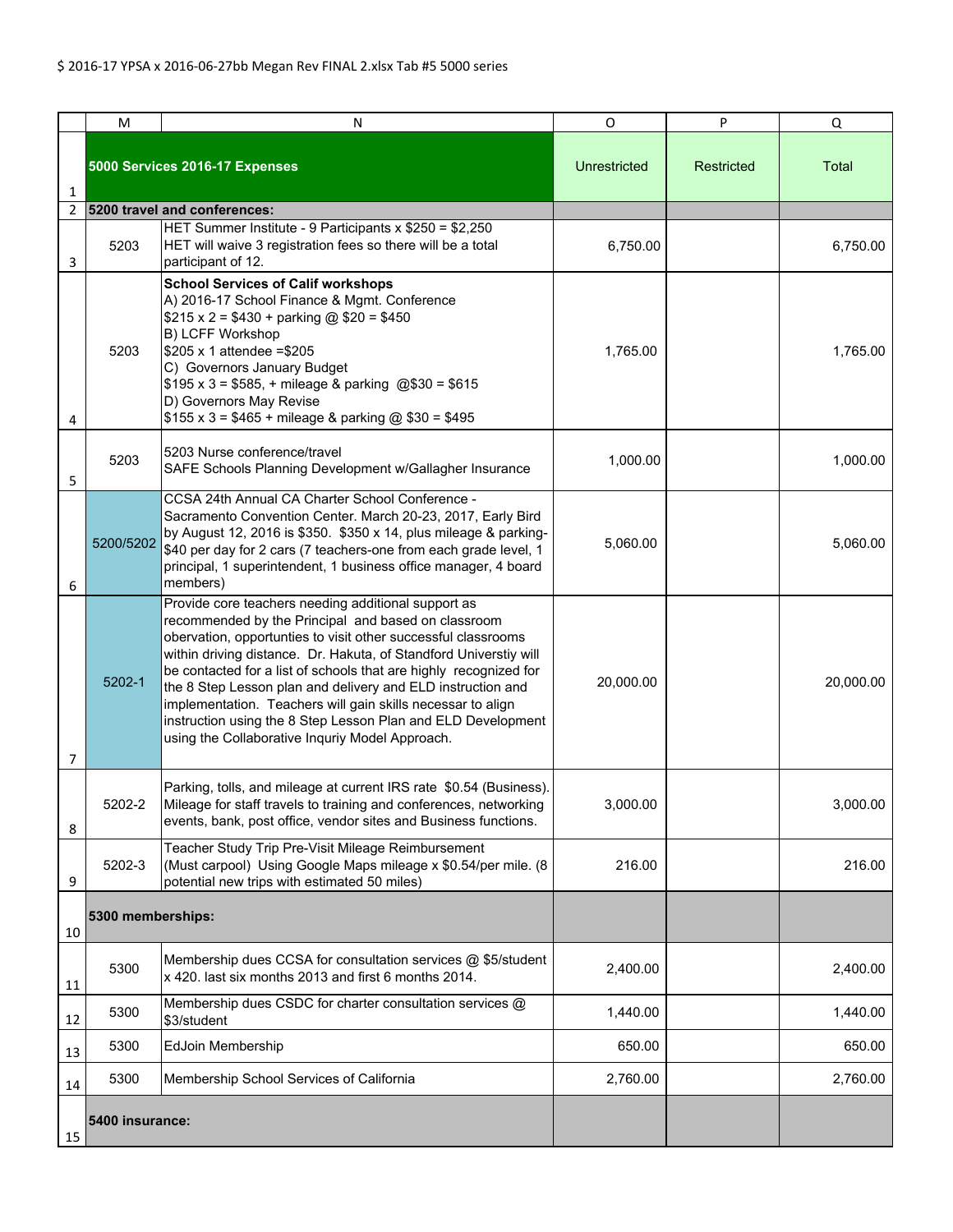|    | M                                                                                                                                                                                                                                                                                   | $\mathsf{N}$                                                                                                                                                                                                                             | $\circ$   | P | Q         |
|----|-------------------------------------------------------------------------------------------------------------------------------------------------------------------------------------------------------------------------------------------------------------------------------------|------------------------------------------------------------------------------------------------------------------------------------------------------------------------------------------------------------------------------------------|-----------|---|-----------|
| 16 | Alliance Member Services (AMS) serving Nonprofits' Insurance<br>Alliance of California (NIAC). Liability Insurance plus liability for<br>5400<br>board member and officers; general liability, auto liability,<br>improper sexual conduct, social services, professional; property. |                                                                                                                                                                                                                                          | 14,000.00 |   | 14,000.00 |
| 17 | 5400                                                                                                                                                                                                                                                                                | Arthur J Gallagher Accident Insurance and directors & officers<br>insurance                                                                                                                                                              | 6,000.00  |   | 6,000.00  |
| 18 |                                                                                                                                                                                                                                                                                     | 5500 housekeeping and operations. Pay 89% of the bill due to sharing<br>facility with district programs:                                                                                                                                 |           |   |           |
| 19 | 5501                                                                                                                                                                                                                                                                                | SCUSD utilities: Water & sewage thru City of Sac. Third of<br>month to the third of the next month                                                                                                                                       | 26,692.30 |   | 26,692.30 |
| 20 | 5502                                                                                                                                                                                                                                                                                | SCUSD utilities: waste removal Atlas @ \$307.01/month                                                                                                                                                                                    | 1,892.54  |   | 1,892.54  |
| 21 | 5503                                                                                                                                                                                                                                                                                | SCUSD utilities: natural gas SPURR.                                                                                                                                                                                                      | 2,628.65  |   | 2,628.65  |
| 22 | 5504                                                                                                                                                                                                                                                                                | SCUSD utilities: Electricity SMUD. Estimated @<br>\$120/enrollment based on past two years of bills. Fifteen to<br>fifteenth of the month=billing cycle                                                                                  | 48,472.98 |   | 48,472.98 |
| 23 | 5600 rentals:                                                                                                                                                                                                                                                                       |                                                                                                                                                                                                                                          |           |   |           |
| 24 | 5610                                                                                                                                                                                                                                                                                | Annual Riso Service Agreement                                                                                                                                                                                                            | 450.00    |   | 450.00    |
| 25 | 5616                                                                                                                                                                                                                                                                                | Renew Moby Max, BrainPop, or other web-based programs or<br>applications to support curriculum, instruction, and learning.<br>\$699 last year.                                                                                           | 6,000.00  |   | 6,000.00  |
| 26 | Copier rental from US Bank for Ray Morgan Co. paying for<br>5620<br>future month. Toner is charged to schoolwide supplies. Pay US<br><b>Bank Equipment finance</b>                                                                                                                  |                                                                                                                                                                                                                                          | 6,900.00  |   | 6,900.00  |
| 27 | 5630                                                                                                                                                                                                                                                                                | Capital Improvements (e.g., replace key lock, make additional<br>keys + add blinds to classrooms)                                                                                                                                        | 5,000.00  |   | 5,000.00  |
| 28 | 5640                                                                                                                                                                                                                                                                                | SCUSD services: Rent or Pro Rata Share. 43,767 sq. ft. @\$1.82<br>based on 2016-17 LOI from District.                                                                                                                                    | 79,655.94 |   | 79,655.94 |
| 29 |                                                                                                                                                                                                                                                                                     | 5800 professional contracts:                                                                                                                                                                                                             |           |   |           |
| 30 | 5630                                                                                                                                                                                                                                                                                | Install LCD and other equipment in remaining classrooms. New<br>this year. 16 Rooms remaining $@$ \$1,200 each = \$19,200                                                                                                                | 19,200.00 |   | 19,200.00 |
| 31 | 5802                                                                                                                                                                                                                                                                                | Payroll Services Paychex for EIB + Time Clock Platform<br>Strattustime                                                                                                                                                                   | 16,500.00 |   | 16,500.00 |
| 32 | 5805                                                                                                                                                                                                                                                                                | Fiscal auditor about \$17,600. Main audit after June 30. study<br>visit in spring with progress billing of about \$3,000. Final bill in<br>Sept or Oct. for prior year. Tax preparation \$3,000 in Dec/Jan.<br><b>Gilbert Associates</b> | 23,600.00 |   | 23,600.00 |
| 33 | 5807                                                                                                                                                                                                                                                                                | Beneflex POP plan renewal fee. Annual                                                                                                                                                                                                    | 40.00     |   | 40.00     |
| 34 | 5808                                                                                                                                                                                                                                                                                | Fingerprinting Cost for New Employees (Limit to 5)                                                                                                                                                                                       | 320.00    |   | 320.00    |
| 35 | 5808                                                                                                                                                                                                                                                                                | Bank wire transfer fees and other fees - e.g., return checks                                                                                                                                                                             | 100.00    |   | 100.00    |
| 36 | 5808                                                                                                                                                                                                                                                                                | Annual Filing with Sec of State                                                                                                                                                                                                          | 20.00     |   | 20.00     |
| 37 | 5809                                                                                                                                                                                                                                                                                | 403(b) Retirement Plan Annual Plan Adminstrative Fee @<br>\$1,000 + annual custodial services @ \$300 plus \$500 for plan<br>initiation through Morgan Stanley.                                                                          | 1,800.00  |   | 1,800.00  |
| 38 | 5810                                                                                                                                                                                                                                                                                | Lawyer Jennifer McQuarrie (10%/10 net) and legal assistance<br>for OCR Report and Response Prepartion.                                                                                                                                   | 6,000.00  |   | 6,000.00  |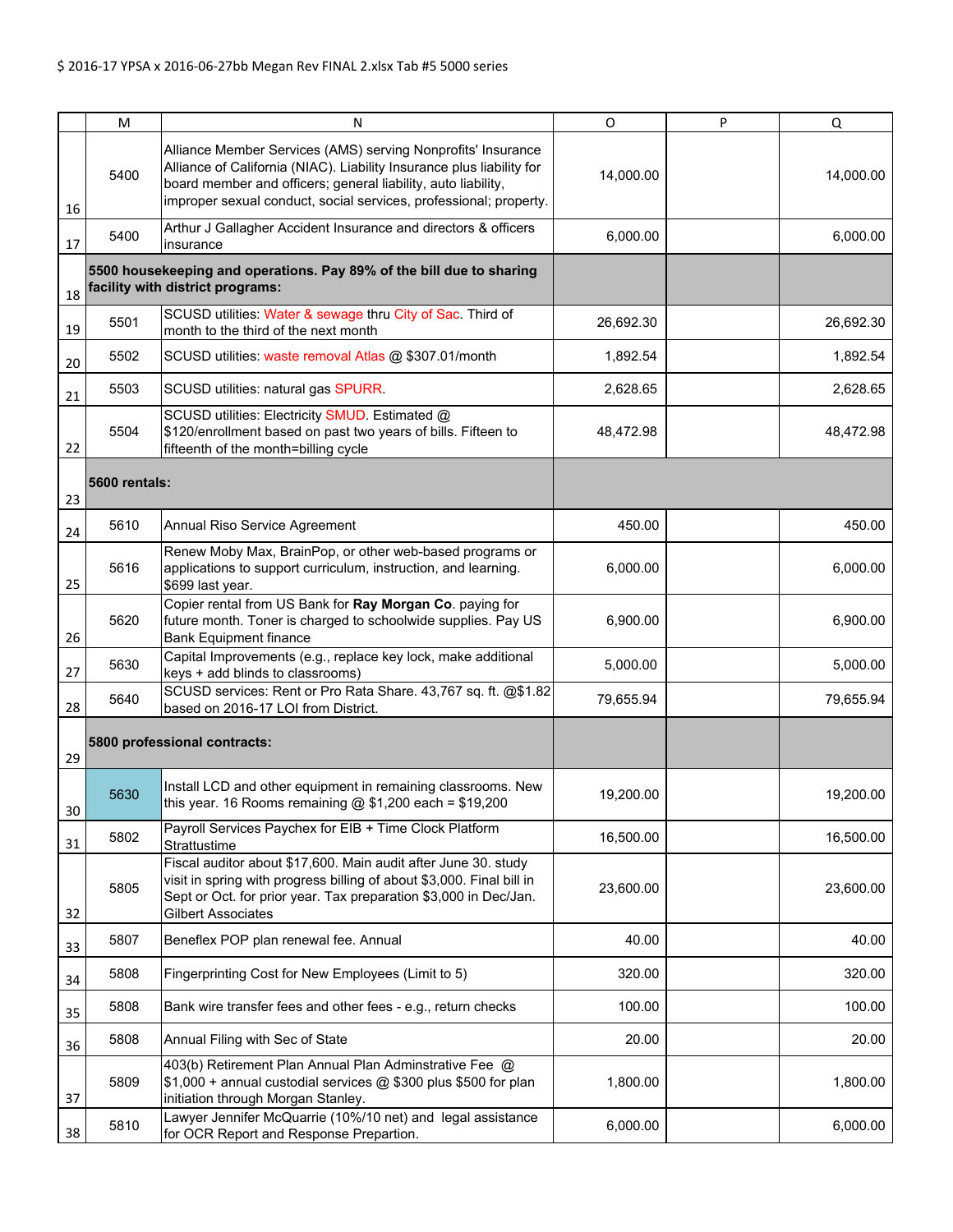|                                                                                                         | M                                                                  | Ν                                                                                                                                                                                                                                                                                                                                                                     | $\circ$   | P         | Q         |
|---------------------------------------------------------------------------------------------------------|--------------------------------------------------------------------|-----------------------------------------------------------------------------------------------------------------------------------------------------------------------------------------------------------------------------------------------------------------------------------------------------------------------------------------------------------------------|-----------|-----------|-----------|
| 39                                                                                                      | 5811                                                               | Utonomy, Inc. = Michael Welty, CPA fees to help with taxes,<br>closing books and checking procedures @ \$180/hr. x 30 hrs =<br>\$5,400. Plus Bookkeeping support @ \$60/h. 40 hrs. total =<br>\$2,400                                                                                                                                                                 |           |           | 7,800.00  |
| 40                                                                                                      | 5812<br>K12 Health school nurse services. Same amount as last year |                                                                                                                                                                                                                                                                                                                                                                       | 12,000.00 |           | 12,000.00 |
| 41                                                                                                      | 5813                                                               | Late Penalty Fees                                                                                                                                                                                                                                                                                                                                                     | 50.00     |           | 50.00     |
| 42                                                                                                      | 5840                                                               | BTSA fee to SCOE for 9 new teachers<br>(Palermini, Toscano, Hayes, Warrick, Xiong, P., Thao, K., 1<br>vacant in 5th and Peters, and Cherney.)                                                                                                                                                                                                                         | 16,200.00 |           | 16,200.00 |
| 43                                                                                                      | 5898                                                               | Technical Support for infrastructure support and maintenance.<br>\$72/enrollment x 420 = \$30,240. Optimal Teks mainly?                                                                                                                                                                                                                                               | 30,240.00 |           | 30,240.00 |
| 44                                                                                                      | 5898                                                               | SCUSD Services Assessment Research and Evaluation (ARE)<br>@15.15/enrollment x 480 based on 2016-17 LOI from District                                                                                                                                                                                                                                                 | 7,272.00  |           | 7,272.00  |
| 45                                                                                                      | 5898                                                               | SCUSD Services Infinite Campus @12.51/enrollment x 480.<br>Plus Outlook @ \$0.56 x 480 based on 2016-17 LOI from District.                                                                                                                                                                                                                                            | 6,273.60  |           | 6,273.60  |
| 46                                                                                                      | 5898                                                               | Golden State Employer Services HR Services<br>(\$125/hr. x 20hrs.) Teacher Retention, Exit Interviews and HR<br>Improvements                                                                                                                                                                                                                                          | 5,000.00  |           | 5,000.00  |
| 47                                                                                                      | 5898                                                               | SCUSD Security inclues patrol of facilty only for \$2,607.13<br>Security monitoring-AstroSonics for \$68.33 per panel                                                                                                                                                                                                                                                 | 2,675.46  |           | 2,675.46  |
| 1102-Substitutes contracted from SCUSD SubFinder<br>5899<br>39,358.46<br>(Staff Attendance Bonus)<br>48 |                                                                    |                                                                                                                                                                                                                                                                                                                                                                       | 39,358.46 |           |           |
| 49                                                                                                      | 5899                                                               | Cotract Counseling Services through organziation such as Asian<br><b>Resources</b>                                                                                                                                                                                                                                                                                    | 30,000.00 |           | 30,000.00 |
| 50                                                                                                      | 5899                                                               | CMCS Contract (Middle School Consultant) - Drafting material<br>revision to petition to include 7 & 8th grade component.                                                                                                                                                                                                                                              | 12,000.00 | 12,000.00 |           |
| 51                                                                                                      | 5899                                                               | Teach for America fee for one Corp member: 3 Candidates<br>\$5,000 per TFA teacher.                                                                                                                                                                                                                                                                                   | 15,000.00 |           | 15,000.00 |
| 52                                                                                                      | 5899                                                               | BTSA Support Provider Cost @ \$1,800 per probationary<br>teacher x 9 teachers. $9 \times 1800 = $16,200$ .<br>(2-1st, 1-3rd, 2-4th, 2-5th, 2-6th grade)<br>Support Providers TBD. If using current teachers amount will be<br>allocated to 1106 if using independent contractors amount will<br>be allocated from 5899.<br>Was \$16,200 last year incraesed by \$0.00 | 16,200.00 |           | 16,200.00 |
| 53                                                                                                      | 5899                                                               | 5899 NWEA Web Based MAP for Primary & MAP Math,<br>Reading & Language Proration. \$2.00 less than last year.                                                                                                                                                                                                                                                          | 5,478.00  |           | 5,478.00  |
| 54                                                                                                      | 5899                                                               | Provide 4 additional professional development on<br>implementation of the Readwing Wonders program and Ready<br>Math Pilot                                                                                                                                                                                                                                            | 2,136.00  | 27,864.00 | 30,000.00 |
| 55                                                                                                      | 5899                                                               | Secure CPR & First Aid Training for Staff<br>(Admin, Office, Nurse, Yard, 1 teacher/grade leve includes<br>Enrichment)                                                                                                                                                                                                                                                | 2,000.00  |           | 2,000.00  |
| 56                                                                                                      | 5899*                                                              | Positive Approaches for Children Training and Coaching for<br>Teachers by Dolores Cook for identified teachers needing<br>classroom management support.                                                                                                                                                                                                               | 5,000.00  |           | 5,000.00  |
| 57                                                                                                      | 5899*                                                              | HLD and Movment Program Quality Review & Revision Phase 2                                                                                                                                                                                                                                                                                                             | 5,000.00  |           | 5,000.00  |
| 58                                                                                                      | 5899                                                               | Budget \$25,000 for ELD Training, sources to be determined.                                                                                                                                                                                                                                                                                                           |           | 25,000.00 | 25,000.00 |
| 59                                                                                                      | 5899                                                               | Consultant for diversity training. Sacramento Independent<br>Learning Center SILC Darryl White. Last year \$16,500. \$6,500<br>عموا                                                                                                                                                                                                                                   |           | 10,000.00 | 10,000.00 |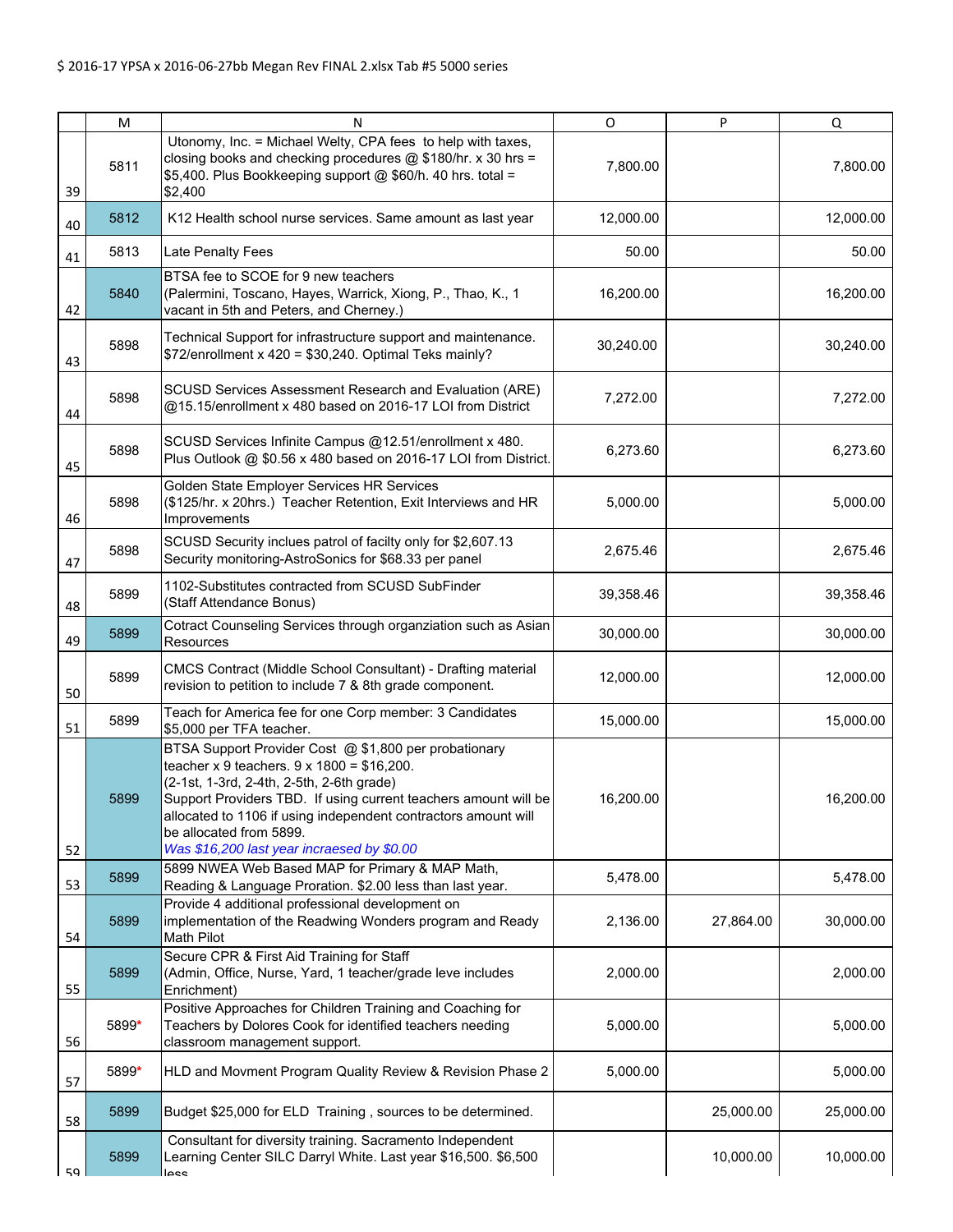|                                                | M                                                                                                                                                                                                                    | N                                                                                                                                                                                               | $\circ$     | P                                         | Q         |
|------------------------------------------------|----------------------------------------------------------------------------------------------------------------------------------------------------------------------------------------------------------------------|-------------------------------------------------------------------------------------------------------------------------------------------------------------------------------------------------|-------------|-------------------------------------------|-----------|
| 60                                             | Provide PD on Multiple Intelligences with Thomas Armstrong<br>Day 1: August 19, 2016 @ \$2,500<br>5899*<br>Day 2: October 19, 2016 @ \$2,500<br>Day 3: December 2, 2016 @ \$2,500<br>Day 4: January 19, 2017 @ \$500 |                                                                                                                                                                                                 |             | 8,000.00                                  | 8,000.00  |
| 61                                             | 5899*                                                                                                                                                                                                                | SCUSD Carpet Team to steam clean carpets. Cost includes<br>only labor of 3 days work with 3 staff @ 8 hrs/ per day = 72 hrs<br>total x SCUSD hourly rate of $$19.00/hr = $1,368$ plus supplies. | 2,200.00    |                                           | 2,200.00  |
| 62                                             |                                                                                                                                                                                                                      | 5900 communications:                                                                                                                                                                            |             |                                           |           |
| 63                                             | 5801*                                                                                                                                                                                                                | Print posters and banners to display around school sharing<br>school vision, mission, goals, business cards etc.                                                                                | 500.00      |                                           | 500.00    |
| 64                                             | 5898                                                                                                                                                                                                                 | Website Maintenance & Monitoring \$30/enrollment<br>20x420 = 8,400. Usually Cha Vang does the work                                                                                              | 8,400.00    |                                           | 8,400.00  |
| 65                                             | Communication: Go Daddy domain or other domain for hosting<br>5900<br>on wix www.ypsacharter.org and Siteground www.urbancsc.org<br>600.00<br>paid by credit card.                                                   |                                                                                                                                                                                                 | 600.00      |                                           |           |
| 66                                             | 5900                                                                                                                                                                                                                 | Communication: Survey Monkey \$217. Also posting fee on<br>Craig's list for job vacancies.                                                                                                      | 217.00      |                                           | 217.00    |
| 67                                             | 5901                                                                                                                                                                                                                 | Windstream for internet and phone service. PAETEC                                                                                                                                               | 45,000.00   |                                           | 45,000.00 |
| 5901.1<br>E-Rate Discount<br>(25,500.00)<br>68 |                                                                                                                                                                                                                      |                                                                                                                                                                                                 | (25,500.00) |                                           |           |
| 69                                             | 5902                                                                                                                                                                                                                 | Postage 2,000 x 46¢. Plus Sept \$128 for PO Box 18929. End<br>PO Box and have mail sent to school?                                                                                              | 1,000.00    |                                           | 1,000.00  |
| 70                                             | 5820 study trips:                                                                                                                                                                                                    |                                                                                                                                                                                                 |             |                                           |           |
| 71                                             |                                                                                                                                                                                                                      | Kinder Study Trips. Original budget \$3,364.                                                                                                                                                    |             |                                           |           |
| 72                                             | 5820.1                                                                                                                                                                                                               | Trip #1 Safetyville on 9/24                                                                                                                                                                     |             | 200.00                                    | 200.00    |
| 73                                             | 5820.2                                                                                                                                                                                                               | Trip #1 Safetyville bus needed. Noted 8/25                                                                                                                                                      |             | 455.00                                    | 455.00    |
| 74                                             | 5820.1                                                                                                                                                                                                               | Trip #2 Fog Willow (Pumpkins)                                                                                                                                                                   |             | 434.00                                    | 434.00    |
| 75                                             | 5820.2                                                                                                                                                                                                               | Trip #2 Fog Willow Bus                                                                                                                                                                          |             | 560.00                                    | 560.00    |
| 76                                             | 5820.1                                                                                                                                                                                                               | Trip#3 CA State Farm Tour - Cal Expo                                                                                                                                                            |             | 600.00                                    | 600.00    |
| 77                                             | 5820.2                                                                                                                                                                                                               | Trip#3 CA State Farm Tour - Cal Expo Bus                                                                                                                                                        |             | 600.00                                    | 600.00    |
| 78                                             | 5820.1                                                                                                                                                                                                               | Trip #4 Nugget Market                                                                                                                                                                           |             |                                           |           |
| 79                                             | 5820.2                                                                                                                                                                                                               | Trip #4 Nugget Market - bus needed?                                                                                                                                                             |             | 360.00                                    | 360.00    |
| 80                                             | 5820.1                                                                                                                                                                                                               | Trip #5 Robbie Walters Library no admission charge                                                                                                                                              |             |                                           |           |
| 81                                             | 5820.2                                                                                                                                                                                                               | Trip #5 bus needed?                                                                                                                                                                             |             | 360.00                                    | 360.00    |
| 82                                             | 5820.1                                                                                                                                                                                                               | Trip#6 Being Here Meteologist Guest Speakers                                                                                                                                                    |             | 100.00                                    | 100.00    |
| 83                                             | 5820.1                                                                                                                                                                                                               | Trip #6 Parkay Oaks Park next to school. No admission. No bus<br>needed.                                                                                                                        |             |                                           |           |
| 84                                             | \$                                                                                                                                                                                                                   | 3,669.00                                                                                                                                                                                        |             | <- Estimated Actual Cost for Kindergarten |           |
| 85                                             |                                                                                                                                                                                                                      | 1st Grade Study Trips. Original budget \$4,775                                                                                                                                                  |             |                                           |           |
| 86                                             | 5820.1                                                                                                                                                                                                               | Trip #1 Stockton Children's Museum admission \$6/person on<br>1/20/16                                                                                                                           |             | 480.00                                    | 480.00    |
|                                                | conn n                                                                                                                                                                                                               | 44 Dun to Ctankton Childran's Museum                                                                                                                                                            |             | י טט טטט ז                                | nn nn 1   |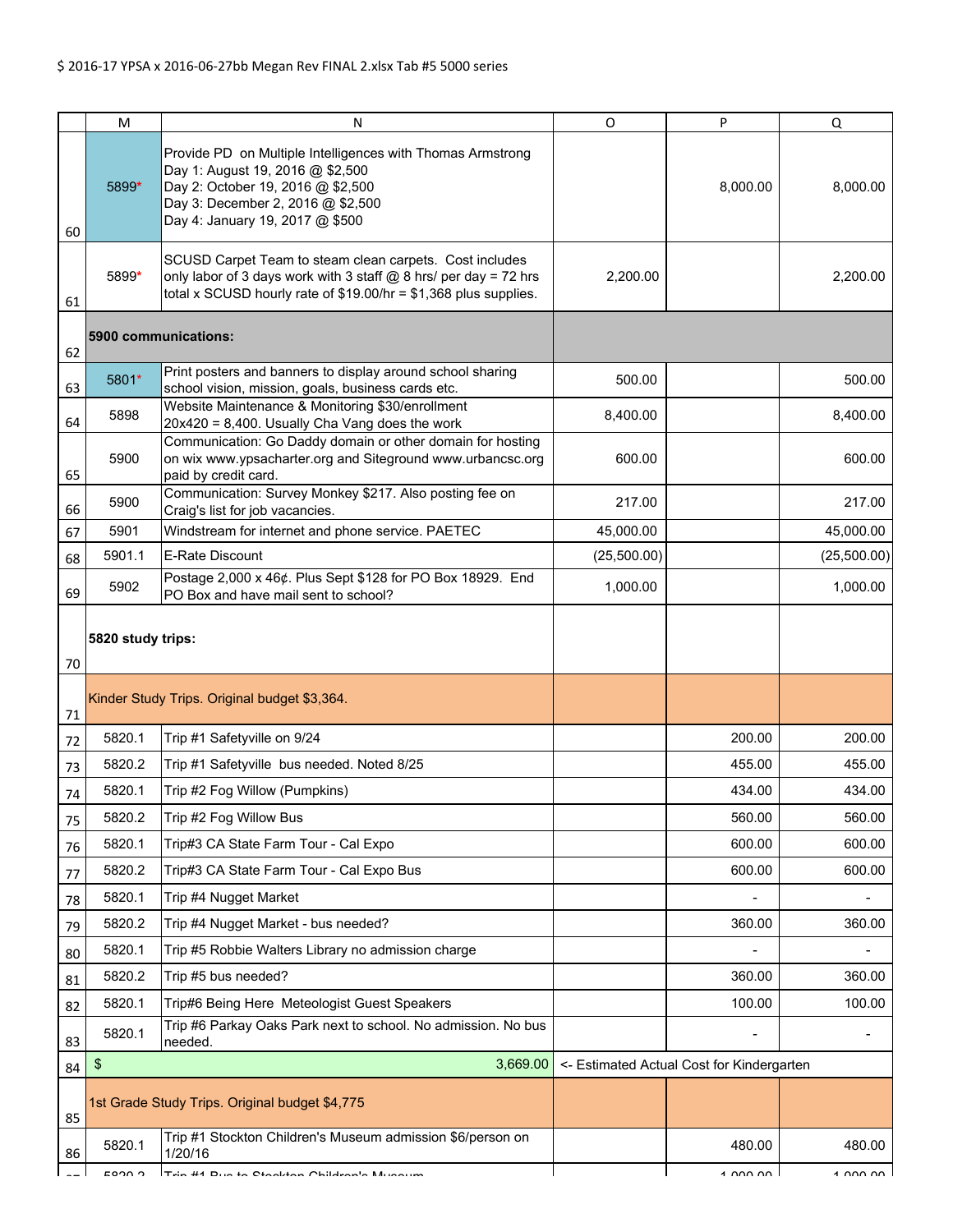|           | M                                                  | N                                                                                                                                                                                                                                                                                            | O                                  | P                                      | Q        |
|-----------|----------------------------------------------------|----------------------------------------------------------------------------------------------------------------------------------------------------------------------------------------------------------------------------------------------------------------------------------------------|------------------------------------|----------------------------------------|----------|
| 88        | 5820.1                                             | Trip# 2 - Sacramento Railroad Museum                                                                                                                                                                                                                                                         |                                    |                                        |          |
| 89        | Trip# 2 - Sacramento Railroad Museum Bus<br>5820.2 |                                                                                                                                                                                                                                                                                              |                                    | 625.00                                 | 625.00   |
| 90        | 5820.1                                             | Trip# 3 - Light and Sound Waves Mad Sicience Being Here                                                                                                                                                                                                                                      |                                    | 300.00                                 | 300.00   |
| 91        | 5820.1                                             | Trip# 4- Nature's Critter (Being Here)                                                                                                                                                                                                                                                       |                                    | 195.00                                 | 195.00   |
| 92        | 5820.1                                             | Trip #6 Fire Department comes to visit 9/15/15                                                                                                                                                                                                                                               |                                    |                                        |          |
| 93        | \$                                                 | 2,600.00                                                                                                                                                                                                                                                                                     |                                    | <- Estimated Actual Cost for 1st grade |          |
| 94        |                                                    | 2nd Grade Study Trips. Original budget \$7,761.64                                                                                                                                                                                                                                            |                                    |                                        |          |
| 95        | 5820.1                                             | Trip #1 McFarland Living Hisory Museum admission 8/27/2015                                                                                                                                                                                                                                   |                                    | 350.00                                 | 350.00   |
| 96        | 5820.2                                             | Trip #1 Bus to McFarland Museum in Galt. \$800 was budgeted.<br>Saved 394.46 by going with SCUSD.                                                                                                                                                                                            |                                    | 500.00                                 | 500.00   |
| 97        | 5820.2                                             | Trip #3 Folsom Dam admission free. Bus only                                                                                                                                                                                                                                                  |                                    | 800.00                                 | 800.00   |
| 98        | 5820.2                                             | Trip #4 UC Davis Ag program. Bus only                                                                                                                                                                                                                                                        |                                    | 900.00                                 | 900.00   |
| 99        | 5820.1                                             | Trip #5 Sacramento Zoo. \$7.50/scholar. Adults \$11.50                                                                                                                                                                                                                                       |                                    | 1,000.00                               | 1,000.00 |
| 100       | 5820.2                                             | Trip #5 Bus to Sac Zoo                                                                                                                                                                                                                                                                       |                                    | 450.00                                 | 450.00   |
| 101       | 5820.1                                             | Trip #6 Bishop Hambuger Farm                                                                                                                                                                                                                                                                 |                                    | 804.00                                 | 804.00   |
| 102       | 5820.2                                             | Trip #6 bus to Bishop Hamberger Farm Wheatland<br>1,000.00                                                                                                                                                                                                                                   |                                    | 1,000.00                               |          |
| 103       | 5,804.00<br>$\frac{1}{2}$                          |                                                                                                                                                                                                                                                                                              | <- Estimated Actual Cost 2nd grade |                                        |          |
| 104       |                                                    | 3rd Grade Study Trips. Original budget \$14,424                                                                                                                                                                                                                                              |                                    |                                        |          |
| 105       | 5820.2                                             | Trip #1 3rd State Capitol 8/27/15 Bus Amador check #3161.<br>Last year bus cost \$429 First Student                                                                                                                                                                                          |                                    | 800.00                                 | 800.00   |
| 106       | 5820.1                                             | Trip #2 Academy of Science in San Francisco admission                                                                                                                                                                                                                                        |                                    | 900.00                                 | 900.00   |
| 107       | 5820.2                                             | Trip #2 Academy of Science bus to SF                                                                                                                                                                                                                                                         |                                    | 1,300.00                               | 1,300.00 |
| 108       | 5820.1                                             | Trip #4 Robbie Waters Library no admission, no bus needed.<br>8/12/15                                                                                                                                                                                                                        |                                    |                                        |          |
| 109       | 5820.2                                             | Trip #5 CA State Indian Museum admission free. Just need bus.<br>Washington USD bus                                                                                                                                                                                                          |                                    | 600.00                                 | 600.00   |
| 110       | 5820.2                                             | Trip #6 Sacramento History Museum in Old Sac. Need bus only.<br>Go same day as Indian Museum to save money?                                                                                                                                                                                  |                                    |                                        |          |
| 111       | 5820.2                                             | Trip #7 Jelly Belly Factory. Need bus only (SCUSD)                                                                                                                                                                                                                                           |                                    | 1,000.00                               | 1,000.00 |
| $112^{5}$ |                                                    | 4,600.00                                                                                                                                                                                                                                                                                     |                                    | <- Estimated Actual Cost 3rd grade     |          |
| 113       |                                                    | 4th Grade Study Trips. Original budget \$26,491                                                                                                                                                                                                                                              |                                    |                                        |          |
| 114       | 5820.1                                             | Trip #5 Monterey Bay Aquarium admission free for school<br>groups                                                                                                                                                                                                                            |                                    |                                        |          |
| 115       | 5820.2                                             | Trip #5 Monterey Bay Aquarium bus. All West. Originally 3,079                                                                                                                                                                                                                                |                                    | 3,400.00                               | 3,400.00 |
| 116       | 5820.1                                             | Trip #6 Coloma Outdoor Discovery School admission for 3-day<br>program \$200, for 4-day program \$285. Teachers free.<br>Additional chaperones \$75 for 3-day program and \$95 for 4-day<br>program. Shown here 60 scholars and 9 adults other than the 3<br>teachers for the 3-day program. |                                    | 5,400.00                               | 5,400.00 |
| 117       | 5820.2                                             | Trip #6 Coloma Outdoor Discovery School bus via EGUSD bus                                                                                                                                                                                                                                    |                                    | 2,133.00                               | 2,133.00 |
| 118       | 5820.1<br>Trip #7 CA State Museum                  |                                                                                                                                                                                                                                                                                              |                                    | 522.00                                 | 522.00   |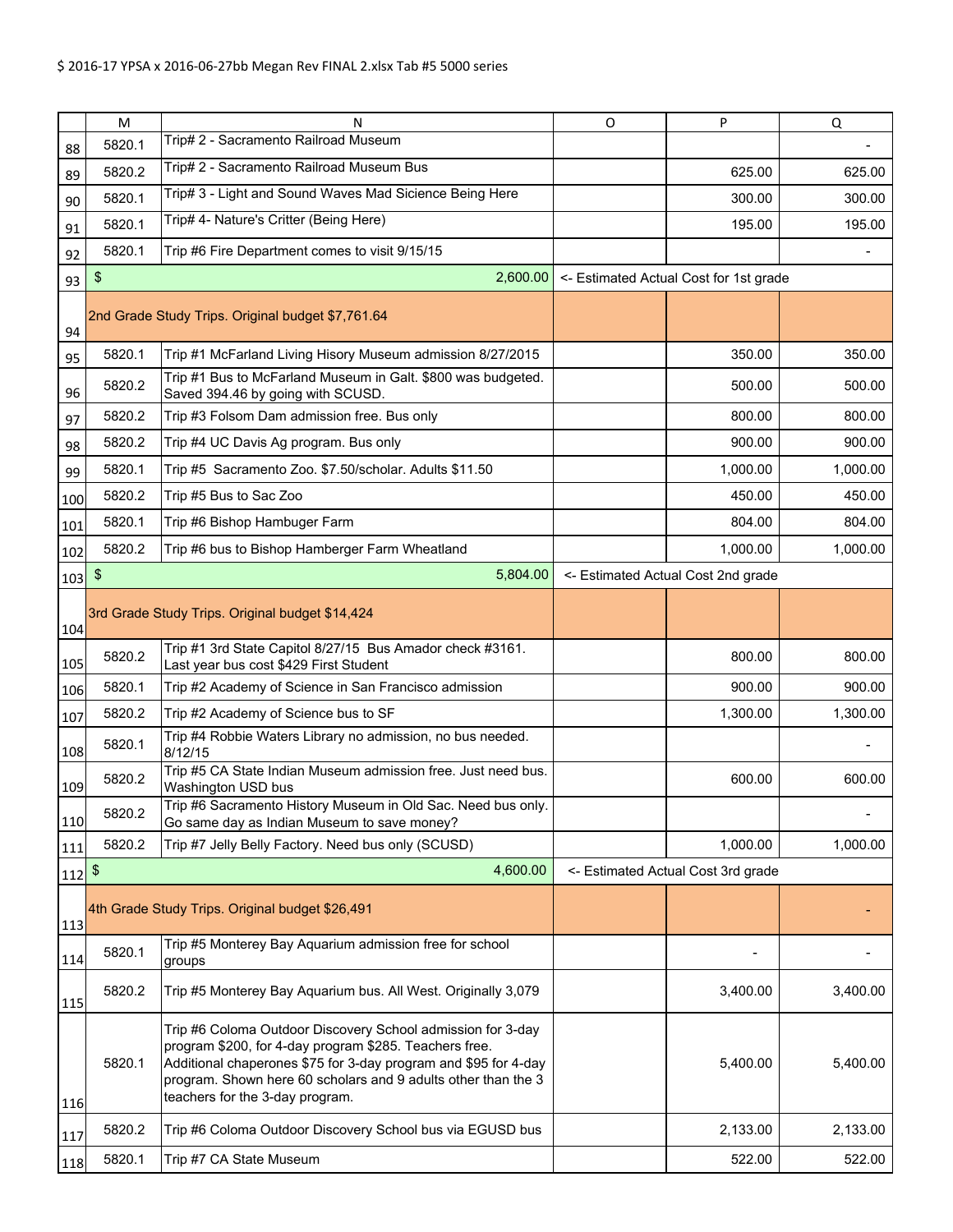|              | м                                                                                   | N                                                                                                                                                                                                                                                                                            | $\circ$    | P                                  | Q          |
|--------------|-------------------------------------------------------------------------------------|----------------------------------------------------------------------------------------------------------------------------------------------------------------------------------------------------------------------------------------------------------------------------------------------|------------|------------------------------------|------------|
| 119          | 5820.2                                                                              | Trip #7 CA State Museum Bus                                                                                                                                                                                                                                                                  |            | 800.00                             | 800.00     |
| 120          | 5820.1                                                                              | New Trip - Davis Explore It - Energy Presentation (Being Here)                                                                                                                                                                                                                               |            | 302.00                             | 302.00     |
| 121          | New Trip - Sacramento Train Museum - Transcontinental<br>5820.1<br>Railroad Program |                                                                                                                                                                                                                                                                                              |            | 250.00                             | 250.00     |
| 122          | 5820.2                                                                              | New Trip - Sacramento Train Museum - Transcontinental<br>Railroad Program Bus                                                                                                                                                                                                                |            | 600.00                             | 600.00     |
| 123          | 5820.1                                                                              | New Trip - History in the Classroom - Nisenan Sacramento<br>Region Indians                                                                                                                                                                                                                   |            | 250.00                             | 250.00     |
| $124 \, $ \$ |                                                                                     | 13,657.00                                                                                                                                                                                                                                                                                    |            | <- Estimated Actual Cost 4th grade |            |
| 125          |                                                                                     | 5th Grade Study Trips. Original budget \$18,501.25                                                                                                                                                                                                                                           |            |                                    |            |
| 126          | 5820.1                                                                              | Trip #1 Exploratorium in San Francisco admission. Apply for free<br>admission as a Title 1 school. Apply on line. Make reservation<br>on line. First come, first serve basis.                                                                                                                |            |                                    |            |
| 127          | 5820.2                                                                              | Trip #1 Exploratorium bus to SF. Universal Limo                                                                                                                                                                                                                                              |            | 2,520.00                           | 2,520.00   |
| 128          | 5820.1                                                                              | Trip #2 Sacramento Splash admission                                                                                                                                                                                                                                                          |            | 140.00                             | 140.00     |
| 129          | 5820.2                                                                              | Trip #2 Sacramento Splash bus                                                                                                                                                                                                                                                                |            | 1,000.00                           | 1,000.00   |
| 130          | 5820.1                                                                              | Trip #11 on site: Walk Through the American Revolution.<br>Presented by California Weekly Reporter. \$295 Oct to Dec.<br>\$320 Jan to June. \$265 fall pre-sale. Plus \$130 daily travel fee<br>to Sacramento. Each presentation 2.5 hours long and limited to<br>36 scholars. 2 assemblies. |            | 770.00                             | 770.00     |
| 131          | 5820.1                                                                              | Trip #12 Civil War Re-enachment Gibson Ranch in Spring 2016.<br>Admission \$7.00. Show here 75 scholars and chaperones.                                                                                                                                                                      |            | 525.00                             | 525.00     |
| 132          | 5820.2                                                                              | Trip #12 Civil War Re-enactment bus to Gibson Ranch                                                                                                                                                                                                                                          |            | 900.00                             | 900.00     |
| 133          | 5820.1                                                                              | Trip #14 On site: Great Water Mystery on 9/17 and Salmon Tour<br>on site 9/17/2017                                                                                                                                                                                                           |            | 600.00                             | 600.00     |
| 134          |                                                                                     | 6,455.00                                                                                                                                                                                                                                                                                     |            | <- Estimated Actual Cost 5th grade |            |
| 135          |                                                                                     | 6th Grade Study Trips. Original budget \$25042                                                                                                                                                                                                                                               |            |                                    |            |
| 136          |                                                                                     | Trip #1 Rosicrucian Museum San Jose Admission Oct 1 10:30<br>and 11:00 AM                                                                                                                                                                                                                    |            | 900.00                             | 900.00     |
| 137          |                                                                                     | Trip #1 Bus to Rosicurcian in San Jose. All West. Originally<br>\$2,300 budgeted                                                                                                                                                                                                             |            | 2,500.00                           | 2,500.00   |
| 138          |                                                                                     | Trip #3 Calif Weekly Explorer Walk Through Ancient<br>Civilizations on site experience 10/15/15. No bus needed.                                                                                                                                                                              |            | 684.00                             | 684.00     |
| 139          |                                                                                     | Trip #4 Ancient India and China. On site performance. No bus<br>needed.                                                                                                                                                                                                                      |            | 600.00                             | 600.00     |
| 140          |                                                                                     | Trip #5 Sac State free admission. Just need bus                                                                                                                                                                                                                                              |            | 800.00                             | 800.00     |
| 141          |                                                                                     | Trip #6 i-Fly in Roseville. Admission \$39.95/participant plus 3%<br>city flight tax                                                                                                                                                                                                         |            | 2,592.00                           | 2,592.00   |
| 142          |                                                                                     | Trip #6 i-Fly bus                                                                                                                                                                                                                                                                            |            | 2,000.00                           | 2,000.00   |
| 143          |                                                                                     | Trip #7 Alliance Redwoods admission. May 11 to 13, 2017                                                                                                                                                                                                                                      |            | 11,100.00                          | 11,100.00  |
| 144          |                                                                                     | Trip #7 Alliance Redwoods bus to 6250 Bohemian Hwy,<br>Occidental, CA 95465                                                                                                                                                                                                                  |            | 4,000.00                           | 4,000.00   |
| 145          |                                                                                     | 25,176.00                                                                                                                                                                                                                                                                                    |            | <- Estimated Actual Cost 6th grade |            |
| 146          |                                                                                     | Study Trip total. Was \$102,920 last year-->                                                                                                                                                                                                                                                 | 185,810.52 | 61,961.00                          | 61,961.00  |
| 147          |                                                                                     | 61,961.00                                                                                                                                                                                                                                                                                    |            | 185,810.52 <- check sum = $0$      | 185,810.52 |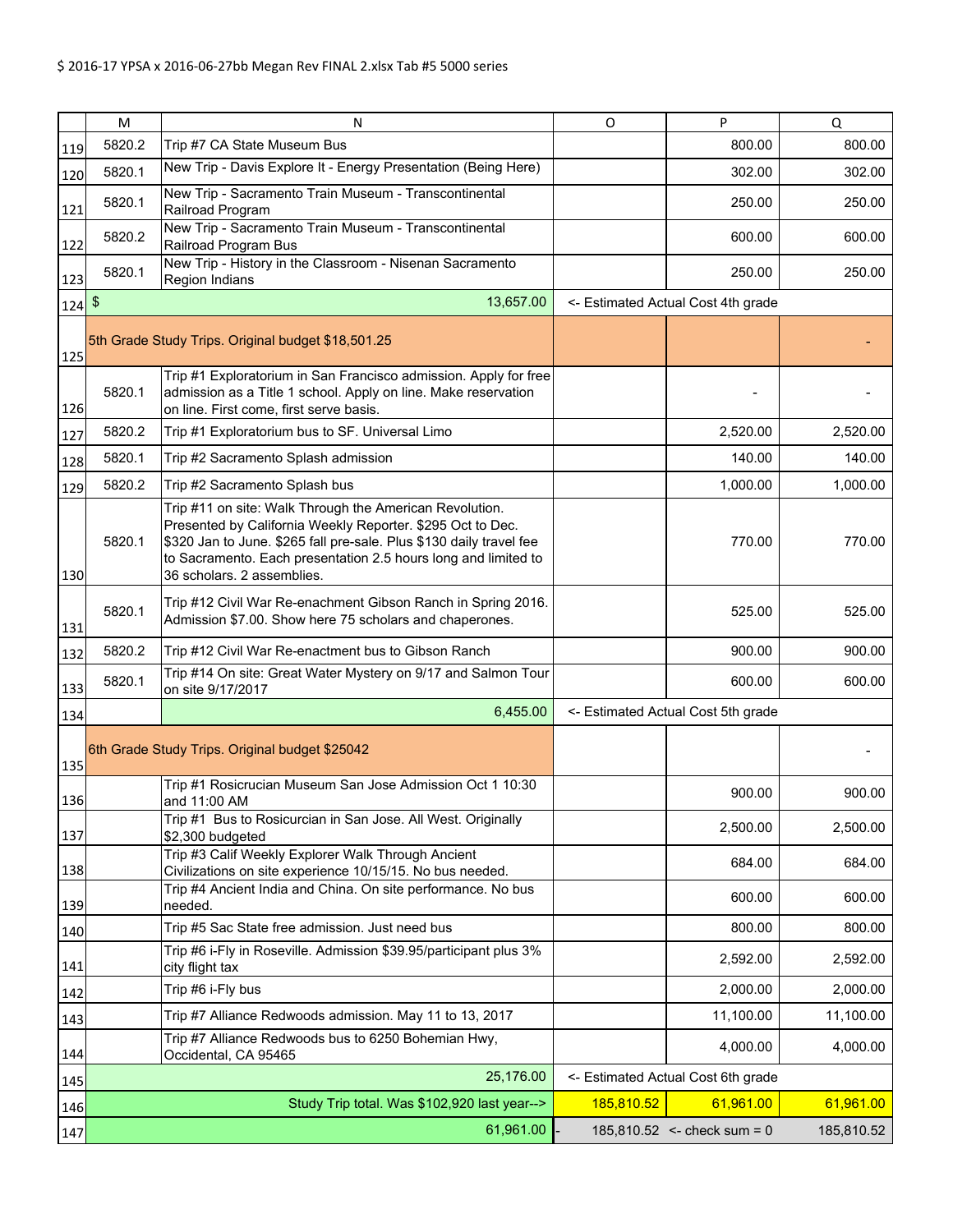|     | М | N |                                                 |                                      |              |
|-----|---|---|-------------------------------------------------|--------------------------------------|--------------|
| 148 |   |   | 695,238.92 <- Total Current Year 5000 Series -> |                                      | 695,238.92   |
| 149 |   |   |                                                 | <- Total Current Year 5000 Series -> |              |
| 150 |   |   | Unrestricted                                    | Restricted                           | <b>Total</b> |
| 151 |   |   | 562,413.92                                      | 132,825.00                           | 695,238.92   |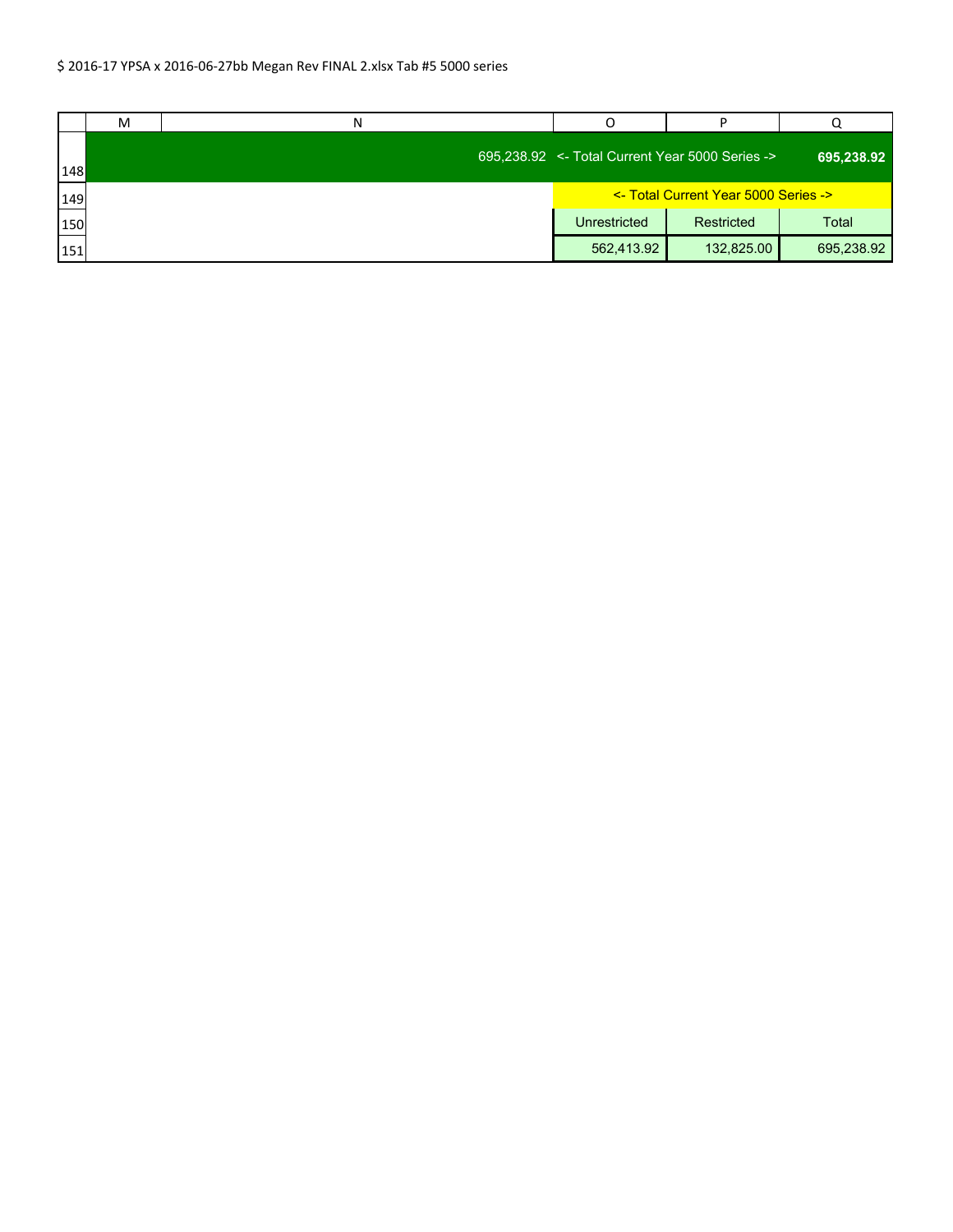#### \$ 2016‐17 YPSA x 2016‐06‐27bb Megan Rev FINAL 2.xlsx \$ 2016‐17 YPSA x 2016‐06‐27bb Megan Rev FINAL 2.xlsxTab #7 7000 Series

| м     |                                                                                                       |              |            |            |
|-------|-------------------------------------------------------------------------------------------------------|--------------|------------|------------|
|       | 7000 Other Outgo 2016-17                                                                              | Unrestricted | Restricted | Total      |
| 7010  | SCUSD services: Oversight 1% of LCFF                                                                  | 43,383.68    |            | 43,383.68  |
| 7020  | SCUSD services: Special Ed encroachment. 2016-17 LOI<br>estimation: \$705/enrollment. Paid quarterly. | 338,400.00   |            | 338,400.00 |
| Гоtal |                                                                                                       | 381,783.68   |            | 381,783.68 |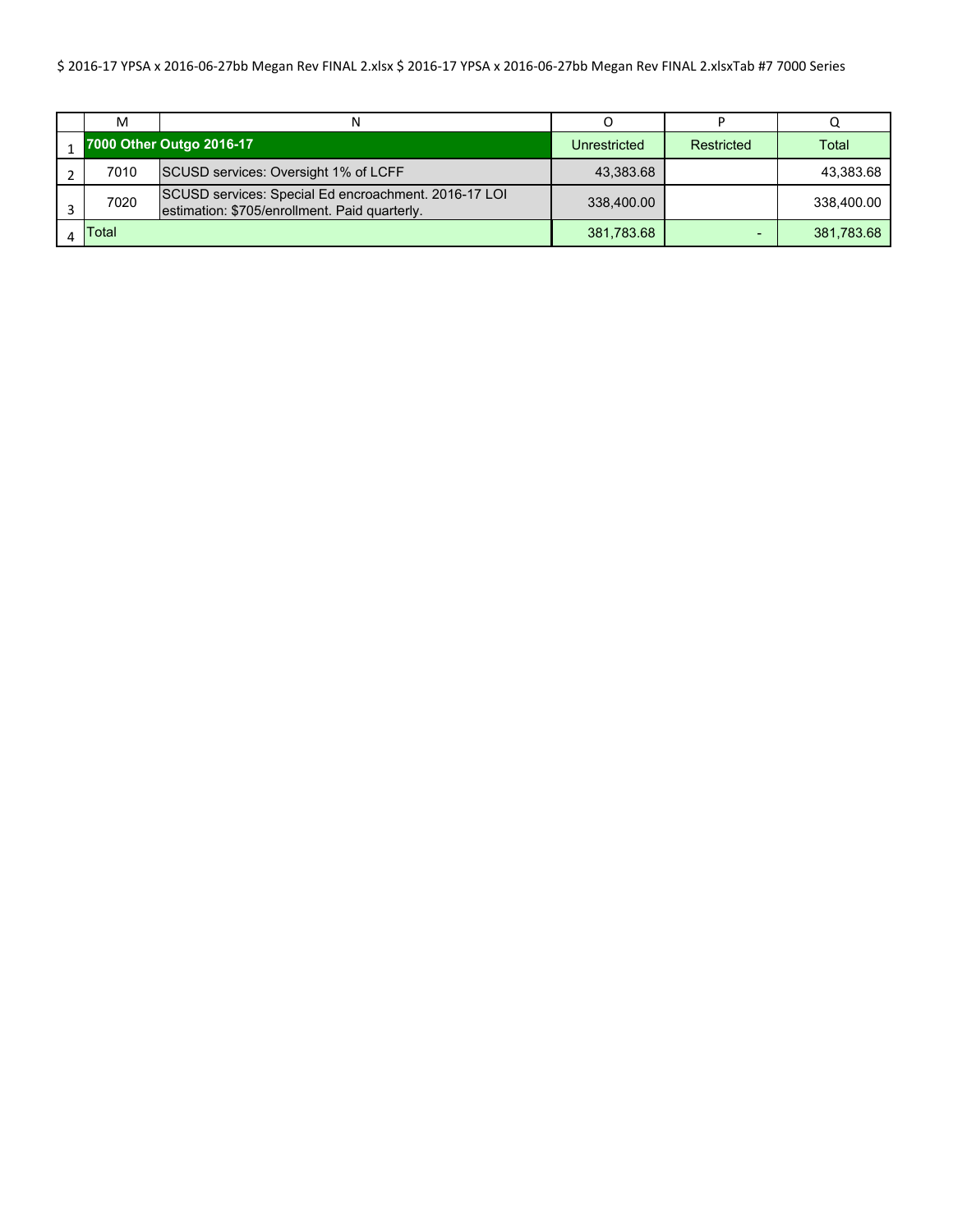#### **CHARTER SCHOOL BUDGET REPORT - ALTERNATIVE FORM**

|  | Charter School Name: Yav Pem Suab Academy Charter |
|--|---------------------------------------------------|
|--|---------------------------------------------------|

| (name continued)                                         |                         |
|----------------------------------------------------------|-------------------------|
|                                                          | CDS #: 34 67439 0121665 |
| <b>Charter Approving Entity: Sacramento City Unified</b> |                         |
|                                                          | County: Sacramento      |
| <b>Charter #: 1186</b>                                   |                         |
| Budgeting Period: 2016/17                                |                         |

*This charter school uses the following basis of accounting:*

**x** Accrual Basis (Applicable Capital Assets / Interest on Long-Term Debt / Long-Term Liabilities objects are 6900, 7438, 9400-9499, and 9660-9669)

**Modified Accrual Basis** (Applicable Capital Outlay / Debt Service objects are 6100-6170, 6200-6500, 7438, and 7439)

|                                                                     | <b>Current Budget Year - July 1</b> |                          |            |                          |
|---------------------------------------------------------------------|-------------------------------------|--------------------------|------------|--------------------------|
| <b>Description</b>                                                  | <b>Object Code</b>                  | Unrest.                  | Rest.      | <b>Total</b>             |
| <b>A. REVENUES</b>                                                  |                                     |                          |            |                          |
| 1. LCFF Sources                                                     |                                     |                          |            |                          |
| State Aid - Current Year                                            | 8011                                | 2,913,120.33             |            | 2,913,120.33             |
| Education Protection Account State Aid - Current Year               | 8012                                |                          | 699,204.50 | 699,204.50               |
| State Aid - Prior Years                                             | 8019                                | (19, 872.31)             |            | (19, 872.31)             |
| Tax Relief Subventions (for rev. limit funded schools)              | 8020-8039                           |                          |            | 0.00                     |
| County and District Taxes (for rev. limit funded schools)           | 8040-8079                           |                          |            | 0.00                     |
| Miscellaneous Funds (for rev. limit funded schools)                 | 8080-8089                           |                          |            | 0.00                     |
| Revenue Limit Transfers (for rev. limit funded schools):            |                                     |                          |            |                          |
| <b>PERS Reduction Transfer</b>                                      | 8092                                |                          |            | 0.00                     |
| Charter Schools Funding in Lieu of Property Taxes                   | 8096                                | 745,915.39               |            | 745,915.39               |
| Other Revenue Limit Transfers                                       | 8091, 8097                          |                          |            | 0.00                     |
| Total, LCFF/Revenue Limit Sources                                   |                                     | 3,639,163.42             | 699,204.50 | 4,338,367.92             |
| 2. Federal Revenues                                                 |                                     |                          |            |                          |
| No Child Left Behind                                                | 8290                                |                          | 178,259.20 | 178,259.20               |
| Special Education - Federal                                         | 8181, 8182                          |                          |            | 0.00                     |
| Child Nutrition - Federal                                           | 8220                                |                          |            | 0.00                     |
| <b>Other Federal Revenues</b>                                       | 8110, 8260-8299                     |                          |            | 0.00                     |
| <b>Total, Federal Revenues</b>                                      |                                     | 0.00                     | 178,259.20 | 178,259.20               |
| 3. Other State Revenues                                             |                                     |                          |            |                          |
| Charter Categorical Block Grant (8480 N/A per SBX3 - 4)             | N/A                                 |                          |            | 0.00                     |
| Special Education - State                                           | StateRevSE                          |                          |            | 0.00                     |
| All Other State Revenues                                            | <b>StateRevAO</b>                   | 150,700.14               | 44,633.00  | 195,333.14               |
| Total, Other State Revenues                                         |                                     | 150,700.14               | 44,633.00  | 195,333.14               |
|                                                                     |                                     |                          |            |                          |
| 4. Other Local Revenues                                             |                                     |                          |            |                          |
| All Other Local Revenues                                            | LocalRevAO                          | 240.00                   |            | 240.00                   |
| <b>Total, Local Revenues</b>                                        |                                     | 240.00                   | 0.00       | 240.00                   |
|                                                                     |                                     |                          |            |                          |
| 5. TOTAL REVENUES                                                   |                                     | 3,790,103.56             | 922,096.70 | 4,712,200.26             |
| <b>B. EXPENDITURES</b>                                              |                                     |                          |            |                          |
| 1. Certificated Salaries                                            |                                     |                          |            |                          |
| <b>Certificated Teachers' Salaries</b>                              | 1100                                | 521,884.86               | 699,204.50 | 1,221,089.36             |
| Certificated Pupil Support Salaries                                 | 1200                                |                          |            | 0.00                     |
| Certificated Supervisors' and Administrators' Salaries              | 1300                                | 257,013.00               |            | 257,013.00               |
| <b>Other Certificated Salaries</b>                                  | 1900                                |                          |            | 0.00                     |
| <b>Total, Certificated Salaries</b>                                 |                                     | 778,897.86               | 699,204.50 | 1,478,102.36             |
|                                                                     |                                     |                          |            |                          |
| 2. Non-certificated Salaries                                        |                                     |                          |            |                          |
| Non-certificated Instructional Aides' Salaries                      | 2100                                | 366,734.20               |            | 366,734.20               |
| Non-certificated Support Salaries                                   | 2200                                | 75,491.52                | 62,340.00  | 137,831.52               |
| Non-certificated Supervisors' and Administrators' Sal.              | 2300                                | 104,998.36               |            | 104,998.36               |
| <b>Clerical and Office Salaries</b>                                 | 2400                                | 122,323.04               |            | 122,323.04               |
| Other Non-certificated Salaries<br>Total, Non-certificated Salaries | 2900                                | 164,687.75<br>834,234.87 | 62,340.00  | 164,687.75<br>896,574.87 |
|                                                                     |                                     |                          |            |                          |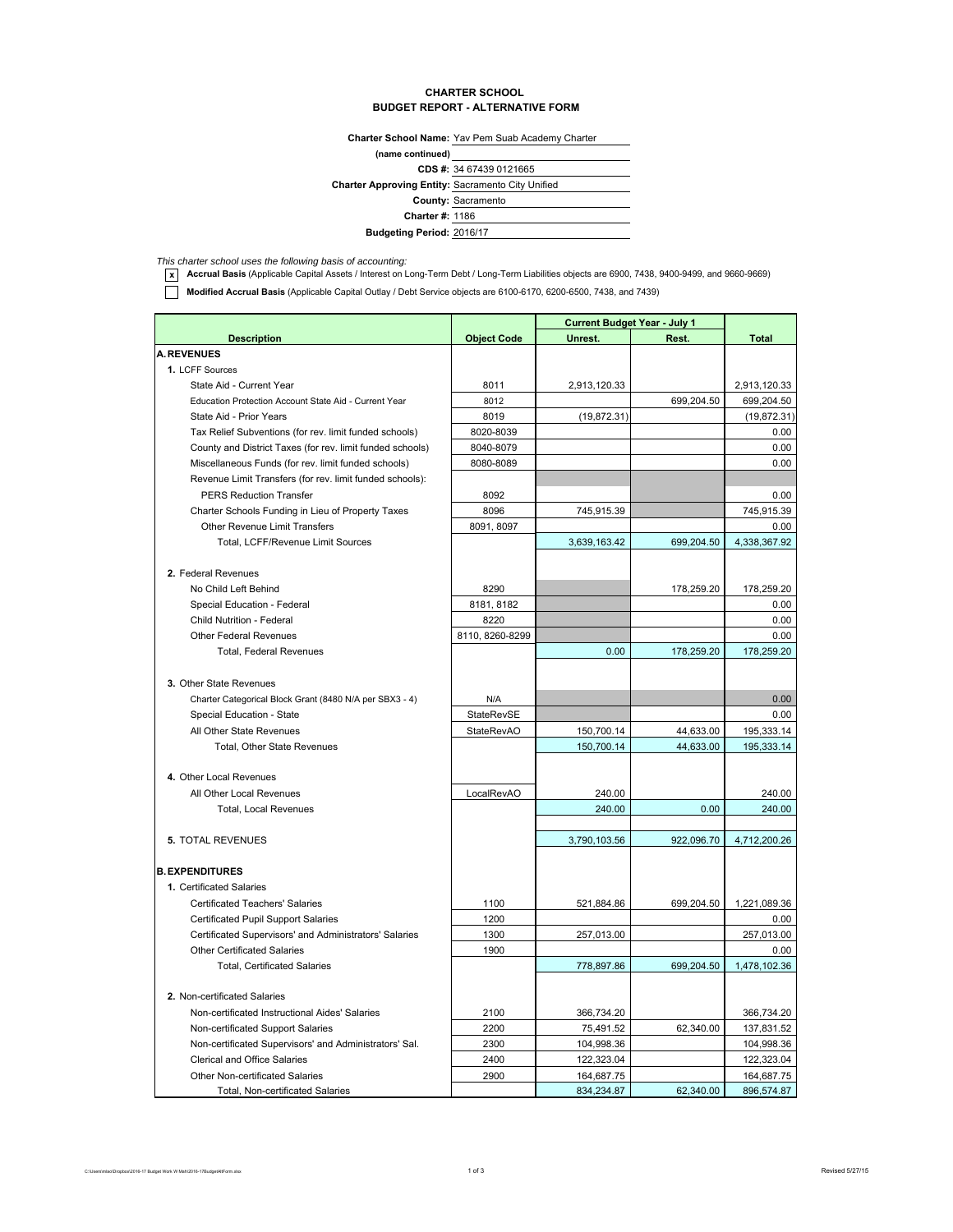#### **CHARTER SCHOOL BUDGET REPORT - ALTERNATIVE FORM**

#### **Charter School Name:** Yav Pem Suab Academy Charter

| <b>Description</b><br><b>Object Code</b><br>Unrest.<br>Rest.<br><b>Total</b><br>3. Employee Benefits<br><b>STRS</b><br>3101-3102<br>185,945.28<br>185,945.28<br><b>PERS</b><br>3201-3202<br>0.00<br>OASDI / Medicare / Alternative<br>3301-3302<br>86,562.66<br>3,457.80<br>90,020.46<br>300,000.00<br><b>Health and Welfare Benefits</b><br>3401-3402<br>292,500.00<br>7,500.00<br>3501-3502<br>5,687.34<br>5,687.34<br>Unemployment Insurance<br>33,374.71<br>Workers' Compensation Insurance<br>3601-3602<br>33,374.71<br>OPEB, Allocated<br>3701-3702<br>0.00<br>0.00<br><b>OPEB, Active Employees</b><br>3751-3752<br>PERS Reduction (for revenue limit funded schools)<br>3801-3802<br>0.00<br><b>Other Employee Benefits</b><br>3901-3902<br>0.00<br>615,027.79<br><b>Total, Employee Benefits</b><br>604,069.99<br>10,957.80<br>4. Books and Supplies<br>Approved Textbooks and Core Curricula Materials<br>4100<br>122,705.80<br>16,769.00<br>139,474.80<br>7,225.84<br>Books and Other Reference Materials<br>4200<br>7,225.84<br>Materials and Supplies<br>4300<br>81,160.00<br>81,160.00<br>Noncapitalized Equipment<br>4400<br>76,241.18<br>76,241.18<br>Food<br>4700<br>1,860.00<br>1,860.00<br>289,192.82<br>16,769.00<br>305,961.82<br>Total, Books and Supplies<br>5. Services and Other Operating Expenditures<br>Subagreements for Services<br>5100<br>0.00<br><b>Travel and Conferences</b><br>5200<br>37,791.00<br>37,791.00<br>Dues and Memberships<br>5300<br>7,250.00<br>7,250.00<br>5400<br>20,000.00<br>20,000.00<br>Insurance<br>5500<br>79,686.46<br>79,686.46<br>Operations and Housekeeping Services<br>Rentals, Leases, Repairs, and Noncap. Improvements<br>5600<br>117,205.94<br>117,205.94<br>Professional/Consulting Services & Operating Expend.<br>5800<br>279,163.52<br>132,825.00<br>411,988.52<br>5900<br>Communications<br>21,317.00<br>21,317.00<br>695,238.92<br>Total, Services and Other Operating Expenditures<br>562,413.92<br>132,825.00<br>6. Capital Outlay (Objects 6100-6170, 6200-6500 - modified accrual basis)<br>6100-6170<br>Sites and Improvements of Sites<br>0.00<br>6200<br>0.00<br>Buildings and Improvements of Buildings<br>Books and Media for New School Libraries or Major<br>6300<br><b>Expansion of School Libraries</b><br>0.00<br>Equipment<br>6400<br>0.00<br><b>Equipment Replacement</b><br>6500<br>0.00<br>Depreciation Expense (for full accrual basis only)<br>6900<br>0.00<br>0.00<br>Total, Capital Outlay<br>0.00<br>0.00<br>7. Other Outgo<br>Tuition to Other Schools<br>7110-7143<br>0.00<br>Transfers of Pass-through Revenues to Other LEAs<br>7211-7213<br>0.00<br>Transfers of Apportionments to Other LEAs - Spec. Ed.<br>7221-7223SE<br>0.00<br>Transfers of Apportionments to Other LEAs - All Other<br>7221-7223AO<br>0.00<br>All Other Transfers<br>7281-7299<br>382,100.28<br>382,100.28<br>Debt Service:<br>7438<br>Interest<br>0.00<br>7439<br>Principal<br>0.00<br>382,100.28<br>Total, Other Outgo<br>382,100.28<br>0.00<br>8. TOTAL EXPENDITURES<br>3,450,909.74<br>922,096.30<br>4,373,006.04<br>C. EXCESS (DEFICIENCY) OF REVENUES OVER EXPEND.<br>BEFORE OTHER FINANCING SOURCES AND USES (A5-B8)<br>339,193.81<br>0.40<br>339,194.21 |  | <b>Current Budget Year</b> |  |  |
|--------------------------------------------------------------------------------------------------------------------------------------------------------------------------------------------------------------------------------------------------------------------------------------------------------------------------------------------------------------------------------------------------------------------------------------------------------------------------------------------------------------------------------------------------------------------------------------------------------------------------------------------------------------------------------------------------------------------------------------------------------------------------------------------------------------------------------------------------------------------------------------------------------------------------------------------------------------------------------------------------------------------------------------------------------------------------------------------------------------------------------------------------------------------------------------------------------------------------------------------------------------------------------------------------------------------------------------------------------------------------------------------------------------------------------------------------------------------------------------------------------------------------------------------------------------------------------------------------------------------------------------------------------------------------------------------------------------------------------------------------------------------------------------------------------------------------------------------------------------------------------------------------------------------------------------------------------------------------------------------------------------------------------------------------------------------------------------------------------------------------------------------------------------------------------------------------------------------------------------------------------------------------------------------------------------------------------------------------------------------------------------------------------------------------------------------------------------------------------------------------------------------------------------------------------------------------------------------------------------------------------------------------------------------------------------------------------------------------------------------------------------------------------------------------------------------------------------------------------------------------------------------------------------------------------------------------------------------------------------------------------------------------------------------------------------------------------------------------------------------------------------------------------------------------------------------------------------------------------------------|--|----------------------------|--|--|
|                                                                                                                                                                                                                                                                                                                                                                                                                                                                                                                                                                                                                                                                                                                                                                                                                                                                                                                                                                                                                                                                                                                                                                                                                                                                                                                                                                                                                                                                                                                                                                                                                                                                                                                                                                                                                                                                                                                                                                                                                                                                                                                                                                                                                                                                                                                                                                                                                                                                                                                                                                                                                                                                                                                                                                                                                                                                                                                                                                                                                                                                                                                                                                                                                                            |  |                            |  |  |
|                                                                                                                                                                                                                                                                                                                                                                                                                                                                                                                                                                                                                                                                                                                                                                                                                                                                                                                                                                                                                                                                                                                                                                                                                                                                                                                                                                                                                                                                                                                                                                                                                                                                                                                                                                                                                                                                                                                                                                                                                                                                                                                                                                                                                                                                                                                                                                                                                                                                                                                                                                                                                                                                                                                                                                                                                                                                                                                                                                                                                                                                                                                                                                                                                                            |  |                            |  |  |
|                                                                                                                                                                                                                                                                                                                                                                                                                                                                                                                                                                                                                                                                                                                                                                                                                                                                                                                                                                                                                                                                                                                                                                                                                                                                                                                                                                                                                                                                                                                                                                                                                                                                                                                                                                                                                                                                                                                                                                                                                                                                                                                                                                                                                                                                                                                                                                                                                                                                                                                                                                                                                                                                                                                                                                                                                                                                                                                                                                                                                                                                                                                                                                                                                                            |  |                            |  |  |
|                                                                                                                                                                                                                                                                                                                                                                                                                                                                                                                                                                                                                                                                                                                                                                                                                                                                                                                                                                                                                                                                                                                                                                                                                                                                                                                                                                                                                                                                                                                                                                                                                                                                                                                                                                                                                                                                                                                                                                                                                                                                                                                                                                                                                                                                                                                                                                                                                                                                                                                                                                                                                                                                                                                                                                                                                                                                                                                                                                                                                                                                                                                                                                                                                                            |  |                            |  |  |
|                                                                                                                                                                                                                                                                                                                                                                                                                                                                                                                                                                                                                                                                                                                                                                                                                                                                                                                                                                                                                                                                                                                                                                                                                                                                                                                                                                                                                                                                                                                                                                                                                                                                                                                                                                                                                                                                                                                                                                                                                                                                                                                                                                                                                                                                                                                                                                                                                                                                                                                                                                                                                                                                                                                                                                                                                                                                                                                                                                                                                                                                                                                                                                                                                                            |  |                            |  |  |
|                                                                                                                                                                                                                                                                                                                                                                                                                                                                                                                                                                                                                                                                                                                                                                                                                                                                                                                                                                                                                                                                                                                                                                                                                                                                                                                                                                                                                                                                                                                                                                                                                                                                                                                                                                                                                                                                                                                                                                                                                                                                                                                                                                                                                                                                                                                                                                                                                                                                                                                                                                                                                                                                                                                                                                                                                                                                                                                                                                                                                                                                                                                                                                                                                                            |  |                            |  |  |
|                                                                                                                                                                                                                                                                                                                                                                                                                                                                                                                                                                                                                                                                                                                                                                                                                                                                                                                                                                                                                                                                                                                                                                                                                                                                                                                                                                                                                                                                                                                                                                                                                                                                                                                                                                                                                                                                                                                                                                                                                                                                                                                                                                                                                                                                                                                                                                                                                                                                                                                                                                                                                                                                                                                                                                                                                                                                                                                                                                                                                                                                                                                                                                                                                                            |  |                            |  |  |
|                                                                                                                                                                                                                                                                                                                                                                                                                                                                                                                                                                                                                                                                                                                                                                                                                                                                                                                                                                                                                                                                                                                                                                                                                                                                                                                                                                                                                                                                                                                                                                                                                                                                                                                                                                                                                                                                                                                                                                                                                                                                                                                                                                                                                                                                                                                                                                                                                                                                                                                                                                                                                                                                                                                                                                                                                                                                                                                                                                                                                                                                                                                                                                                                                                            |  |                            |  |  |
|                                                                                                                                                                                                                                                                                                                                                                                                                                                                                                                                                                                                                                                                                                                                                                                                                                                                                                                                                                                                                                                                                                                                                                                                                                                                                                                                                                                                                                                                                                                                                                                                                                                                                                                                                                                                                                                                                                                                                                                                                                                                                                                                                                                                                                                                                                                                                                                                                                                                                                                                                                                                                                                                                                                                                                                                                                                                                                                                                                                                                                                                                                                                                                                                                                            |  |                            |  |  |
|                                                                                                                                                                                                                                                                                                                                                                                                                                                                                                                                                                                                                                                                                                                                                                                                                                                                                                                                                                                                                                                                                                                                                                                                                                                                                                                                                                                                                                                                                                                                                                                                                                                                                                                                                                                                                                                                                                                                                                                                                                                                                                                                                                                                                                                                                                                                                                                                                                                                                                                                                                                                                                                                                                                                                                                                                                                                                                                                                                                                                                                                                                                                                                                                                                            |  |                            |  |  |
|                                                                                                                                                                                                                                                                                                                                                                                                                                                                                                                                                                                                                                                                                                                                                                                                                                                                                                                                                                                                                                                                                                                                                                                                                                                                                                                                                                                                                                                                                                                                                                                                                                                                                                                                                                                                                                                                                                                                                                                                                                                                                                                                                                                                                                                                                                                                                                                                                                                                                                                                                                                                                                                                                                                                                                                                                                                                                                                                                                                                                                                                                                                                                                                                                                            |  |                            |  |  |
|                                                                                                                                                                                                                                                                                                                                                                                                                                                                                                                                                                                                                                                                                                                                                                                                                                                                                                                                                                                                                                                                                                                                                                                                                                                                                                                                                                                                                                                                                                                                                                                                                                                                                                                                                                                                                                                                                                                                                                                                                                                                                                                                                                                                                                                                                                                                                                                                                                                                                                                                                                                                                                                                                                                                                                                                                                                                                                                                                                                                                                                                                                                                                                                                                                            |  |                            |  |  |
|                                                                                                                                                                                                                                                                                                                                                                                                                                                                                                                                                                                                                                                                                                                                                                                                                                                                                                                                                                                                                                                                                                                                                                                                                                                                                                                                                                                                                                                                                                                                                                                                                                                                                                                                                                                                                                                                                                                                                                                                                                                                                                                                                                                                                                                                                                                                                                                                                                                                                                                                                                                                                                                                                                                                                                                                                                                                                                                                                                                                                                                                                                                                                                                                                                            |  |                            |  |  |
|                                                                                                                                                                                                                                                                                                                                                                                                                                                                                                                                                                                                                                                                                                                                                                                                                                                                                                                                                                                                                                                                                                                                                                                                                                                                                                                                                                                                                                                                                                                                                                                                                                                                                                                                                                                                                                                                                                                                                                                                                                                                                                                                                                                                                                                                                                                                                                                                                                                                                                                                                                                                                                                                                                                                                                                                                                                                                                                                                                                                                                                                                                                                                                                                                                            |  |                            |  |  |
|                                                                                                                                                                                                                                                                                                                                                                                                                                                                                                                                                                                                                                                                                                                                                                                                                                                                                                                                                                                                                                                                                                                                                                                                                                                                                                                                                                                                                                                                                                                                                                                                                                                                                                                                                                                                                                                                                                                                                                                                                                                                                                                                                                                                                                                                                                                                                                                                                                                                                                                                                                                                                                                                                                                                                                                                                                                                                                                                                                                                                                                                                                                                                                                                                                            |  |                            |  |  |
|                                                                                                                                                                                                                                                                                                                                                                                                                                                                                                                                                                                                                                                                                                                                                                                                                                                                                                                                                                                                                                                                                                                                                                                                                                                                                                                                                                                                                                                                                                                                                                                                                                                                                                                                                                                                                                                                                                                                                                                                                                                                                                                                                                                                                                                                                                                                                                                                                                                                                                                                                                                                                                                                                                                                                                                                                                                                                                                                                                                                                                                                                                                                                                                                                                            |  |                            |  |  |
|                                                                                                                                                                                                                                                                                                                                                                                                                                                                                                                                                                                                                                                                                                                                                                                                                                                                                                                                                                                                                                                                                                                                                                                                                                                                                                                                                                                                                                                                                                                                                                                                                                                                                                                                                                                                                                                                                                                                                                                                                                                                                                                                                                                                                                                                                                                                                                                                                                                                                                                                                                                                                                                                                                                                                                                                                                                                                                                                                                                                                                                                                                                                                                                                                                            |  |                            |  |  |
|                                                                                                                                                                                                                                                                                                                                                                                                                                                                                                                                                                                                                                                                                                                                                                                                                                                                                                                                                                                                                                                                                                                                                                                                                                                                                                                                                                                                                                                                                                                                                                                                                                                                                                                                                                                                                                                                                                                                                                                                                                                                                                                                                                                                                                                                                                                                                                                                                                                                                                                                                                                                                                                                                                                                                                                                                                                                                                                                                                                                                                                                                                                                                                                                                                            |  |                            |  |  |
|                                                                                                                                                                                                                                                                                                                                                                                                                                                                                                                                                                                                                                                                                                                                                                                                                                                                                                                                                                                                                                                                                                                                                                                                                                                                                                                                                                                                                                                                                                                                                                                                                                                                                                                                                                                                                                                                                                                                                                                                                                                                                                                                                                                                                                                                                                                                                                                                                                                                                                                                                                                                                                                                                                                                                                                                                                                                                                                                                                                                                                                                                                                                                                                                                                            |  |                            |  |  |
|                                                                                                                                                                                                                                                                                                                                                                                                                                                                                                                                                                                                                                                                                                                                                                                                                                                                                                                                                                                                                                                                                                                                                                                                                                                                                                                                                                                                                                                                                                                                                                                                                                                                                                                                                                                                                                                                                                                                                                                                                                                                                                                                                                                                                                                                                                                                                                                                                                                                                                                                                                                                                                                                                                                                                                                                                                                                                                                                                                                                                                                                                                                                                                                                                                            |  |                            |  |  |
|                                                                                                                                                                                                                                                                                                                                                                                                                                                                                                                                                                                                                                                                                                                                                                                                                                                                                                                                                                                                                                                                                                                                                                                                                                                                                                                                                                                                                                                                                                                                                                                                                                                                                                                                                                                                                                                                                                                                                                                                                                                                                                                                                                                                                                                                                                                                                                                                                                                                                                                                                                                                                                                                                                                                                                                                                                                                                                                                                                                                                                                                                                                                                                                                                                            |  |                            |  |  |
|                                                                                                                                                                                                                                                                                                                                                                                                                                                                                                                                                                                                                                                                                                                                                                                                                                                                                                                                                                                                                                                                                                                                                                                                                                                                                                                                                                                                                                                                                                                                                                                                                                                                                                                                                                                                                                                                                                                                                                                                                                                                                                                                                                                                                                                                                                                                                                                                                                                                                                                                                                                                                                                                                                                                                                                                                                                                                                                                                                                                                                                                                                                                                                                                                                            |  |                            |  |  |
|                                                                                                                                                                                                                                                                                                                                                                                                                                                                                                                                                                                                                                                                                                                                                                                                                                                                                                                                                                                                                                                                                                                                                                                                                                                                                                                                                                                                                                                                                                                                                                                                                                                                                                                                                                                                                                                                                                                                                                                                                                                                                                                                                                                                                                                                                                                                                                                                                                                                                                                                                                                                                                                                                                                                                                                                                                                                                                                                                                                                                                                                                                                                                                                                                                            |  |                            |  |  |
|                                                                                                                                                                                                                                                                                                                                                                                                                                                                                                                                                                                                                                                                                                                                                                                                                                                                                                                                                                                                                                                                                                                                                                                                                                                                                                                                                                                                                                                                                                                                                                                                                                                                                                                                                                                                                                                                                                                                                                                                                                                                                                                                                                                                                                                                                                                                                                                                                                                                                                                                                                                                                                                                                                                                                                                                                                                                                                                                                                                                                                                                                                                                                                                                                                            |  |                            |  |  |
|                                                                                                                                                                                                                                                                                                                                                                                                                                                                                                                                                                                                                                                                                                                                                                                                                                                                                                                                                                                                                                                                                                                                                                                                                                                                                                                                                                                                                                                                                                                                                                                                                                                                                                                                                                                                                                                                                                                                                                                                                                                                                                                                                                                                                                                                                                                                                                                                                                                                                                                                                                                                                                                                                                                                                                                                                                                                                                                                                                                                                                                                                                                                                                                                                                            |  |                            |  |  |
|                                                                                                                                                                                                                                                                                                                                                                                                                                                                                                                                                                                                                                                                                                                                                                                                                                                                                                                                                                                                                                                                                                                                                                                                                                                                                                                                                                                                                                                                                                                                                                                                                                                                                                                                                                                                                                                                                                                                                                                                                                                                                                                                                                                                                                                                                                                                                                                                                                                                                                                                                                                                                                                                                                                                                                                                                                                                                                                                                                                                                                                                                                                                                                                                                                            |  |                            |  |  |
|                                                                                                                                                                                                                                                                                                                                                                                                                                                                                                                                                                                                                                                                                                                                                                                                                                                                                                                                                                                                                                                                                                                                                                                                                                                                                                                                                                                                                                                                                                                                                                                                                                                                                                                                                                                                                                                                                                                                                                                                                                                                                                                                                                                                                                                                                                                                                                                                                                                                                                                                                                                                                                                                                                                                                                                                                                                                                                                                                                                                                                                                                                                                                                                                                                            |  |                            |  |  |
|                                                                                                                                                                                                                                                                                                                                                                                                                                                                                                                                                                                                                                                                                                                                                                                                                                                                                                                                                                                                                                                                                                                                                                                                                                                                                                                                                                                                                                                                                                                                                                                                                                                                                                                                                                                                                                                                                                                                                                                                                                                                                                                                                                                                                                                                                                                                                                                                                                                                                                                                                                                                                                                                                                                                                                                                                                                                                                                                                                                                                                                                                                                                                                                                                                            |  |                            |  |  |
|                                                                                                                                                                                                                                                                                                                                                                                                                                                                                                                                                                                                                                                                                                                                                                                                                                                                                                                                                                                                                                                                                                                                                                                                                                                                                                                                                                                                                                                                                                                                                                                                                                                                                                                                                                                                                                                                                                                                                                                                                                                                                                                                                                                                                                                                                                                                                                                                                                                                                                                                                                                                                                                                                                                                                                                                                                                                                                                                                                                                                                                                                                                                                                                                                                            |  |                            |  |  |
|                                                                                                                                                                                                                                                                                                                                                                                                                                                                                                                                                                                                                                                                                                                                                                                                                                                                                                                                                                                                                                                                                                                                                                                                                                                                                                                                                                                                                                                                                                                                                                                                                                                                                                                                                                                                                                                                                                                                                                                                                                                                                                                                                                                                                                                                                                                                                                                                                                                                                                                                                                                                                                                                                                                                                                                                                                                                                                                                                                                                                                                                                                                                                                                                                                            |  |                            |  |  |
|                                                                                                                                                                                                                                                                                                                                                                                                                                                                                                                                                                                                                                                                                                                                                                                                                                                                                                                                                                                                                                                                                                                                                                                                                                                                                                                                                                                                                                                                                                                                                                                                                                                                                                                                                                                                                                                                                                                                                                                                                                                                                                                                                                                                                                                                                                                                                                                                                                                                                                                                                                                                                                                                                                                                                                                                                                                                                                                                                                                                                                                                                                                                                                                                                                            |  |                            |  |  |
|                                                                                                                                                                                                                                                                                                                                                                                                                                                                                                                                                                                                                                                                                                                                                                                                                                                                                                                                                                                                                                                                                                                                                                                                                                                                                                                                                                                                                                                                                                                                                                                                                                                                                                                                                                                                                                                                                                                                                                                                                                                                                                                                                                                                                                                                                                                                                                                                                                                                                                                                                                                                                                                                                                                                                                                                                                                                                                                                                                                                                                                                                                                                                                                                                                            |  |                            |  |  |
|                                                                                                                                                                                                                                                                                                                                                                                                                                                                                                                                                                                                                                                                                                                                                                                                                                                                                                                                                                                                                                                                                                                                                                                                                                                                                                                                                                                                                                                                                                                                                                                                                                                                                                                                                                                                                                                                                                                                                                                                                                                                                                                                                                                                                                                                                                                                                                                                                                                                                                                                                                                                                                                                                                                                                                                                                                                                                                                                                                                                                                                                                                                                                                                                                                            |  |                            |  |  |
|                                                                                                                                                                                                                                                                                                                                                                                                                                                                                                                                                                                                                                                                                                                                                                                                                                                                                                                                                                                                                                                                                                                                                                                                                                                                                                                                                                                                                                                                                                                                                                                                                                                                                                                                                                                                                                                                                                                                                                                                                                                                                                                                                                                                                                                                                                                                                                                                                                                                                                                                                                                                                                                                                                                                                                                                                                                                                                                                                                                                                                                                                                                                                                                                                                            |  |                            |  |  |
|                                                                                                                                                                                                                                                                                                                                                                                                                                                                                                                                                                                                                                                                                                                                                                                                                                                                                                                                                                                                                                                                                                                                                                                                                                                                                                                                                                                                                                                                                                                                                                                                                                                                                                                                                                                                                                                                                                                                                                                                                                                                                                                                                                                                                                                                                                                                                                                                                                                                                                                                                                                                                                                                                                                                                                                                                                                                                                                                                                                                                                                                                                                                                                                                                                            |  |                            |  |  |
|                                                                                                                                                                                                                                                                                                                                                                                                                                                                                                                                                                                                                                                                                                                                                                                                                                                                                                                                                                                                                                                                                                                                                                                                                                                                                                                                                                                                                                                                                                                                                                                                                                                                                                                                                                                                                                                                                                                                                                                                                                                                                                                                                                                                                                                                                                                                                                                                                                                                                                                                                                                                                                                                                                                                                                                                                                                                                                                                                                                                                                                                                                                                                                                                                                            |  |                            |  |  |
|                                                                                                                                                                                                                                                                                                                                                                                                                                                                                                                                                                                                                                                                                                                                                                                                                                                                                                                                                                                                                                                                                                                                                                                                                                                                                                                                                                                                                                                                                                                                                                                                                                                                                                                                                                                                                                                                                                                                                                                                                                                                                                                                                                                                                                                                                                                                                                                                                                                                                                                                                                                                                                                                                                                                                                                                                                                                                                                                                                                                                                                                                                                                                                                                                                            |  |                            |  |  |
|                                                                                                                                                                                                                                                                                                                                                                                                                                                                                                                                                                                                                                                                                                                                                                                                                                                                                                                                                                                                                                                                                                                                                                                                                                                                                                                                                                                                                                                                                                                                                                                                                                                                                                                                                                                                                                                                                                                                                                                                                                                                                                                                                                                                                                                                                                                                                                                                                                                                                                                                                                                                                                                                                                                                                                                                                                                                                                                                                                                                                                                                                                                                                                                                                                            |  |                            |  |  |
|                                                                                                                                                                                                                                                                                                                                                                                                                                                                                                                                                                                                                                                                                                                                                                                                                                                                                                                                                                                                                                                                                                                                                                                                                                                                                                                                                                                                                                                                                                                                                                                                                                                                                                                                                                                                                                                                                                                                                                                                                                                                                                                                                                                                                                                                                                                                                                                                                                                                                                                                                                                                                                                                                                                                                                                                                                                                                                                                                                                                                                                                                                                                                                                                                                            |  |                            |  |  |
|                                                                                                                                                                                                                                                                                                                                                                                                                                                                                                                                                                                                                                                                                                                                                                                                                                                                                                                                                                                                                                                                                                                                                                                                                                                                                                                                                                                                                                                                                                                                                                                                                                                                                                                                                                                                                                                                                                                                                                                                                                                                                                                                                                                                                                                                                                                                                                                                                                                                                                                                                                                                                                                                                                                                                                                                                                                                                                                                                                                                                                                                                                                                                                                                                                            |  |                            |  |  |
|                                                                                                                                                                                                                                                                                                                                                                                                                                                                                                                                                                                                                                                                                                                                                                                                                                                                                                                                                                                                                                                                                                                                                                                                                                                                                                                                                                                                                                                                                                                                                                                                                                                                                                                                                                                                                                                                                                                                                                                                                                                                                                                                                                                                                                                                                                                                                                                                                                                                                                                                                                                                                                                                                                                                                                                                                                                                                                                                                                                                                                                                                                                                                                                                                                            |  |                            |  |  |
|                                                                                                                                                                                                                                                                                                                                                                                                                                                                                                                                                                                                                                                                                                                                                                                                                                                                                                                                                                                                                                                                                                                                                                                                                                                                                                                                                                                                                                                                                                                                                                                                                                                                                                                                                                                                                                                                                                                                                                                                                                                                                                                                                                                                                                                                                                                                                                                                                                                                                                                                                                                                                                                                                                                                                                                                                                                                                                                                                                                                                                                                                                                                                                                                                                            |  |                            |  |  |
|                                                                                                                                                                                                                                                                                                                                                                                                                                                                                                                                                                                                                                                                                                                                                                                                                                                                                                                                                                                                                                                                                                                                                                                                                                                                                                                                                                                                                                                                                                                                                                                                                                                                                                                                                                                                                                                                                                                                                                                                                                                                                                                                                                                                                                                                                                                                                                                                                                                                                                                                                                                                                                                                                                                                                                                                                                                                                                                                                                                                                                                                                                                                                                                                                                            |  |                            |  |  |
|                                                                                                                                                                                                                                                                                                                                                                                                                                                                                                                                                                                                                                                                                                                                                                                                                                                                                                                                                                                                                                                                                                                                                                                                                                                                                                                                                                                                                                                                                                                                                                                                                                                                                                                                                                                                                                                                                                                                                                                                                                                                                                                                                                                                                                                                                                                                                                                                                                                                                                                                                                                                                                                                                                                                                                                                                                                                                                                                                                                                                                                                                                                                                                                                                                            |  |                            |  |  |
|                                                                                                                                                                                                                                                                                                                                                                                                                                                                                                                                                                                                                                                                                                                                                                                                                                                                                                                                                                                                                                                                                                                                                                                                                                                                                                                                                                                                                                                                                                                                                                                                                                                                                                                                                                                                                                                                                                                                                                                                                                                                                                                                                                                                                                                                                                                                                                                                                                                                                                                                                                                                                                                                                                                                                                                                                                                                                                                                                                                                                                                                                                                                                                                                                                            |  |                            |  |  |
|                                                                                                                                                                                                                                                                                                                                                                                                                                                                                                                                                                                                                                                                                                                                                                                                                                                                                                                                                                                                                                                                                                                                                                                                                                                                                                                                                                                                                                                                                                                                                                                                                                                                                                                                                                                                                                                                                                                                                                                                                                                                                                                                                                                                                                                                                                                                                                                                                                                                                                                                                                                                                                                                                                                                                                                                                                                                                                                                                                                                                                                                                                                                                                                                                                            |  |                            |  |  |
|                                                                                                                                                                                                                                                                                                                                                                                                                                                                                                                                                                                                                                                                                                                                                                                                                                                                                                                                                                                                                                                                                                                                                                                                                                                                                                                                                                                                                                                                                                                                                                                                                                                                                                                                                                                                                                                                                                                                                                                                                                                                                                                                                                                                                                                                                                                                                                                                                                                                                                                                                                                                                                                                                                                                                                                                                                                                                                                                                                                                                                                                                                                                                                                                                                            |  |                            |  |  |
|                                                                                                                                                                                                                                                                                                                                                                                                                                                                                                                                                                                                                                                                                                                                                                                                                                                                                                                                                                                                                                                                                                                                                                                                                                                                                                                                                                                                                                                                                                                                                                                                                                                                                                                                                                                                                                                                                                                                                                                                                                                                                                                                                                                                                                                                                                                                                                                                                                                                                                                                                                                                                                                                                                                                                                                                                                                                                                                                                                                                                                                                                                                                                                                                                                            |  |                            |  |  |
|                                                                                                                                                                                                                                                                                                                                                                                                                                                                                                                                                                                                                                                                                                                                                                                                                                                                                                                                                                                                                                                                                                                                                                                                                                                                                                                                                                                                                                                                                                                                                                                                                                                                                                                                                                                                                                                                                                                                                                                                                                                                                                                                                                                                                                                                                                                                                                                                                                                                                                                                                                                                                                                                                                                                                                                                                                                                                                                                                                                                                                                                                                                                                                                                                                            |  |                            |  |  |
|                                                                                                                                                                                                                                                                                                                                                                                                                                                                                                                                                                                                                                                                                                                                                                                                                                                                                                                                                                                                                                                                                                                                                                                                                                                                                                                                                                                                                                                                                                                                                                                                                                                                                                                                                                                                                                                                                                                                                                                                                                                                                                                                                                                                                                                                                                                                                                                                                                                                                                                                                                                                                                                                                                                                                                                                                                                                                                                                                                                                                                                                                                                                                                                                                                            |  |                            |  |  |
|                                                                                                                                                                                                                                                                                                                                                                                                                                                                                                                                                                                                                                                                                                                                                                                                                                                                                                                                                                                                                                                                                                                                                                                                                                                                                                                                                                                                                                                                                                                                                                                                                                                                                                                                                                                                                                                                                                                                                                                                                                                                                                                                                                                                                                                                                                                                                                                                                                                                                                                                                                                                                                                                                                                                                                                                                                                                                                                                                                                                                                                                                                                                                                                                                                            |  |                            |  |  |
|                                                                                                                                                                                                                                                                                                                                                                                                                                                                                                                                                                                                                                                                                                                                                                                                                                                                                                                                                                                                                                                                                                                                                                                                                                                                                                                                                                                                                                                                                                                                                                                                                                                                                                                                                                                                                                                                                                                                                                                                                                                                                                                                                                                                                                                                                                                                                                                                                                                                                                                                                                                                                                                                                                                                                                                                                                                                                                                                                                                                                                                                                                                                                                                                                                            |  |                            |  |  |
|                                                                                                                                                                                                                                                                                                                                                                                                                                                                                                                                                                                                                                                                                                                                                                                                                                                                                                                                                                                                                                                                                                                                                                                                                                                                                                                                                                                                                                                                                                                                                                                                                                                                                                                                                                                                                                                                                                                                                                                                                                                                                                                                                                                                                                                                                                                                                                                                                                                                                                                                                                                                                                                                                                                                                                                                                                                                                                                                                                                                                                                                                                                                                                                                                                            |  |                            |  |  |
|                                                                                                                                                                                                                                                                                                                                                                                                                                                                                                                                                                                                                                                                                                                                                                                                                                                                                                                                                                                                                                                                                                                                                                                                                                                                                                                                                                                                                                                                                                                                                                                                                                                                                                                                                                                                                                                                                                                                                                                                                                                                                                                                                                                                                                                                                                                                                                                                                                                                                                                                                                                                                                                                                                                                                                                                                                                                                                                                                                                                                                                                                                                                                                                                                                            |  |                            |  |  |
|                                                                                                                                                                                                                                                                                                                                                                                                                                                                                                                                                                                                                                                                                                                                                                                                                                                                                                                                                                                                                                                                                                                                                                                                                                                                                                                                                                                                                                                                                                                                                                                                                                                                                                                                                                                                                                                                                                                                                                                                                                                                                                                                                                                                                                                                                                                                                                                                                                                                                                                                                                                                                                                                                                                                                                                                                                                                                                                                                                                                                                                                                                                                                                                                                                            |  |                            |  |  |
|                                                                                                                                                                                                                                                                                                                                                                                                                                                                                                                                                                                                                                                                                                                                                                                                                                                                                                                                                                                                                                                                                                                                                                                                                                                                                                                                                                                                                                                                                                                                                                                                                                                                                                                                                                                                                                                                                                                                                                                                                                                                                                                                                                                                                                                                                                                                                                                                                                                                                                                                                                                                                                                                                                                                                                                                                                                                                                                                                                                                                                                                                                                                                                                                                                            |  |                            |  |  |
|                                                                                                                                                                                                                                                                                                                                                                                                                                                                                                                                                                                                                                                                                                                                                                                                                                                                                                                                                                                                                                                                                                                                                                                                                                                                                                                                                                                                                                                                                                                                                                                                                                                                                                                                                                                                                                                                                                                                                                                                                                                                                                                                                                                                                                                                                                                                                                                                                                                                                                                                                                                                                                                                                                                                                                                                                                                                                                                                                                                                                                                                                                                                                                                                                                            |  |                            |  |  |
|                                                                                                                                                                                                                                                                                                                                                                                                                                                                                                                                                                                                                                                                                                                                                                                                                                                                                                                                                                                                                                                                                                                                                                                                                                                                                                                                                                                                                                                                                                                                                                                                                                                                                                                                                                                                                                                                                                                                                                                                                                                                                                                                                                                                                                                                                                                                                                                                                                                                                                                                                                                                                                                                                                                                                                                                                                                                                                                                                                                                                                                                                                                                                                                                                                            |  |                            |  |  |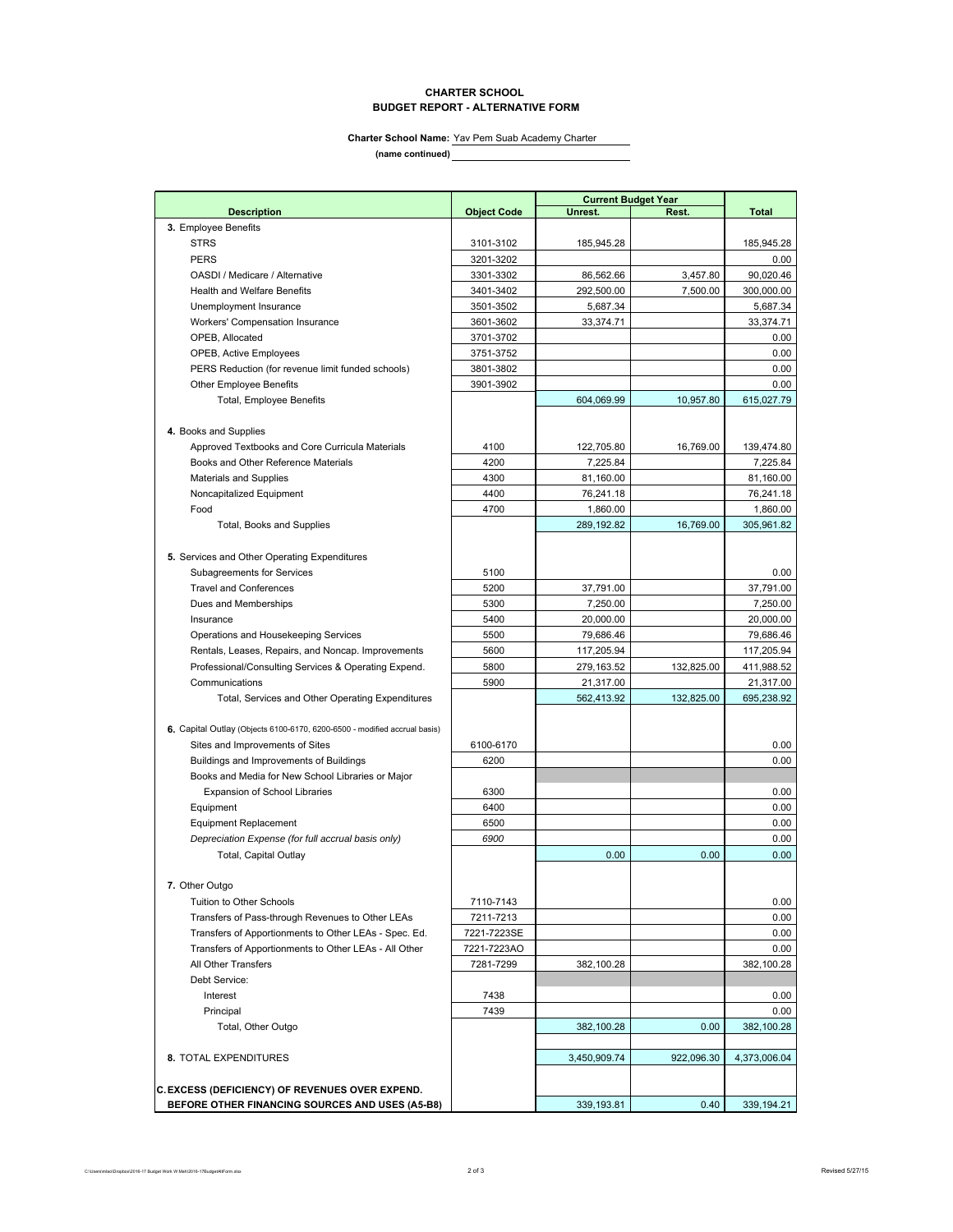#### **CHARTER SCHOOL BUDGET REPORT - ALTERNATIVE FORM**

#### **Charter School Name:** Yav Pem Suab Academy Charter

|                                                               |                    | <b>Current Budget Year</b> |       |              |  |
|---------------------------------------------------------------|--------------------|----------------------------|-------|--------------|--|
| <b>Description</b>                                            | <b>Object Code</b> | Unrest.                    | Rest. | <b>Total</b> |  |
| <b>D. OTHER FINANCING SOURCES / USES</b>                      |                    |                            |       |              |  |
| 1. Other Sources                                              | 8930-8979          |                            |       | 0.00         |  |
| 2. Less: Other Uses                                           | 7630-7699          |                            |       | 0.00         |  |
| 3. Contributions Between Unrestricted and Restricted Accounts |                    |                            |       |              |  |
| (must net to zero)                                            | 8980-8999          |                            |       | 0.00         |  |
| 4. TOTAL OTHER FINANCING SOURCES / USES                       |                    | 0.00                       | 0.00  | 0.00         |  |
| E. NET INCREASE (DECREASE) IN FUND BALANCE (C + D4)           |                    | 339,193.81                 | 0.40  | 339,194.21   |  |
| <b>F. FUND BALANCE, RESERVES</b>                              |                    |                            |       |              |  |
| 1. Beginning Fund Balance                                     |                    |                            |       |              |  |
| a. As of July 1                                               | 9791               | 1,354,626.71               |       | 1,354,626.71 |  |
| b. Adjustments to Beginning Balance                           | 9793, 9795         |                            |       | 0.00         |  |
| c. Adjusted Beginning Balance                                 |                    | 1,354,626.71               | 0.00  | 1,354,626.71 |  |
| 2. Ending Fund Balance, June 30 (E + F.1.c.)                  |                    | 1,693,820.52               | 0.40  | 1,693,820.92 |  |
| Components of Ending Fund Balance                             |                    |                            |       |              |  |
| a. Nonspendable                                               |                    |                            |       |              |  |
| Revolving Cash                                                | 9711               |                            |       | 0.00         |  |
| <b>Stores</b>                                                 | 9712               |                            |       | 0.00         |  |
| <b>Prepaid Expenditures</b>                                   | 9713               |                            |       | 0.00         |  |
| All Others                                                    | 9719               |                            |       | 0.00         |  |
| b. Restricted                                                 | 9740               |                            | 0.40  | 0.40         |  |
| c. Committed                                                  |                    |                            |       |              |  |
| <b>Stabilization Arrangements</b>                             | 9750               |                            |       | 0.00         |  |
| <b>Other Commitments</b>                                      | 9760               |                            |       | 0.00         |  |
| d. Assigned                                                   |                    |                            |       |              |  |
| <b>Other Assignments</b>                                      | 9780               |                            |       | 0.00         |  |
| e. Unassigned/Unappropriated                                  |                    |                            |       |              |  |
| Reserve for Economic Uncertainties                            | 9789               |                            |       | 0.00         |  |
| Unassigned / Unappropriated Amount                            | 9790               | 1.693.820.52               | 0.00  | 1,693,820.52 |  |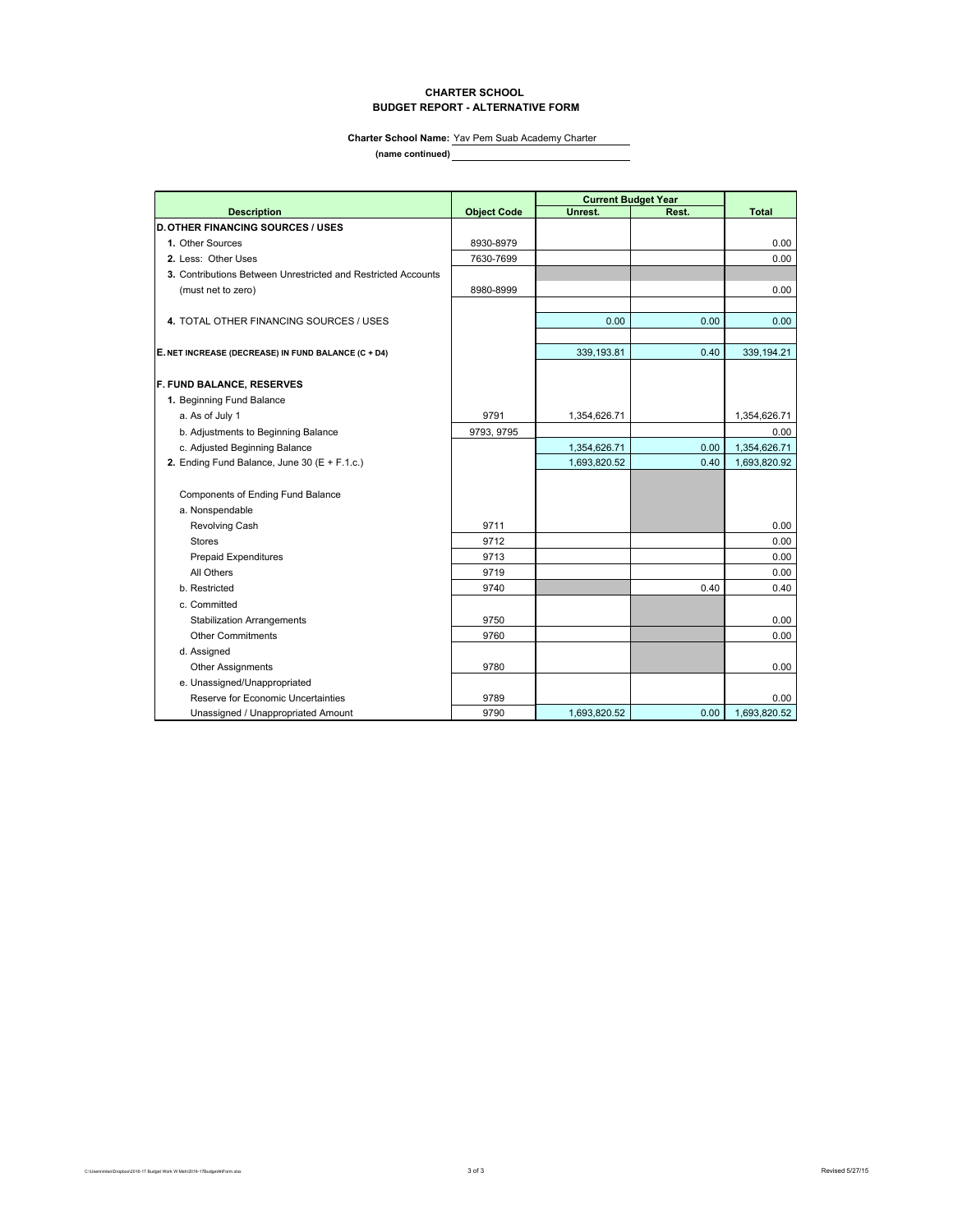#### **CHARTER SCHOOL MULTI-YEAR PROJECTION - ALTERNATIVE FORM**

**Charter School Name:** Yav Pem Suab Academy Charter

| (name continued)                                         |                           |
|----------------------------------------------------------|---------------------------|
|                                                          | CDS #: 34 67439 0121665   |
| <b>Charter Approving Entity: Sacramento City Unified</b> |                           |
|                                                          | <b>County: Sacramento</b> |
| <b>Charter #: 1186</b>                                   |                           |
| <b>Fiscal Year: 2016/17</b>                              |                           |

*This charter school uses the following basis of accounting:*

**Accrual Basis** (Applicable Capital Assets / Interest on Long-Term Debt / Long-Term Liabilities objects are 6900, 7438, 9400-9499, and 9660-9669)

Modified Accrual Basis (Applicable Capital Outlay / Debt Service objects are 6100-6170, 6200-6500, 7438, and 7439)

|                                                                  |                    | FY 2016/17          |                   |              | <b>Totals for</b> | <b>Totals for</b> |
|------------------------------------------------------------------|--------------------|---------------------|-------------------|--------------|-------------------|-------------------|
| <b>Description</b>                                               | <b>Object Code</b> | <b>Unrestricted</b> | <b>Restricted</b> | <b>Total</b> | 2017/18           | 2018/19           |
| <b>A. REVENUES</b>                                               |                    |                     |                   |              |                   |                   |
| 1. LCFF Sources                                                  |                    |                     |                   |              |                   |                   |
| State Aid - Current Year                                         | 8011               | 2,913,120.33        | 0.00              | 2,913,120.33 | 2,953,735.63      | 3,043,267.18      |
| Education Protection Account State Aid - Current Year            | 8012               | 0.00                | 699,204.50        | 699,204.50   | 704,695.43        | 721,749.06        |
| State Aid - Prior Years                                          | 8019               | (19, 872.31)        | 0.00              | (19, 872.31) |                   |                   |
| Tax Relief Subventions (for rev. limit funded schools)           | 8020-8039          | 0.00                | 0.00              | 0.00         |                   |                   |
| County and District Taxes (for rev. limit funded schools)        | 8040-8079          | 0.00                | 0.00              | 0.00         |                   |                   |
| Miscellaneous Funds (for rev. limit funded schools)              | 8080-8089          | 0.00                | 0.00              | 0.00         |                   |                   |
| Revenue Limit Transfers (for rev. limit funded schools):         |                    |                     |                   |              |                   |                   |
| <b>PERS Reduction Transfer</b>                                   | 8092               | 0.00                | 0.00              | 0.00         |                   |                   |
| Charter Schools Funding in Lieu of Property Taxes                | 8096               | 745,915.39          | 0.00              | 745,915.39   | 745,915.39        | 745,915.39        |
| <b>Other Revenue Limit Transfers</b>                             | 8091.8097          | 0.00                | 0.00              | 0.00         |                   |                   |
| Total, LCFF/Revenue Limit Sources                                |                    | 3,639,163.42        | 699,204.50        | 4,338,367.92 | 4,404,346.45      | 4,510,931.63      |
|                                                                  |                    |                     |                   |              |                   |                   |
| 2. Federal Revenues                                              |                    |                     |                   |              |                   |                   |
| No Child Left Behind                                             | 8290               | 0.00                | 178,259.20        | 178,259.20   | 174,009.20        | 174,009.20        |
| Special Education - Federal                                      | 8181, 8182         | 0.00                | 0.00              | 0.00         |                   |                   |
| <b>Child Nutrition - Federal</b>                                 | 8220               | 0.00                | 0.00              | 0.00         |                   |                   |
| <b>Other Federal Revenues</b>                                    | 8110, 8260-8299    | 0.00                | 0.00              | 0.00         |                   |                   |
| <b>Total, Federal Revenues</b>                                   |                    | 0.00                | 178,259.20        | 178,259.20   | 174,009.20        | 174,009.20        |
|                                                                  |                    |                     |                   |              |                   |                   |
| 3. Other State Revenues                                          |                    |                     |                   |              |                   |                   |
| Charter Categorical Block Grant (8480 N/A thru 2014/15 - SBX3-4) | N/A                | 0.00                | 0.00              | 0.00         |                   |                   |
| Special Education - State                                        | <b>StateRevSE</b>  | 0.00                | 0.00              | 0.00         |                   |                   |
| All Other State Revenues                                         | <b>StateRevAO</b>  | 150.700.14          | 44,633.00         | 195,333.14   | 90.067.97         | 90.067.97         |
| <b>Total, Other State Revenues</b>                               |                    | 150,700.14          | 44,633.00         | 195,333.14   | 90,067.97         | 90,067.97         |
|                                                                  |                    |                     |                   |              |                   |                   |
| 4. Other Local Revenues                                          |                    |                     |                   |              |                   |                   |
| All Other Local Revenues                                         | LocalRevAO         | 240.00              | 0.00              | 240.00       |                   |                   |
| <b>Total, Local Revenues</b>                                     |                    | 240.00              | 0.00              | 240.00       | 0.00              | 0.00              |
|                                                                  |                    |                     |                   |              |                   |                   |
| <b>5. TOTAL REVENUES</b>                                         |                    | 3.790.103.56        | 922.096.70        | 4,712,200.26 | 4.668.423.62      | 4.775.008.80      |
|                                                                  |                    |                     |                   |              |                   |                   |
| <b>B. EXPENDITURES</b>                                           |                    |                     |                   |              |                   |                   |
| 1. Certificated Salaries                                         |                    |                     |                   |              |                   |                   |
| <b>Certificated Teachers' Salaries</b>                           | 1100               | 521,884.86          | 699.204.50        | 1,221,089.36 | 1.263.827.49      | 1,308,061.45      |
| Certificated Pupil Support Salaries                              | 1200               | 0.00                | 0.00              | 0.00         |                   |                   |
| Certificated Supervisors' and Administrators' Salaries           | 1300               | 257,013.00          | 0.00              | 257,013.00   | 266,008.46        | 275,318.75        |
| <b>Other Certificated Salaries</b>                               | 1900               | 0.00                | 0.00              | 0.00         |                   |                   |
| <b>Total, Certificated Salaries</b>                              |                    | 778,897.86          | 699,204.50        | 1,478,102.36 | 1,529,835.94      | 1,583,380.20      |
|                                                                  |                    |                     |                   |              |                   |                   |
| 2. Non-certificated Salaries                                     |                    |                     |                   |              |                   |                   |
| Non-certificated Instructional Aides' Salaries                   | 2100               | 366,734.20          | 0.00              | 366,734.20   | 379,569.90        | 392,854.84        |
| Non-certificated Support Salaries                                | 2200               | 75,491.52           | 62,340.00         | 137,831.52   | 142,655.62        | 147,648.57        |
| Non-certificated Supervisors' and Administrators' Sal.           | 2300               | 104,998.36          | 0.00              | 104,998.36   | 108,673.30        | 112,476.87        |
| <b>Clerical and Office Salaries</b>                              | 2400               | 122,323.04          | 0.00              | 122,323.04   | 126,604.35        | 131,035.50        |
| <b>Other Non-certificated Salaries</b>                           | 2900               | 164,687.75          | 0.00              | 164,687.75   | 170,451.82        | 176,417.63        |
| Total, Non-certificated Salaries                                 |                    | 834,234.87          | 62,340.00         | 896,574.87   | 927,954.99        | 960,433.42        |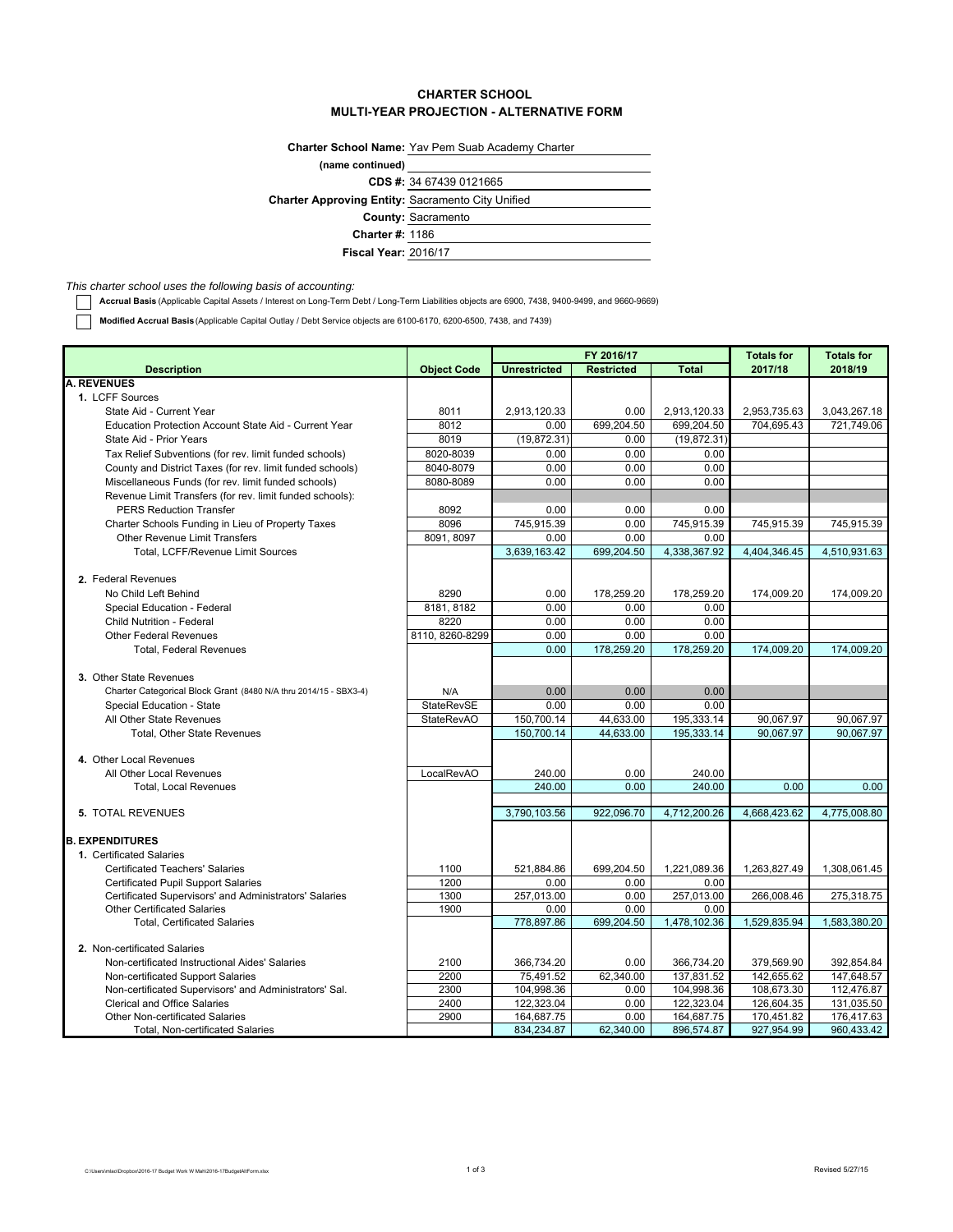#### **CHARTER SCHOOL MULTI-YEAR PROJECTION - ALTERNATIVE FORM**

#### **Charter School Name:** Yav Pem Suab Academy Charter

|                                                                         |                    | FY 2016/17          |                   | <b>Totals for</b> | <b>Totals for</b> |              |
|-------------------------------------------------------------------------|--------------------|---------------------|-------------------|-------------------|-------------------|--------------|
| <b>Description</b>                                                      | <b>Object Code</b> | <b>Unrestricted</b> | <b>Restricted</b> | <b>Total</b>      | 2017/18           | 2018/19      |
| 3. Employee Benefits                                                    |                    |                     |                   |                   |                   |              |
| <b>STRS</b>                                                             | 3101-3102          | 185,945.28          | 0.00              | 185,945.28        | 192,453.36        | 199,189.23   |
| <b>PERS</b>                                                             | 3201-3202          | 0.00                | 0.00              | 0.00              | 0.00              | 0.00         |
| OASDI / Medicare / Alternative                                          | 3301-3302          | 86,562.66           | 3,457.80          | 90,020.46         | 93,171.18         | 96,432.17    |
| <b>Health and Welfare Benefits</b>                                      | 3401-3402          | 292,500.00          | 7,500.00          | 300,000.00        | 310,500.00        | 321,367.50   |
| Unemployment Insurance                                                  | 3501-3502          | 5,687.34            | 0.00              | 5,687.34          | 5,886.40          | 6,092.42     |
| Workers' Compensation Insurance                                         | 3601-3602          | 33,374.71           | 0.00              | 33,374.71         | 34,542.82         | 35,751.82    |
| OPEB, Allocated                                                         | 3701-3702          | 0.00                | 0.00              | 0.00              | 0.00              | 0.00         |
| OPEB, Active Employees                                                  | 3751-3752          | 0.00                | 0.00              | 0.00              | 0.00              | 0.00         |
| PERS Reduction (for revenue limit funded schools)                       | 3801-3802          | 0.00<br>0.00        | 0.00<br>0.00      | 0.00<br>0.00      | 0.00<br>0.00      | 0.00<br>0.00 |
| <b>Other Employee Benefits</b><br><b>Total, Employee Benefits</b>       | 3901-3902          | 604,069.99          | 10,957.80         | 615,027.79        | 636,553.76        | 658,833.14   |
|                                                                         |                    |                     |                   |                   |                   |              |
| 4. Books and Supplies                                                   |                    |                     |                   |                   |                   |              |
| Approved Textbooks and Core Curricula Materials                         | 4100               | 122,705.80          | 16,769.00         | 139,474.80        | 69,737.40         | 72,178.21    |
| Books and Other Reference Materials                                     | 4200               | 7,225.84            | 0.00              | 7,225.84          | 7,478.74          | 7,740.50     |
| <b>Materials and Supplies</b>                                           | 4300               | 81,160.00           | 0.00              | 81,160.00         | 84,000.60         | 86,940.62    |
| Noncapitalized Equipment                                                | 4400               | 76,241.18           | 0.00              | 76,241.18         | 158,909.62        | 79,454.81    |
| Food                                                                    | 4700               | 1,860.00            | 0.00              | 1,860.00          | 1,925.10          | 1,992.48     |
| Total, Books and Supplies                                               |                    | 289,192.82          | 16,769.00         | 305,961.82        | 322,051.47        | 248,306.62   |
|                                                                         |                    |                     |                   |                   |                   |              |
| 5. Services and Other Operating Expenditures                            |                    |                     |                   |                   |                   |              |
| Subagreements for Services                                              | 5100               | 0.00                | 0.00              | 0.00              |                   |              |
| <b>Travel and Conferences</b>                                           | 5200               | 37,791.00           | 0.00              | 37,791.00         | 39,113.69         | 40,482.66    |
| Dues and Memberships                                                    | 5300               | 7,250.00            | 0.00              | 7,250.00          | 7,503.75          | 7,766.38     |
| Insurance                                                               | 5400               | 20,000.00           | 0.00              | 20,000.00         | 20,700.00         | 21,424.50    |
| Operations and Housekeeping Services                                    | 5500               | 79,686.46           | 0.00              | 79,686.46         | 82,475.49         | 85,362.13    |
| Rentals, Leases, Repairs, and Noncap. Improvements                      | 5600               | 117,205.94          | 0.00              | 117,205.94        | 121,308.15        | 125.553.93   |
| Professional/Consulting Services and Operating Expend.                  | 5800               | 279.163.52          | 132,825.00        | 411.988.52        | 426,408.12        | 441.332.40   |
| Communications                                                          | 5900               | 21,317.00           | 0.00              | 21,317.00         | 22.063.10         | 22,835.30    |
| Total, Services and Other Operating Expenditures                        |                    | 562,413.92          | 132,825.00        | 695,238.92        | 719,572.29        | 744,757.32   |
|                                                                         |                    |                     |                   |                   |                   |              |
| 6. Capital Outlay (Objects 6100-6170, 6200-6500 for mod. accrual basis) |                    |                     |                   |                   |                   |              |
| Sites and Improvements of Sites                                         | 6100-6170          | 0.00                | 0.00              | 0.00              |                   |              |
| Buildings and Improvements of Buildings                                 | 6200               | 0.00                | 0.00              | 0.00              |                   |              |
| Books and Media for New School Libraries or Major                       |                    |                     |                   |                   |                   |              |
| Expansion of School Libraries                                           | 6300               | 0.00                | 0.00              | 0.00              |                   |              |
| Equipment                                                               | 6400               | 0.00                | 0.00              | 0.00              |                   |              |
| <b>Equipment Replacement</b>                                            | 6500               | 0.00                | 0.00              | 0.00              |                   |              |
| Depreciation Expense (for full accrual only)                            | 6900               | 0.00                | 0.00              | 0.00              |                   |              |
| Total, Capital Outlay                                                   |                    | 0.00                | 0.00              | 0.00              | 0.00              | 0.00         |
|                                                                         |                    |                     |                   |                   |                   |              |
| 7. Other Outgo                                                          |                    |                     |                   |                   |                   |              |
| Tuition to Other Schools                                                | 7110-7143          | 0.00                | 0.00              | 0.00              |                   |              |
| Transfers of Pass-through Revenues to Other LEAs                        | 7211-7213          | 0.00                | 0.00              | 0.00              |                   |              |
| Transfers of Apportionments to Other LEAs - Spec. Ed.                   | 7221-7223SE        | 0.00                | 0.00              | 0.00              |                   |              |
| Transfers of Apportionments to Other LEAs - All Other                   | 7221-7223AO        | 0.00                | 0.00              | 0.00              |                   |              |
| All Other Transfers                                                     | 7281-7299          | 382,100.28          | 0.00              | 382,100.28        | 395,473.79        | 409,315.37   |
| Debt Service:                                                           |                    |                     |                   |                   |                   |              |
| Interest                                                                | 7438               | 0.00                | 0.00              | 0.00              |                   |              |
| Principal                                                               | 7439               | 0.00                | 0.00              | 0.00              |                   |              |
| Total, Other Outgo                                                      |                    | 382,100.28          | 0.00              | 382,100.28        | 395,473.79        | 409,315.37   |
|                                                                         |                    |                     |                   |                   |                   |              |
| 8. TOTAL EXPENDITURES                                                   |                    | 3,450,909.74        | 922,096.30        | 4,373,006.04      | 4,531,442.23      | 4,605,026.07 |
|                                                                         |                    |                     |                   |                   |                   |              |
| C. EXCESS (DEFICIENCY) OF REVENUES OVER EXPEND.                         |                    |                     |                   |                   |                   |              |
| BEFORE OTHER FINANCING SOURCES AND USES (A5-B8)                         |                    | 339,193.81          | 0.40              | 339, 194. 21      | 136,981.38        | 169,982.74   |